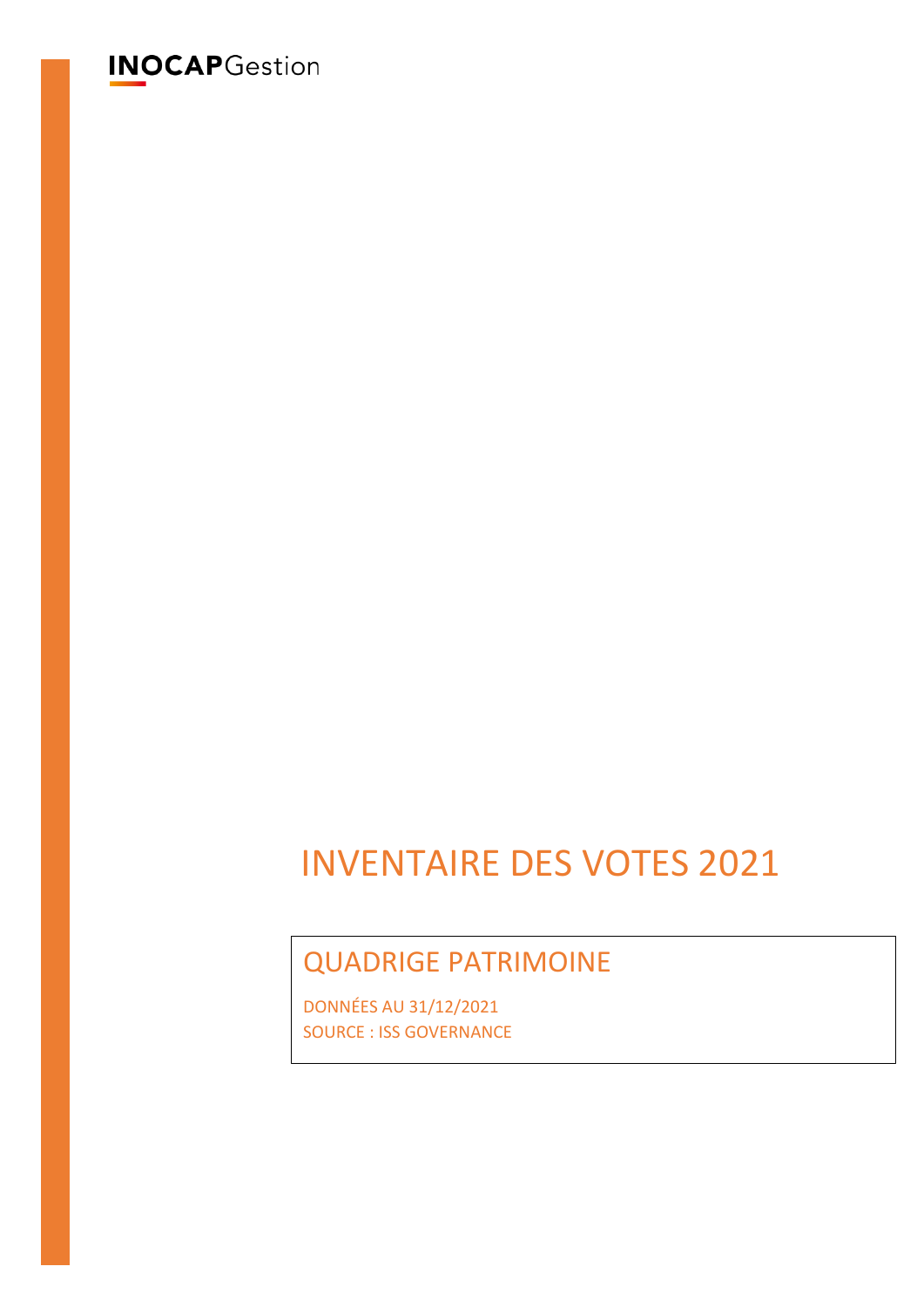#### **VOTE SUMMARY REPORT**

REPORTING PERIOD: 01/04/2021 to 12/31/2021

LOCATION(S): ALL LOCATIONS INSTITUTION ACCOUNT(S): ALL INSTITUTION ACCOUNTS

### **Trigano SA**

**Meeting Date:** 01/08/2021 **Record Date:** 01/06/2021 **Country:** France **Meeting Type:** Annual/Special **Ticker:** TRI Primary Security ID: F93488108

|                    |                                                                                                |           |                 |                             | <b>Shares Voted: 1,466</b> |
|--------------------|------------------------------------------------------------------------------------------------|-----------|-----------------|-----------------------------|----------------------------|
| Proposal<br>Number | <b>Proposal Text</b>                                                                           | Proponent | <b>Mgmt Rec</b> | Voting<br><b>Policy Rec</b> | Vote<br><b>Instruction</b> |
|                    | <b>Ordinary Business</b>                                                                       | Mgmt      |                 |                             |                            |
| $\mathbf{1}$       | Approve Financial Statements and Statutory<br>Reports                                          | Mgmt      | For             | For                         | For                        |
| $\overline{2}$     | Approve Consolidated Financial Statements<br>and Statutory Reports                             | Mgmt      | For             | For                         | For                        |
| 3                  | Approve Auditors' Special Report on<br>Related-Party Transactions                              | Mgmt      | For             | For                         | For                        |
| 4                  | Approve Allocation of Income and Dividends<br>of EUR 2.20 per Share                            | Mgmt      | For             | For                         | For                        |
| 5                  | Approve Remuneration Policy for Chairman<br>of the Supervisory Board                           | Mgmt      | For             | For                         | For                        |
| 6                  | Approve Remuneration Policy for Members<br>of the Supervisory Board                            | Mgmt      | For             | For                         | For                        |
| 7                  | Approve Remuneration Policy for Chairman<br>of the Management Board                            | Mgmt      | For             | Against                     | Against                    |
| 8                  | Approve Remuneration Policy for CEOs                                                           | Mgmt      | For             | Against                     | Against                    |
| 9                  | Approve Remuneration Policy for Members<br>of the Management Board                             | Mgmt      | For             | Against                     | Against                    |
| 10                 | Approve Remuneration of Supervisory Board<br>Members in the Aggregate Amount of EUR<br>214,500 | Mgmt      | For             | For                         | For                        |
| 11                 | Approve Compensation of Report of<br>Corporate Officers                                        | Mgmt      | For             | Against                     | Against                    |
| 12                 | Approve Compensation of Alice Cavalier<br>Feuillet, Chairman of the Supervisory Board          | Mgmt      | For             | For                         | For                        |
| 13                 | Approve Compensation of Francois Feuillet,<br>Chairman of the Management Board                 | Mgmt      | For             | Against                     | Against                    |
| 14                 | Approve Compensation of Marie-Helene<br>Feuillet, CEO                                          | Mgmt      | For             | Against                     | Against                    |
| 15                 | Approve Compensation of Michel Freiche,<br>CEO                                                 | Mgmt      | For             | Against                     | Against                    |
| 16                 | Approve Compensation of Paolo Bicci,<br>Management Board Member                                | Mgmt      | For             | Against                     | Against                    |
| 17                 | Reelect Alice Cavalier Feuillet as Supervisory<br><b>Board Member</b>                          | Mgmt      | For             | For                         | For                        |
| 18                 | Reelect Guido Carissimo as Supervisory<br><b>Board Member</b>                                  | Mgmt      | For             | For                         | For                        |
| 19                 | Reelect Jean-Luc Gerard as Supervisory<br>Board Member                                         | Mgmt      | For             | For                         | For                        |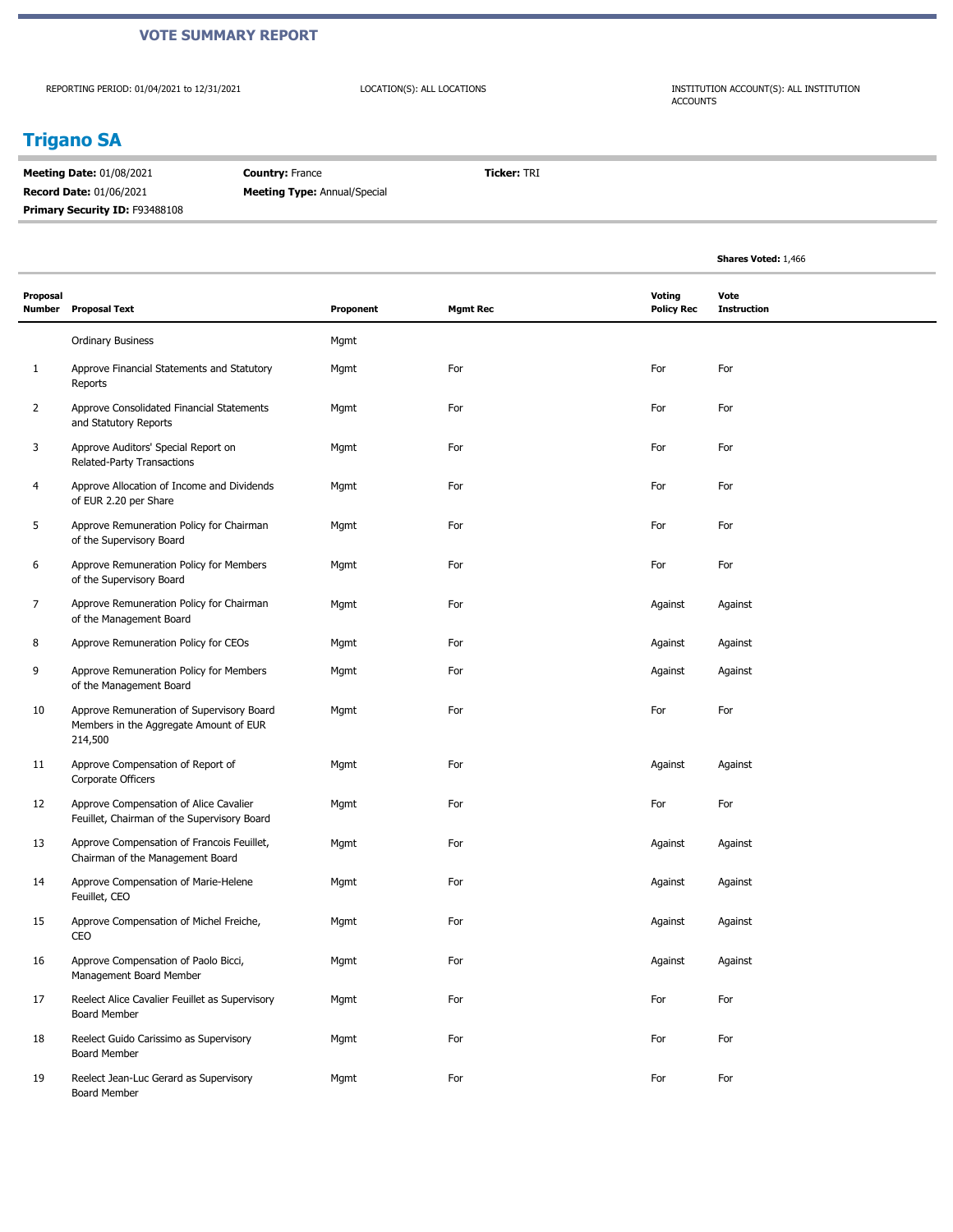# **Trigano SA**

| Proposal<br>Number | <b>Proposal Text</b>                                                                                           | Proponent | <b>Mgmt Rec</b> | Voting<br><b>Policy Rec</b> | Vote<br><b>Instruction</b> |
|--------------------|----------------------------------------------------------------------------------------------------------------|-----------|-----------------|-----------------------------|----------------------------|
| 20                 | Reelect Francois Feuillet as Supervisory<br>Board Member                                                       | Mgmt      | For             | For                         | For                        |
| 21                 | Elect Valerie Frohly as Supervisory Board<br>Member                                                            | Mgmt      | For             | For                         | For                        |
| 22                 | Authorize Repurchase of Up to 9.83 Percent<br>of Issued Share Capital                                          | Mgmt      | For             | Against                     | Against                    |
| 23                 | Renew Appointment of BM&A as Auditor                                                                           | Mgmt      | For             | For                         | For                        |
| 24                 | Acknowledge End of Mandate of Eric Blache<br>as Alternate Auditor and Decision to Neither<br>Replace Nor Renew | Mgmt      | For             | For                         | For                        |
| 25                 | Authorize Filing of Required<br>Documents/Other Formalities                                                    | Mgmt      | For             | For                         | For                        |
|                    | <b>Extraordinary Business</b>                                                                                  | Mgmt      |                 |                             |                            |
| 26                 | Authorize Decrease in Share Capital via<br>Cancellation of Repurchased Shares                                  | Mgmt      | For             | For                         | For                        |

### **CTS Eventim AG & Co. KGaA**

| <b>Meeting Date: 01/13/2021</b> | <b>Country: Germany</b>      | <b>Ticker: EVD</b> |
|---------------------------------|------------------------------|--------------------|
| <b>Record Date: 12/22/2020</b>  | <b>Meeting Type:</b> Special |                    |
| Primary Security ID: D1648T108  |                              |                    |

|                    |                                                                                                                                                                                                                                                                                  |           |                 |                             | <b>Shares Voted: 3,346</b> |
|--------------------|----------------------------------------------------------------------------------------------------------------------------------------------------------------------------------------------------------------------------------------------------------------------------------|-----------|-----------------|-----------------------------|----------------------------|
| Proposal<br>Number | Proposal Text                                                                                                                                                                                                                                                                    | Proponent | <b>Mgmt Rec</b> | Voting<br><b>Policy Rec</b> | Vote<br>Instruction        |
|                    | Approve Issuance of Warrants/Bonds with<br>Warrants Attached/Convertible Bonds with<br>Partial Exclusion of Preemptive Rights up to<br>Aggregate Nominal Amount of EUR 800<br>Million; Approve Creation of EUR 19.2 Million<br>Pool of Capital to Guarantee Conversion<br>Rights | Mgmt      | For             | For                         | For                        |
|                    | Approve Creation of EUR 19.2 Million Pool of<br>Capital with Partial Exclusion of Preemptive<br>Rights                                                                                                                                                                           | Mgmt      | For             | For                         | For                        |

### **Kerry Group Plc**

| <b>Meeting Date: 01/28/2021</b>       | <b>Country: Ireland</b>      | <b>Ticker: KRZ</b> |
|---------------------------------------|------------------------------|--------------------|
| <b>Record Date: 01/26/2021</b>        | <b>Meeting Type:</b> Special |                    |
| <b>Primary Security ID: G52416107</b> |                              |                    |

|                    |                                                                                                           |           |                 |                             | <b>Shares Voted: 0</b> |
|--------------------|-----------------------------------------------------------------------------------------------------------|-----------|-----------------|-----------------------------|------------------------|
| Proposal<br>Number | Proposal Text                                                                                             | Proponent | <b>Mgmt Rec</b> | Voting<br><b>Policy Rec</b> | Vote<br>Instruction    |
|                    | Approve Migration of the Participating<br>Securities to Euroclear Bank's Central<br>Securities Depository | Mgmt      | For             | For                         | For                    |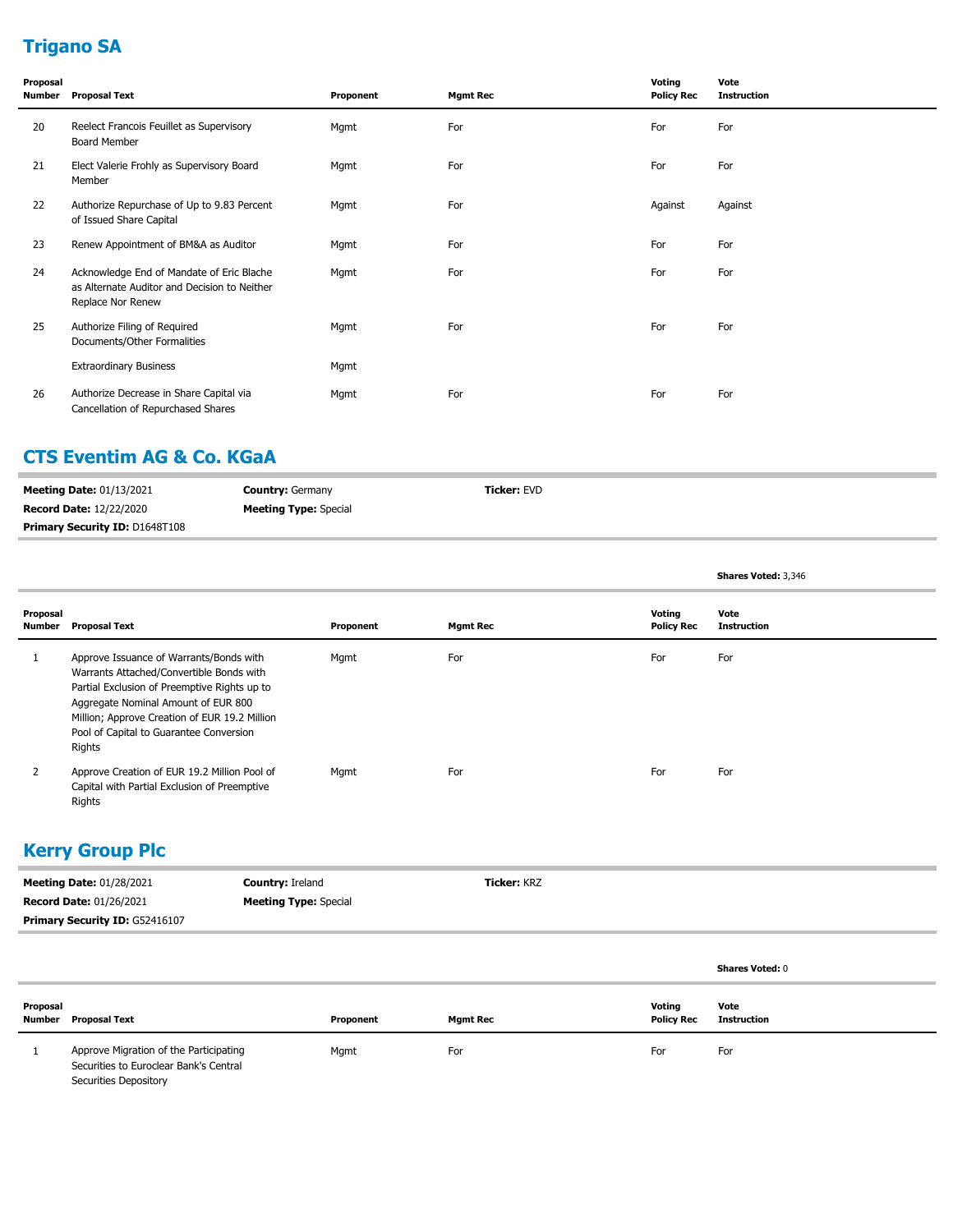### **Kerry Group Plc**

| Proposal<br>Number | Proposal Text                                                       | Proponent | <b>Mgmt Rec</b> | Votina<br><b>Policy Rec</b> | Vote<br>Instruction |
|--------------------|---------------------------------------------------------------------|-----------|-----------------|-----------------------------|---------------------|
|                    | Amend Articles of Association                                       | Mgmt      | For             | For                         | For                 |
|                    | Authorise Company to Take All Actions to<br>Implement the Migration | Mgmt      | For             | For                         | For                 |

### **EXEL Industries SA**

| <b>Meeting Date: 02/09/2021</b>       | <b>Country: France</b>      | <b>Ticker:</b> EXE |
|---------------------------------------|-----------------------------|--------------------|
| <b>Record Date: 02/05/2021</b>        | <b>Meeting Type: Annual</b> |                    |
| <b>Primary Security ID: F9094V103</b> |                             |                    |

|                |                                                                             |           |                 |                                    | <b>Shares Voted: 5,387</b> |  |
|----------------|-----------------------------------------------------------------------------|-----------|-----------------|------------------------------------|----------------------------|--|
| Proposal       | Number Proposal Text                                                        | Proponent | <b>Mgmt Rec</b> | <b>Voting</b><br><b>Policy Rec</b> | Vote<br><b>Instruction</b> |  |
|                | <b>Ordinary Business</b>                                                    | Mgmt      |                 |                                    |                            |  |
| $\mathbf{1}$   | Approve Financial Statements and Statutory<br>Reports                       | Mgmt      | For             | For                                | For                        |  |
| $\overline{2}$ | Approve Consolidated Financial Statements<br>and Statutory Reports          | Mgmt      | For             | For                                | For                        |  |
| 3              | Approve Allocation of Income and Absence<br>of Dividends                    | Mgmt      | For             | For                                | For                        |  |
| 4              | Renew Appointment of Mazars Audit as<br>Auditor                             | Mgmt      | For             | For                                | For                        |  |
| 5              | Appoint Grand Thornton Audit as Auditor                                     | Mgmt      | For             | For                                | For                        |  |
| 6              | Authorize Repurchase of Up to 10 Percent of<br><b>Issued Share Capital</b>  | Mgmt      | For             | Against                            | Against                    |  |
| $\overline{7}$ | Approve Remuneration of Directors in the<br>Aggregate Amount of EUR 120,000 | Mgmt      | For             | For                                | For                        |  |
| 8              | Approve Remuneration Policy of CEO                                          | Mgmt      | For             | For                                | For                        |  |
| 9              | Approve Remuneration Policy of Vice-CEOs                                    | Mgmt      | For             | For                                | For                        |  |
| 10             | Approve Remuneration Policy of Chairman of<br>the Board                     | Mgmt      | For             | For                                | For                        |  |
| 11             | Approve Remuneration Policy of Directors                                    | Mgmt      | For             | For                                | For                        |  |
| 12             | Approve Compensation Report of Corporate<br><b>Officers</b>                 | Mgmt      | For             | For                                | For                        |  |
| 13             | Approve Compensation of Patrick Ballu,<br>Chairman of the Board             | Mgmt      | For             | For                                | For                        |  |
| 14             | Approve Compensation of Guerric Ballu, CEO<br>Until Dec. 17, 2019           | Mgmt      | For             | For                                | For                        |  |
| 15             | Approve Compensation of Yves Belegaud,<br>CEO Since Dec. 17, 2019           | Mgmt      | For             | Against                            | For                        |  |
| 16             | Approve Compensation of Marc Ballu,<br>Vice-CEO                             | Mgmt      | For             | For                                | For                        |  |
| 17             | Approve Compensation of Cyril Ballu,<br>Vice-CEO                            | Mgmt      | For             | Against                            | Against                    |  |
| 18             | Approve Compensation of Franck Ballu,<br>Vice-CEO                           | Mgmt      | For             | For                                | For                        |  |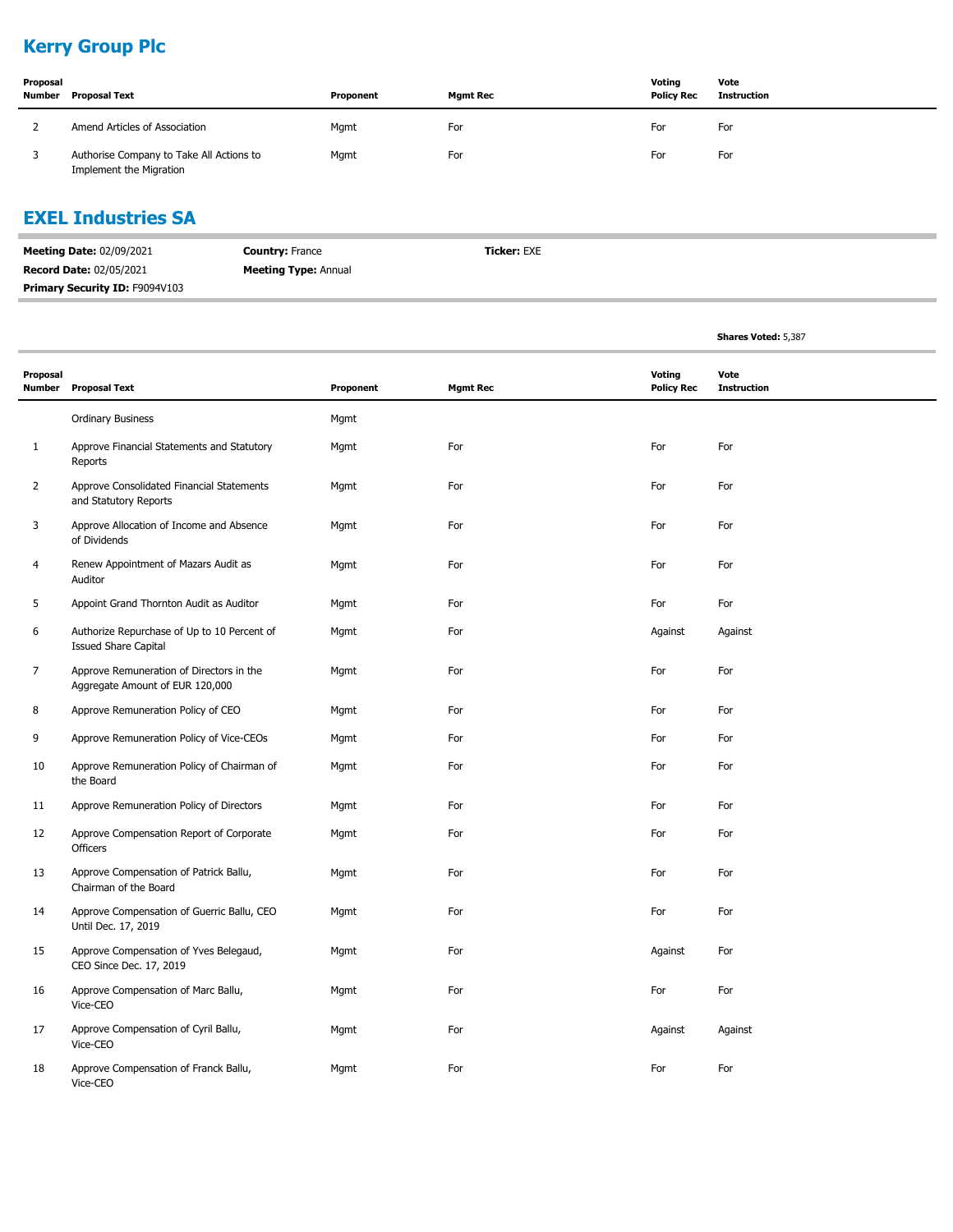### **EXEL Industries SA**

| Proposal<br>Number | <b>Proposal Text</b>                                        | Proponent | <b>Mgmt Rec</b> | Voting<br><b>Policy Rec</b> | Vote<br>Instruction |
|--------------------|-------------------------------------------------------------|-----------|-----------------|-----------------------------|---------------------|
| 19                 | Approve Compensation of Daniel Tragus,<br>Vice-CEO          | Mgmt      | For             | For                         | For                 |
| 20                 | Authorize Filing of Required<br>Documents/Other Formalities | Mgmt      | For             | For                         | For                 |

### **Infineon Technologies AG**

| <b>Meeting Date: 02/25/2021</b>       | <b>Country: Germany</b>     | <b>Ticker: IFX</b> |
|---------------------------------------|-----------------------------|--------------------|
| <b>Record Date:</b>                   | <b>Meeting Type: Annual</b> |                    |
| <b>Primary Security ID: D35415104</b> |                             |                    |

|                    |                                                                                                             |           |                 |                             | <b>Shares Voted: 6,050</b> |  |
|--------------------|-------------------------------------------------------------------------------------------------------------|-----------|-----------------|-----------------------------|----------------------------|--|
| Proposal<br>Number | <b>Proposal Text</b>                                                                                        | Proponent | <b>Mgmt Rec</b> | Voting<br><b>Policy Rec</b> | Vote<br><b>Instruction</b> |  |
| $\mathbf{1}$       | Receive Financial Statements and Statutory<br>Reports for Fiscal 2020 (Non-Voting)                          | Mgmt      |                 |                             |                            |  |
| $\overline{2}$     | Approve Allocation of Income and Dividends<br>of EUR 0.22 per Share                                         | Mgmt      | For             | For                         | For                        |  |
| 3.1                | Approve Discharge of Management Board<br>Member Reinhard Ploss for Fiscal 2020                              | Mgmt      | For             | For                         | For                        |  |
| 3.2                | Approve Discharge of Management Board<br>Member Helmut Gassel for Fiscal 2020                               | Mgmt      | For             | For                         | For                        |  |
| 3.3                | Approve Discharge of Management Board<br>Member Jochen Hanebeck for Fiscal 2020                             | Mgmt      | For             | For                         | For                        |  |
| 3.4                | Approve Discharge of Management Board<br>Member Sven Schneider for Fiscal 2020                              | Mgmt      | For             | For                         | For                        |  |
| 4.1                | Approve Discharge of Supervisory Board<br>Member Wolfgang Eder for Fiscal 2020                              | Mgmt      | For             | For                         | For                        |  |
| 4.2                | Approve Discharge of Supervisory Board<br>Member Peter Bauer (until Feb. 20, 2020)<br>for Fiscal 2020       | Mgmt      | For             | For                         | For                        |  |
| 4.3                | Approve Discharge of Supervisory Board<br>Member Xiaoqun Clever (from Feb. 20,<br>2020) for Fiscal 2020     | Mgmt      | For             | For                         | For                        |  |
| 4.4                | Approve Discharge of Supervisory Board<br>Member Johann Dechant for Fiscal 2020                             | Mgmt      | For             | For                         | For                        |  |
| 4.5                | Approve Discharge of Supervisory Board<br>Member Herbert Diess (until Feb. 20, 2020)<br>for Fiscal 2020     | Mgmt      | For             | For                         | For                        |  |
| 4.6                | Approve Discharge of Supervisory Board<br>Member Friedrich Eichiner (from Feb. 20,<br>2020) for Fiscal 2020 | Mgmt      | For             | For                         | For                        |  |
| 4.7                | Approve Discharge of Supervisory Board<br>Member Annette Engelfried for Fiscal 2020                         | Mgmt      | For             | For                         | For                        |  |
| 4.8                | Approve Discharge of Supervisory Board<br>Member Peter Gruber for Fiscal 2020                               | Mgmt      | For             | For                         | For                        |  |
| 4.9                | Approve Discharge of Supervisory Board<br>Member Gerhard Hobbach (until Feb. 20,<br>2020) for Fiscal 2020   | Mgmt      | For             | For                         | For                        |  |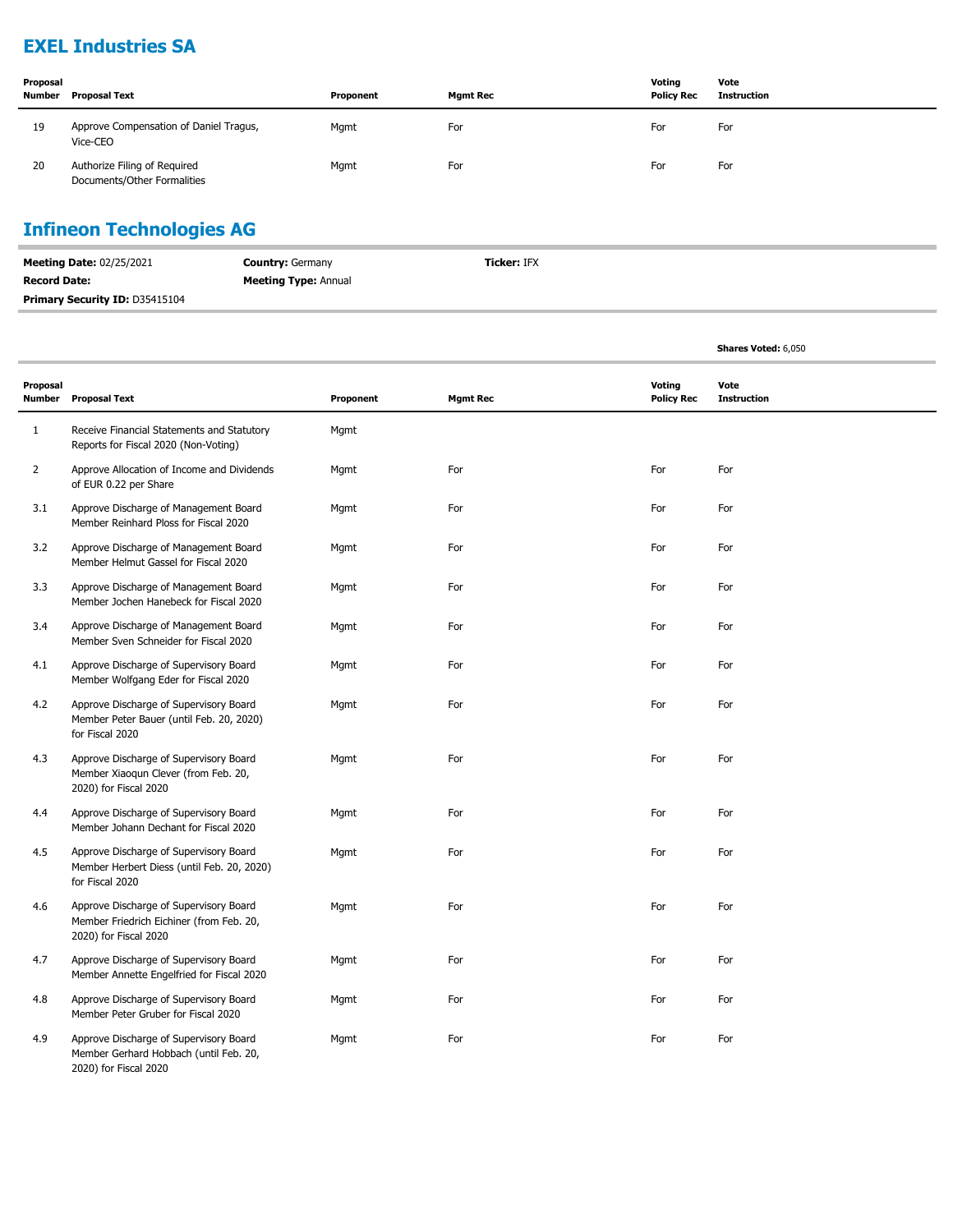# **Infineon Technologies AG**

| Proposal<br>Number | <b>Proposal Text</b>                                                                                        | Proponent | <b>Mgmt Rec</b> | Voting<br><b>Policy Rec</b> | Vote<br><b>Instruction</b> |
|--------------------|-------------------------------------------------------------------------------------------------------------|-----------|-----------------|-----------------------------|----------------------------|
| 4.10               | Approve Discharge of Supervisory Board<br>Member Hans-Ulrich Holdenried for Fiscal<br>2020                  | Mgmt      | For             | For                         | For                        |
| 4.11               | Approve Discharge of Supervisory Board<br>Member Renate Koecher (until Feb. 20,<br>2020) for Fiscal 2020    | Mgmt      | For             | For                         | For                        |
| 4.12               | Approve Discharge of Supervisory Board<br>Member Susanne Lachenmann for Fiscal<br>2020                      | Mgmt      | For             | For                         | For                        |
| 4.13               | Approve Discharge of Supervisory Board<br>Member Geraldine Picaud for Fiscal 2020                           | Mgmt      | For             | For                         | For                        |
| 4.14               | Approve Discharge of Supervisory Board<br>Member Manfred Puffer for Fiscal 2020                             | Mgmt      | For             | For                         | For                        |
| 4.15               | Approve Discharge of Supervisory Board<br>Member Melanie Riedl (from Feb. 20, 2020)<br>for Fiscal 2020      | Mgmt      | For             | For                         | For                        |
| 4.16               | Approve Discharge of Supervisory Board<br>Member Kerstin Schulzendorf for Fiscal 2020                       | Mgmt      | For             | For                         | For                        |
| 4.17               | Approve Discharge of Supervisory Board<br>Member Juergen Scholz for Fiscal 2020                             | Mgmt      | For             | For                         | For                        |
| 4.18               | Approve Discharge of Supervisory Board<br>Member Ulrich Spiesshofer (from Feb. 20,<br>2020) for Fiscal 2020 | Mgmt      | For             | For                         | For                        |
| 4.19               | Approve Discharge of Supervisory Board<br>Member Margret Suckale (from Feb. 20,<br>2020) for Fiscal 2020    | Mgmt      | For             | For                         | For                        |
| 4.20               | Approve Discharge of Supervisory Board<br>Member Eckart Suenner (until Feb. 20,<br>2020) for Fiscal 2020    | Mgmt      | For             | For                         | For                        |
| 4.21               | Approve Discharge of Supervisory Board<br>Member Diana Vitale for Fiscal 2020                               | Mgmt      | For             | For                         | For                        |
| 5                  | Ratify KPMG AG as Auditors for Fiscal 2021                                                                  | Mgmt      | For             | For                         | For                        |
| 6                  | Approve Remuneration Policy                                                                                 | Mgmt      | For             | For                         | For                        |
| 7                  | Approve Remuneration of Supervisory Board                                                                   | Mgmt      | For             | For                         | For                        |
| 8                  | Approve Creation of EUR 30 Million Pool of<br>Capital for Employee Stock Purchase Plan                      | Mgmt      | For             | For                         | For                        |
| 9                  | Amend Articles Re: Information for<br>Registration in the Share Register                                    | Mgmt      | For             | For                         | For                        |
| 10                 | Amend Articles Re: Supervisory Board's<br>Rules of Procedure                                                | Mgmt      | For             | For                         | For                        |

### **Nexi SpA**

**Meeting Date:** 03/03/2021 **Record Date:** 02/22/2021 **Country:** Italy **Meeting Type:** Special **Ticker:** NEXI **Primary Security ID:** T6S18J104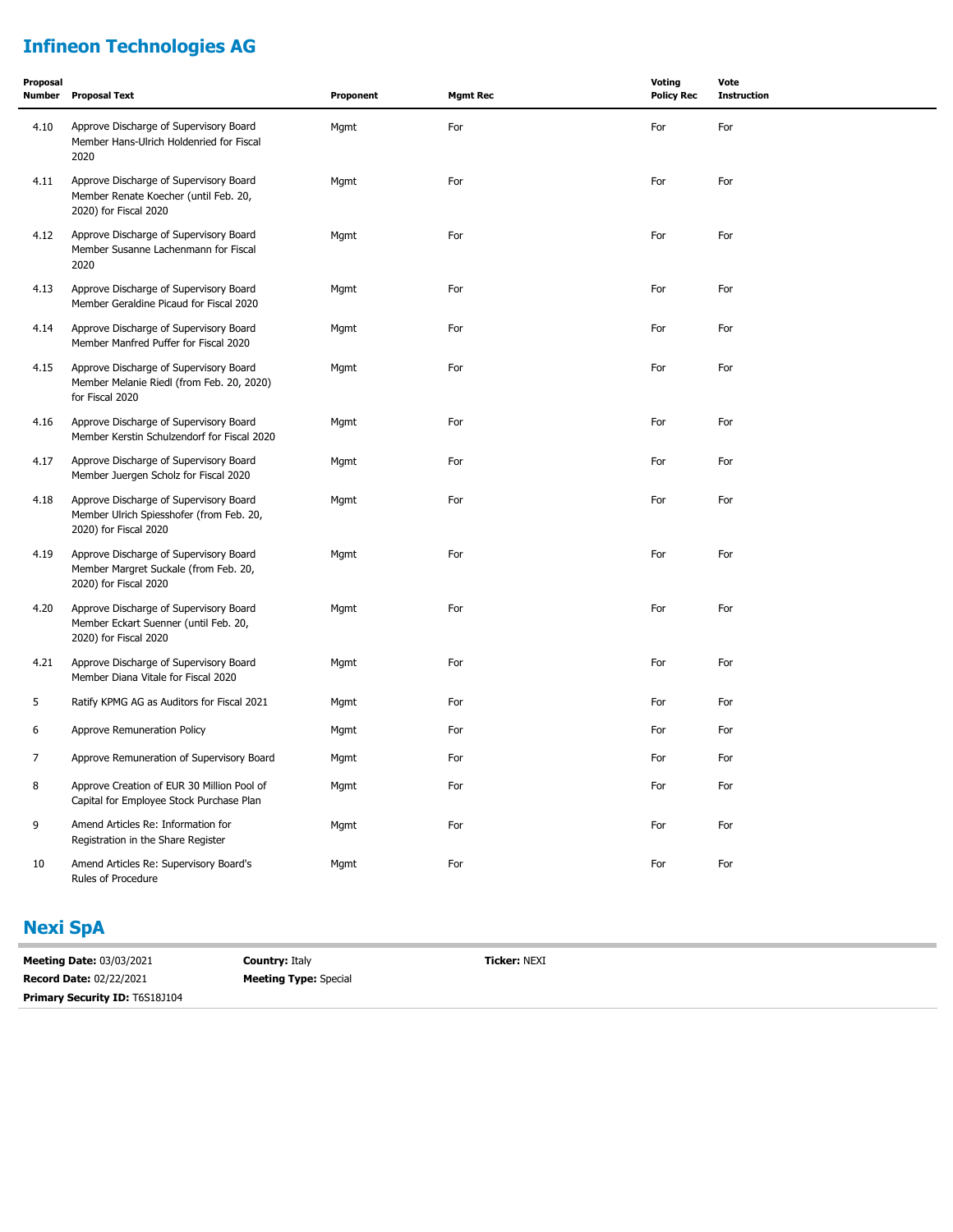### **Nexi SpA**

#### **Shares Voted:** 12,000

| Proposal<br>Number | <b>Proposal Text</b>                                                  | Proponent | <b>Mgmt Rec</b> | Voting<br><b>Policy Rec</b> | Vote<br><b>Instruction</b> |
|--------------------|-----------------------------------------------------------------------|-----------|-----------------|-----------------------------|----------------------------|
|                    | <b>Extraordinary Business</b>                                         | Mgmt      |                 |                             |                            |
| 1                  | Approve Merger by Incorporation of Nets<br>Topco 2 Sarl into Nexi SpA | Mgmt      | For             | For                         | For                        |
|                    | <b>Ordinary Business</b>                                              | Mgmt      |                 |                             |                            |
| 1.1                | Approve Increase in Size of Board from 13 to<br>15                    | Mgmt      | For             | Against                     | Against                    |
| 1.2                | Elect Bo Nilsson and Stefan Goetz as<br><b>Directors</b>              | Mgmt      | For             | Against                     | Against                    |
| 1.3                | Fix Board Terms for New Directors                                     | Mgmt      | For             | Against                     | Against                    |
| 1.4                | Approve Remuneration of New Directors                                 | Mgmt      | For             | Against                     | Against                    |

### **Sartorius Stedim Biotech SA**

| <b>Meeting Date: 03/24/2021</b> | <b>Country: France</b>              | <b>Ticker:</b> DIM |
|---------------------------------|-------------------------------------|--------------------|
| <b>Record Date: 03/22/2021</b>  | <b>Meeting Type: Annual/Special</b> |                    |
| Primary Security ID: F8005V210  |                                     |                    |

|                           |                                                                             |           |                 |                             | <b>Shares Voted: 100</b>   |
|---------------------------|-----------------------------------------------------------------------------|-----------|-----------------|-----------------------------|----------------------------|
| Proposal<br><b>Number</b> | <b>Proposal Text</b>                                                        | Proponent | <b>Mgmt Rec</b> | Voting<br><b>Policy Rec</b> | Vote<br><b>Instruction</b> |
|                           | <b>Ordinary Business</b>                                                    | Mgmt      |                 |                             |                            |
| 1                         | Approve Financial Statements and Discharge<br><b>Directors</b>              | Mgmt      | For             | For                         | For                        |
| 2                         | Approve Consolidated Financial Statements<br>and Statutory Reports          | Mgmt      | For             | For                         | For                        |
| 3                         | Approve Allocation of Income and Dividends<br>of EUR 0.68 per Share         | Mgmt      | For             | For                         | For                        |
| 4                         | Approve Auditors' Special Report on<br>Related-Party Transactions           | Mgmt      | For             | Against                     | Against                    |
| 5                         | Approve Remuneration of Directors in the<br>Aggregate Amount of EUR 313,800 | Mgmt      | For             | For                         | For                        |
| 6                         | Approve Compensation of Corporate Officers                                  | Mgmt      | For             | For                         | For                        |
| 7                         | Approve Compensation of Joachim<br>Kreuzburg, Chairman and CEO              | Mgmt      | For             | Against                     | Against                    |
| 8                         | Approve Remuneration Policy of Corporate<br>Officers                        | Mgmt      | For             | Against                     | Against                    |
| 9                         | Authorize Repurchase of Up to 0.10 Percent<br>of Issued Share Capital       | Mgmt      | For             | For                         | For                        |
| 10                        | Reelect Anne-Marie Graffin as Director                                      | Mgmt      | For             | For                         | For                        |
| 11                        | Reelect Susan Dexter as Director                                            | Mgmt      | For             | For                         | For                        |
| 12                        | Renew Appointment of KPMG as Auditor                                        | Mgmt      | For             | For                         | For                        |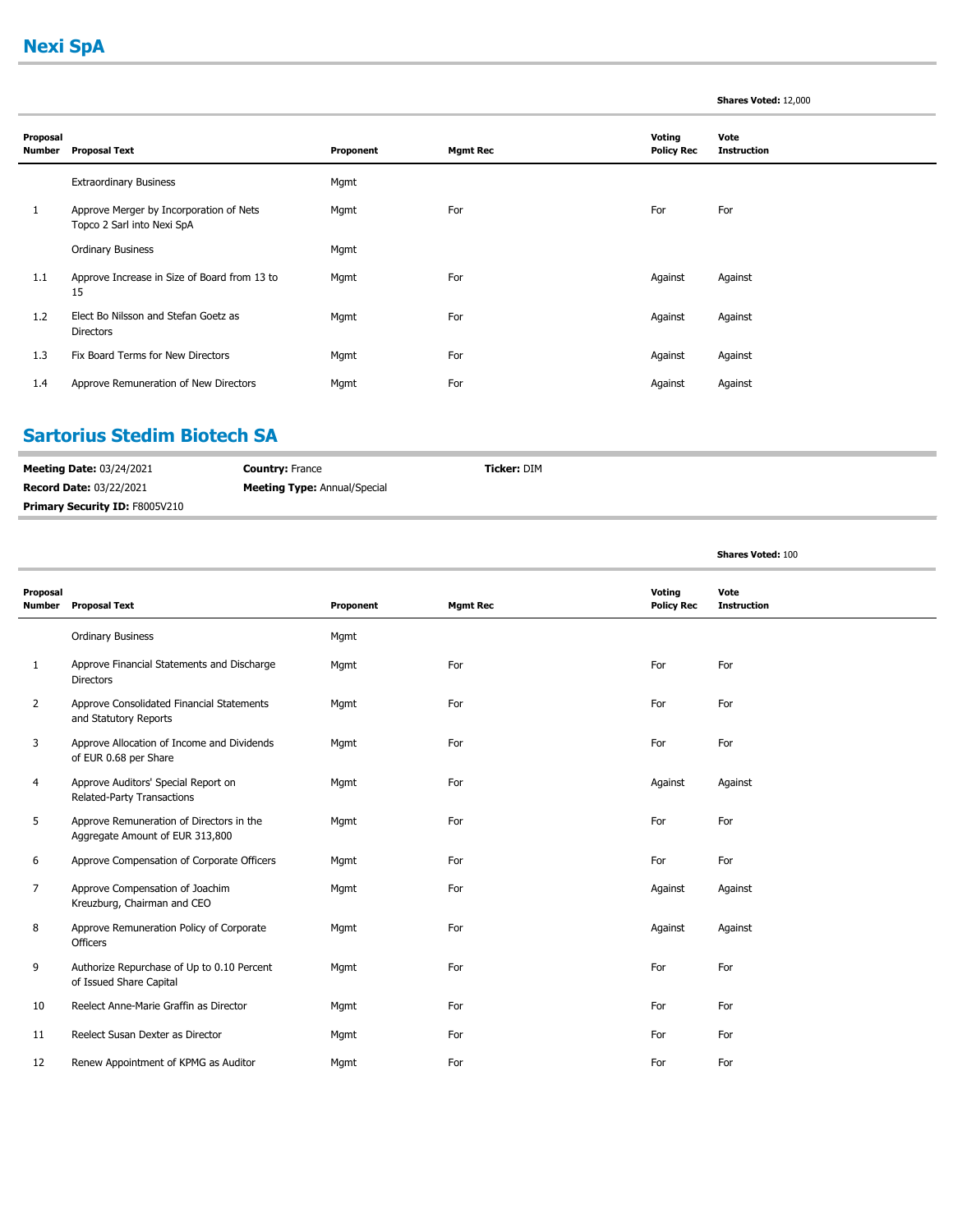### **Sartorius Stedim Biotech SA**

| Proposal<br>Number | <b>Proposal Text</b>                                                                                               | Proponent | <b>Mgmt Rec</b> | Voting<br><b>Policy Rec</b> | Vote<br><b>Instruction</b> |
|--------------------|--------------------------------------------------------------------------------------------------------------------|-----------|-----------------|-----------------------------|----------------------------|
| 13                 | Acknowledge End of Mandate of Salustro<br>Reydel as Alternate Auditor and Decision to<br>Neither Replace Nor Renew | Mgmt      | For             | For                         | For                        |
| 14                 | Authorize Filing of Required<br>Documents/Other Formalities                                                        | Mgmt      | For             | For                         | For                        |
|                    | <b>Extraordinary Business</b>                                                                                      | Mgmt      |                 |                             |                            |
| 15                 | Authorize Decrease in Share Capital via<br>Cancellation of Repurchased Shares                                      | Mgmt      | For             | For                         | For                        |
| 16                 | Authorize Filing of Required<br>Documents/Other Formalities                                                        | Mgmt      | For             | For                         | For                        |

### **Moncler SpA**

| <b>Meeting Date: 03/25/2021</b>       | <b>Country: Italy</b>        | <b>Ticker: MONC</b> |
|---------------------------------------|------------------------------|---------------------|
| <b>Record Date: 03/16/2021</b>        | <b>Meeting Type:</b> Special |                     |
| <b>Primary Security ID: T6730E110</b> |                              |                     |

|                    |                                                                                                                                                                                                                        |           |                 |                             | Shares Voted: 2,105        |
|--------------------|------------------------------------------------------------------------------------------------------------------------------------------------------------------------------------------------------------------------|-----------|-----------------|-----------------------------|----------------------------|
| Proposal<br>Number | <b>Proposal Text</b>                                                                                                                                                                                                   | Proponent | <b>Mgmt Rec</b> | Voting<br><b>Policy Rec</b> | Vote<br><b>Instruction</b> |
|                    | <b>Extraordinary Business</b>                                                                                                                                                                                          | Mgmt      |                 |                             |                            |
|                    | Approve Issuance of Shares for a Private<br>Placement Reserved to Rivetex Srl, Mattia<br>Rivetti Riccardi, Ginevra Alexandra Shapiro,<br>Pietro Brando Shapiro, Alessandro Gilberti<br>and Venezio Investments Pte Ltd | Mgmt      | For             | For                         | For                        |
|                    | Amend Company Bylaws Re: Article 8, 12<br>and 13                                                                                                                                                                       | Mgmt      | For             | For                         | For                        |

### **Sg Monetaire Plus**

| <b>Meeting Date: 03/25/2021</b> | <b>Country: France</b>      | <b>Ticker: RV87F1.F</b> |
|---------------------------------|-----------------------------|-------------------------|
| <b>Record Date: 03/23/2021</b>  | <b>Meeting Type: Annual</b> |                         |
| Primary Security ID: F8349J105  |                             |                         |

|                    |                                                                   |           |                 |                                    | Shares Voted: 21,401       |
|--------------------|-------------------------------------------------------------------|-----------|-----------------|------------------------------------|----------------------------|
| Proposal<br>Number | <b>Proposal Text</b>                                              | Proponent | <b>Mgmt Rec</b> | <b>Voting</b><br><b>Policy Rec</b> | Vote<br><b>Instruction</b> |
|                    | <b>Ordinary Business</b>                                          | Mgmt      |                 |                                    |                            |
| 1                  | Approve Financial Statements and Statutory<br>Reports             | Mgmt      | For             | For                                | For                        |
| $\overline{2}$     | Approve Allocation of Income                                      | Mgmt      | For             | For                                | For                        |
| 3                  | Approve Auditors' Special Report on<br>Related-Party Transactions | Mgmt      | For             | Against                            | Against                    |
| $\overline{4}$     | Authorize Filing of Required<br>Documents/Other Formalities       | Mgmt      | For             | For                                | For                        |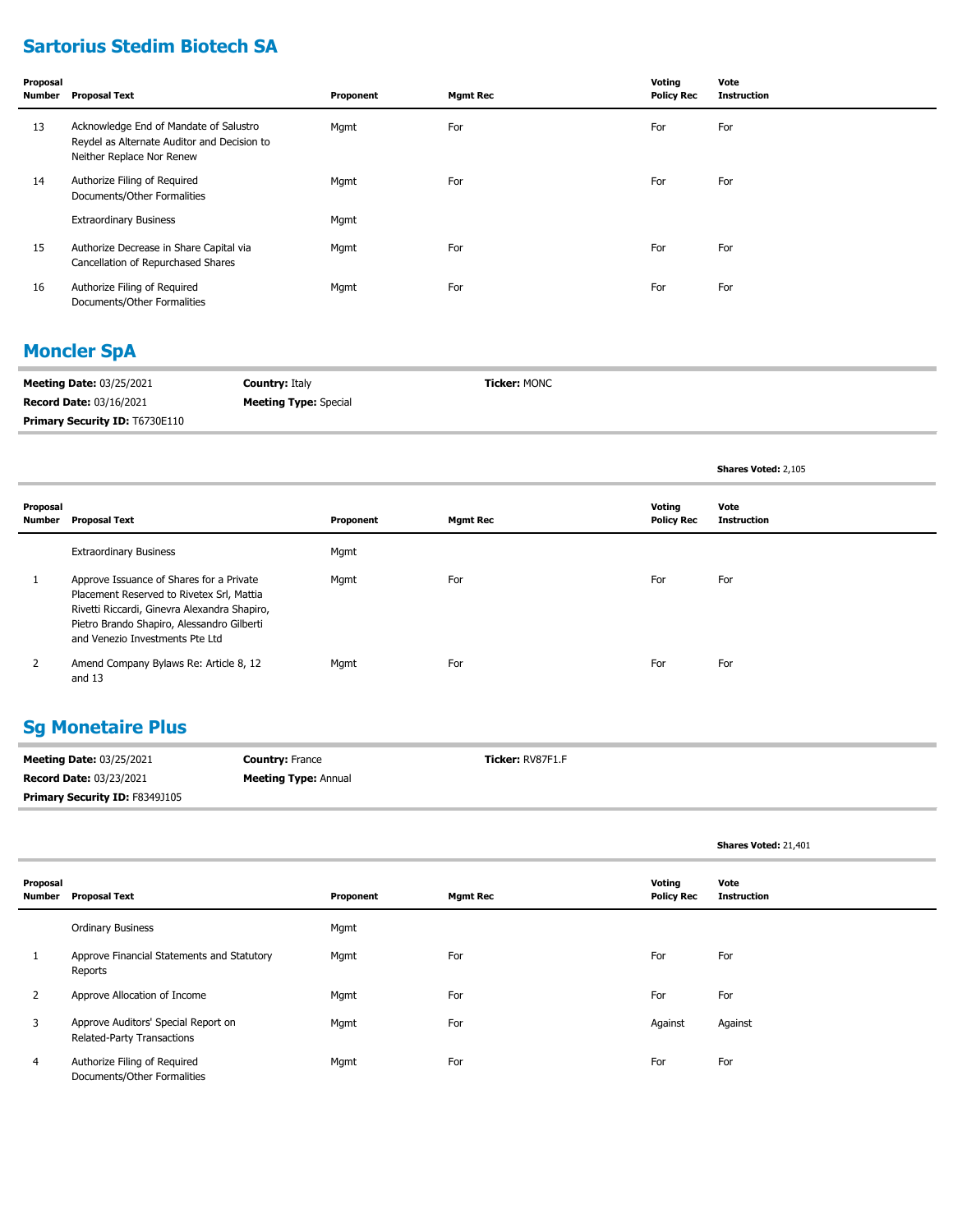### **Sg Monetaire Plus**

**Meeting Date:** 04/09/2021 **Record Date:** 04/07/2021 Primary Security ID: F8349J105 **Country:** France **Meeting Type:** Special **Ticker:** RV87F1.F

|                    |                                                             |           |                 |                             | Shares Voted: 28,699       |
|--------------------|-------------------------------------------------------------|-----------|-----------------|-----------------------------|----------------------------|
| Proposal<br>Number | <b>Proposal Text</b>                                        | Proponent | <b>Mgmt Rec</b> | Voting<br><b>Policy Rec</b> | Vote<br><b>Instruction</b> |
|                    | <b>Extraordinary Business</b>                               | Mgmt      |                 |                             |                            |
|                    | Amend Bylaws to Comply with Legal<br>Changes                | Mgmt      | For             | Against                     | Against                    |
| $\mathcal{L}$      | Authorize Filing of Required<br>Documents/Other Formalities | Mgmt      | For             | For                         | For                        |
|                    |                                                             |           |                 |                             |                            |

#### **Airbus SE**

| <b>Meeting Date: 04/14/2021</b>       | <b>Country: Netherlands</b> | <b>Ticker: AIR</b> |
|---------------------------------------|-----------------------------|--------------------|
| <b>Record Date: 03/17/2021</b>        | <b>Meeting Type: Annual</b> |                    |
| <b>Primary Security ID: N0280G100</b> |                             |                    |

|                           |                                                                         |           |                 |                             | <b>Shares Voted: 750</b>   |
|---------------------------|-------------------------------------------------------------------------|-----------|-----------------|-----------------------------|----------------------------|
| Proposal<br><b>Number</b> | <b>Proposal Text</b>                                                    | Proponent | <b>Mgmt Rec</b> | Voting<br><b>Policy Rec</b> | Vote<br><b>Instruction</b> |
|                           | Annual Meeting Agenda                                                   | Mgmt      |                 |                             |                            |
| $\mathbf{1}$              | Open Meeting                                                            | Mgmt      |                 |                             |                            |
| 2.1                       | Discussion on Company's Corporate<br>Governance Structure               | Mgmt      |                 |                             |                            |
| 2.2                       | Receive Report on Business and Financial<br>Statements                  | Mgmt      |                 |                             |                            |
| 2.3                       | Receive Explanation on Company's Reserves<br>and Dividend Policy        | Mgmt      |                 |                             |                            |
| 3                         | Discussion of Agenda Items                                              | Mgmt      |                 |                             |                            |
| 4.1                       | <b>Adopt Financial Statements</b>                                       | Mgmt      | For             | For                         | For                        |
| 4.2                       | Approve Discharge of Non-Executive<br>Members of the Board of Directors | Mgmt      | For             | For                         | For                        |
| 4.3                       | Approve Discharge of Executive Members of<br>the Board of Directors     | Mgmt      | For             | For                         | For                        |
| 4.4                       | Ratify Ernst & Young Accountants LLP as<br>Auditors                     | Mgmt      | For             | For                         | For                        |
| 4.5                       | Approve Implementation of Remuneration<br>Policy                        | Mgmt      | For             | For                         | For                        |
| 4.6                       | Reelect Rene Obermann as Non-Executive<br>Director                      | Mgmt      | For             | For                         | For                        |
| 4.7                       | Reelect Amparo Moraleda as Non-Executive<br>Director                    | Mgmt      | For             | For                         | For                        |
| 4.8                       | Reelect Victor Chu as Non-Executive Director                            | Mgmt      | For             | For                         | For                        |
| 4.9                       | Reelect Jean-Pierre Clamadieu as<br>Non-Executive Director              | Mgmt      | For             | For                         | For                        |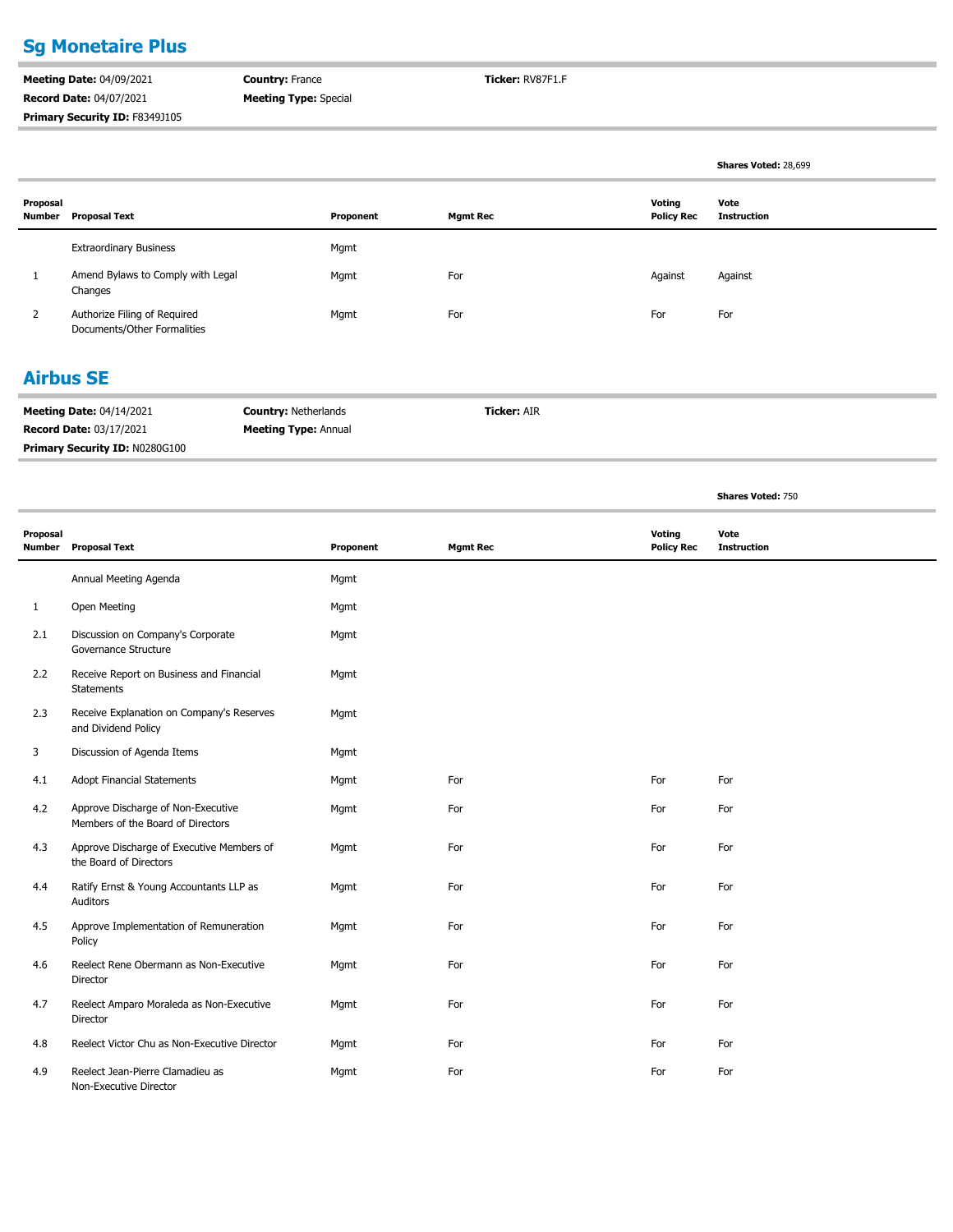### **Airbus SE**

| Proposal<br><b>Number</b> | Proposal Text                                                                                                                          | Proponent | <b>Mgmt Rec</b> | Voting<br><b>Policy Rec</b> | Vote<br><b>Instruction</b> |
|---------------------------|----------------------------------------------------------------------------------------------------------------------------------------|-----------|-----------------|-----------------------------|----------------------------|
| 4.10                      | Grant Board Authority to Issue Shares Up To<br>0.51 Percent of Issued Capital and Exclude<br>Preemptive Rights Re: ESOP and LTIP Plans | Mgmt      | For             | For                         | For                        |
| 4.11                      | Grant Board Authority to Issue Shares Up To<br>1.15 Percent of Issued Capital and Exclude<br>Preemptive Rights Re: Company Funding     | Mgmt      | For             | For                         | For                        |
| 4.12                      | Authorize Repurchase of Up to 10 Percent of<br><b>Issued Share Capital</b>                                                             | Mgmt      | For             | For                         | For                        |
| 4.13                      | Approve Cancellation of Repurchased Shares                                                                                             | Mgmt      | For             | For                         | For                        |
| 5                         | Close Meeting                                                                                                                          | Mgmt      |                 |                             |                            |

#### **Ferrari NV**

| <b>Meeting Date: 04/15/2021</b>       | <b>Country: Netherlands</b> | <b>Ticker: RACE</b> |
|---------------------------------------|-----------------------------|---------------------|
| <b>Record Date: 03/18/2021</b>        | <b>Meeting Type: Annual</b> |                     |
| <b>Primary Security ID: N3167Y103</b> |                             |                     |

**Shares Voted:** 1,320

| Proposal<br><b>Number</b> | <b>Proposal Text</b>                                             | Proponent | <b>Mgmt Rec</b> | Voting<br><b>Policy Rec</b> | Vote<br><b>Instruction</b> |
|---------------------------|------------------------------------------------------------------|-----------|-----------------|-----------------------------|----------------------------|
|                           | Annual Meeting Agenda                                            | Mgmt      |                 |                             |                            |
| $\mathbf{1}$              | Open Meeting                                                     | Mgmt      |                 |                             |                            |
| 2.a                       | Receive Director's Board Report<br>(Non-Voting)                  | Mgmt      |                 |                             |                            |
| 2.b                       | Receive Explanation on Company's Reserves<br>and Dividend Policy | Mgmt      |                 |                             |                            |
| 2.c                       | Approve Remuneration Report                                      | Mgmt      | For             | For                         | For                        |
| 2.d                       | Adopt Financial Statements and Statutory<br>Reports              | Mgmt      | For             | For                         | For                        |
| 2.e                       | Approve Dividends of EUR 0.867 Per Share                         | Mgmt      | For             | For                         | For                        |
| 2.f                       | Approve Discharge of Directors                                   | Mgmt      | For             | For                         | For                        |
| 3.a                       | Reelect John Elkann as Executive Director                        | Mgmt      | For             | For                         | For                        |
| 3.b                       | Reelect Piero Ferrari as Non-Executive<br>Director               | Mgmt      | For             | For                         | For                        |
| 3.c                       | Reelect Delphine Arnault as Non-Executive<br>Director            | Mgmt      | For             | For                         | For                        |
| 3.d                       | Reelect Francesca Bellettini as Non-Executive<br>Director        | Mgmt      | For             | For                         | For                        |
| 3.e                       | Reelect Eduardo H. Cue as Non-Executive<br>Director              | Mgmt      | For             | For                         | For                        |
| 3.f                       | Reelect Sergio Duca as Non-Executive<br>Director                 | Mgmt      | For             | For                         | For                        |
| 3.g                       | Reelect John Galantic as Non-Executive<br>Director               | Mgmt      | For             | For                         | For                        |
| 3.h                       | Reelect Maria Patrizia Grieco as<br>Non-Executive Director       | Mgmt      | For             | For                         | For                        |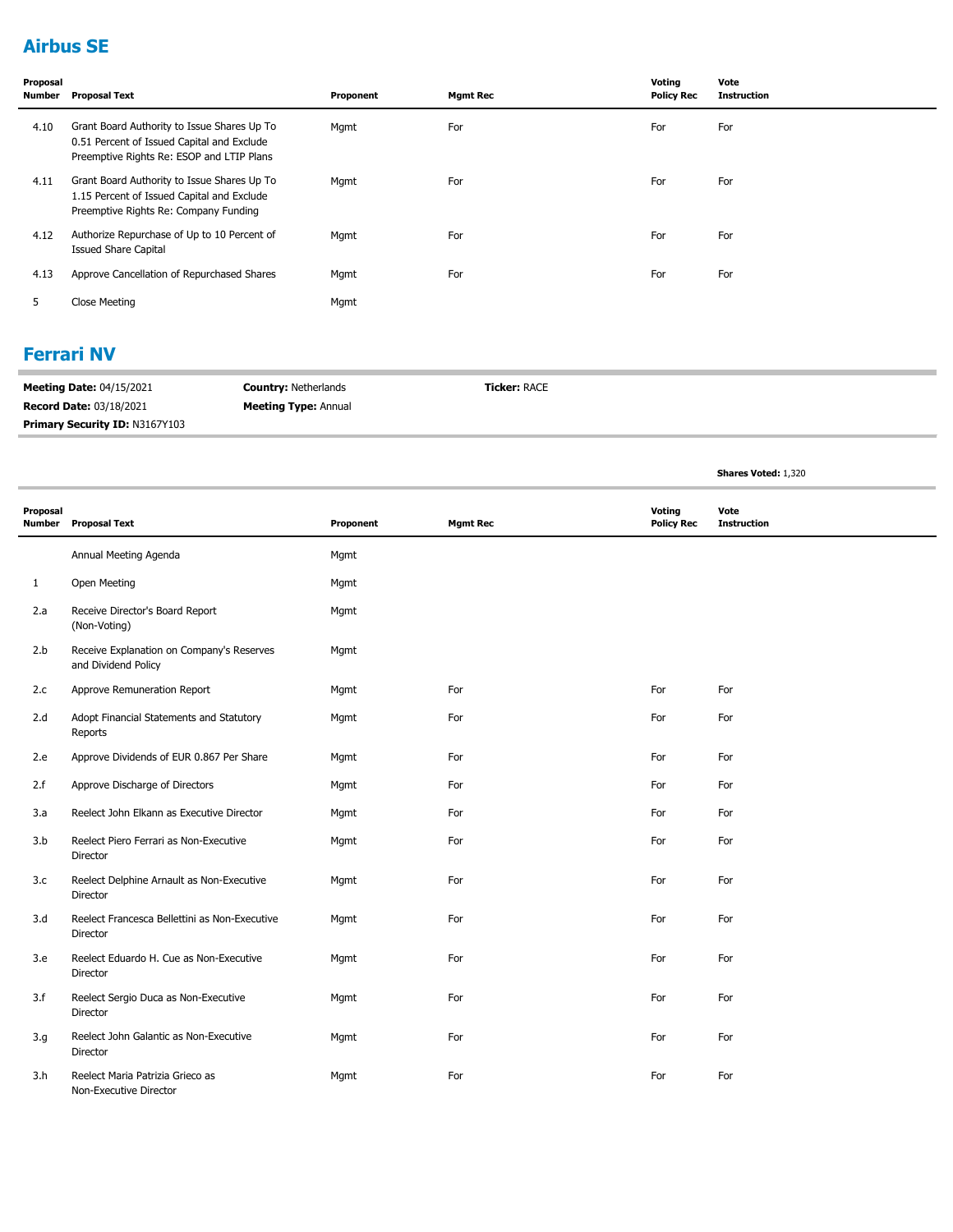### **Ferrari NV**

| Proposal<br>Number | <b>Proposal Text</b>                                                        | Proponent | <b>Mgmt Rec</b> | Voting<br><b>Policy Rec</b> | Vote<br><b>Instruction</b> |
|--------------------|-----------------------------------------------------------------------------|-----------|-----------------|-----------------------------|----------------------------|
| 3.i                | Reelect Adam Keswick as Non-Executive<br>Director                           | Mgmt      | For             | Against                     | Against                    |
| 4                  | Appoint Ernst & Young Accountants LLP as<br>Auditors                        | Mgmt      | For             | For                         | For                        |
| 5.1                | Grant Board Authority to Issue Shares Up To<br>10 Percent of Issued Capital | Mgmt      | For             | For                         | For                        |
| 5.2                | Authorize Board to Exclude Preemptive<br>Rights from Share Issuances        | Mgmt      | For             | For                         | For                        |
| 5.3                | Grant Board Authority to Issue Special<br><b>Voting Shares</b>              | Mgmt      | For             | Against                     | Against                    |
| 6                  | Authorize Repurchase of Up to 10 Percent of<br><b>Issued Share Capital</b>  | Mgmt      | For             | For                         | For                        |
| $\overline{7}$     | Approve Awards to Executive Director                                        | Mgmt      | For             | For                         | For                        |
| 8                  | Close Meeting                                                               | Mgmt      |                 |                             |                            |

### **Sanlorenzo SpA**

| <b>Meeting Date: 04/21/2021</b>       | <b>Country: Italy</b>       | <b>Ticker: SL</b> |
|---------------------------------------|-----------------------------|-------------------|
| <b>Record Date: 04/12/2021</b>        | <b>Meeting Type: Annual</b> |                   |
| <b>Primary Security ID: T2R0BA101</b> |                             |                   |

|                    |                                                                                             |           |                 |                             | Shares Voted: 1,459        |
|--------------------|---------------------------------------------------------------------------------------------|-----------|-----------------|-----------------------------|----------------------------|
| Proposal<br>Number | <b>Proposal Text</b>                                                                        | Proponent | <b>Mgmt Rec</b> | Voting<br><b>Policy Rec</b> | Vote<br><b>Instruction</b> |
|                    | <b>Ordinary Business</b>                                                                    | Mgmt      |                 |                             |                            |
| 1.1                | Accept Financial Statements and Statutory<br>Reports                                        | Mgmt      | For             | For                         | For                        |
| 1.2                | Approve Allocation of Income                                                                | Mgmt      | For             | For                         | For                        |
| 1.3                | Approve Restriction on the Extraordinary<br>Reserve                                         | Mgmt      | For             | For                         | For                        |
| 2.1                | Approve Remuneration Policy                                                                 | Mgmt      | For             | For                         | For                        |
| 2.2                | Approve Second Section of the<br>Remuneration Report                                        | Mgmt      | For             | Against                     | Against                    |
| A                  | Deliberations on Possible Legal Action<br>Against Directors if Presented by<br>Shareholders | Mgmt      | None            | Against                     | Against                    |

### **Moncler SpA**

| <b>Meeting Date: 04/22/2021</b>       | <b>Country: Italy</b>       | <b>Ticker: MONC</b> |
|---------------------------------------|-----------------------------|---------------------|
| <b>Record Date: 04/13/2021</b>        | <b>Meeting Type: Annual</b> |                     |
| <b>Primary Security ID: T6730E110</b> |                             |                     |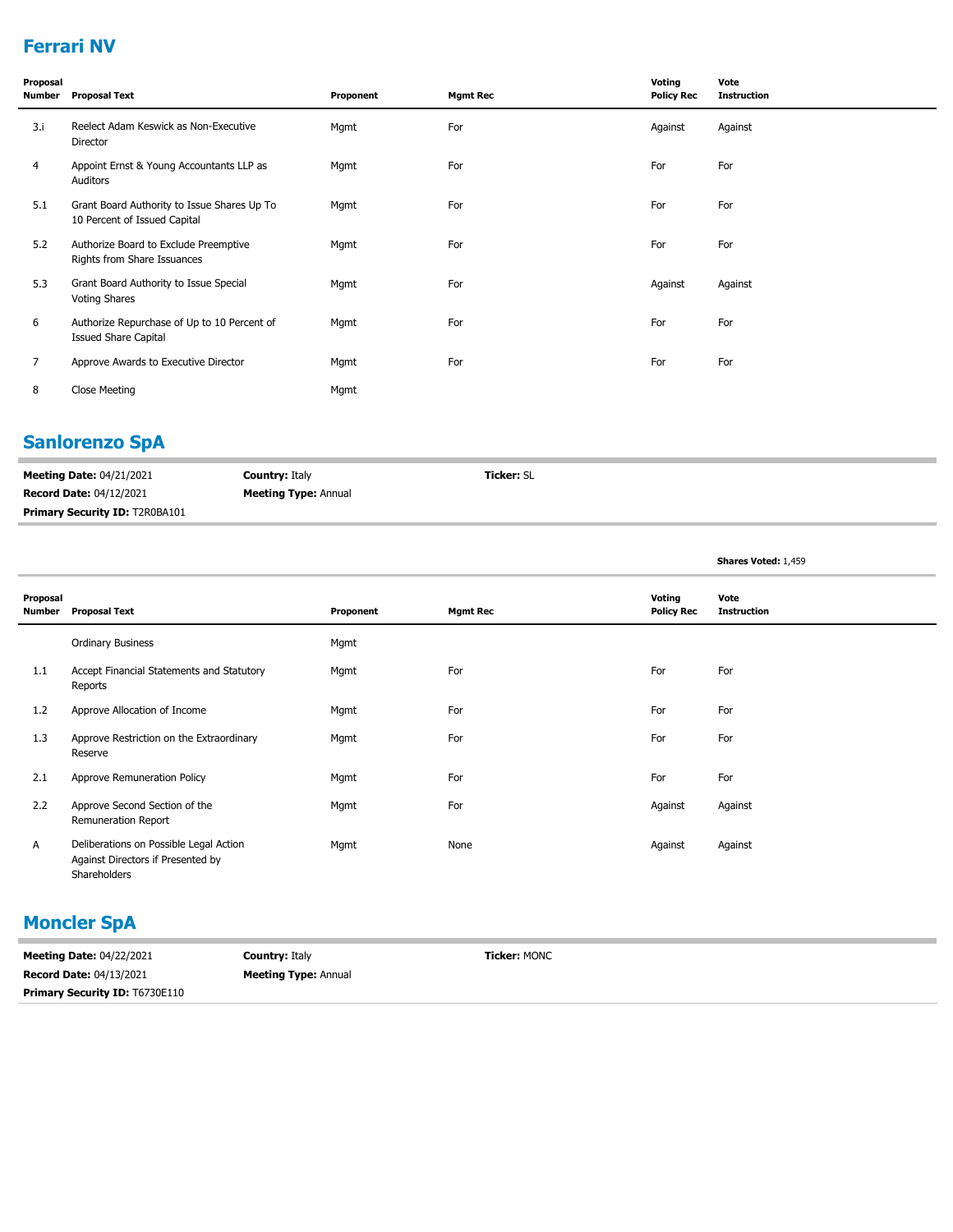### **Moncler SpA**

|                           |                                                                                             |           |                 |                                    | <b>Shares Voted: 3,000</b> |
|---------------------------|---------------------------------------------------------------------------------------------|-----------|-----------------|------------------------------------|----------------------------|
| Proposal<br><b>Number</b> | <b>Proposal Text</b>                                                                        | Proponent | <b>Mgmt Rec</b> | <b>Voting</b><br><b>Policy Rec</b> | Vote<br><b>Instruction</b> |
|                           | <b>Ordinary Business</b>                                                                    | Mgmt      |                 |                                    |                            |
| 1.1                       | Accept Financial Statements and Statutory<br>Reports                                        | Mgmt      | For             | For                                | For                        |
| 1.2                       | Approve Allocation of Income                                                                | Mgmt      | For             | For                                | For                        |
| $\overline{2}$            | Approve Second Section of the<br>Remuneration Report                                        | Mgmt      | For             | For                                | For                        |
| 3                         | Authorize Share Repurchase Program and<br>Reissuance of Repurchased Shares                  | Mgmt      | For             | For                                | For                        |
| 4                         | Approve Auditors and Authorize Board to Fix<br>Their Remuneration                           | Mgmt      | For             | For                                | For                        |
| 5.1                       | Fix Number of Directors                                                                     | Mgmt      | For             | For                                | For                        |
| 5.2                       | <b>Elect Director</b>                                                                       | Mgmt      | For             | For                                | For                        |
| 5.3                       | Approve Remuneration of Directors                                                           | Mgmt      | For             | For                                | For                        |
| A                         | Deliberations on Possible Legal Action<br>Against Directors if Presented by<br>Shareholders | Mgmt      | None            | Against                            | Against                    |

### **FILA - Fabbrica Italiana Lapis ed Affini SpA**

| <b>Meeting Date: 04/27/2021</b>       | <b>Country: Italy</b>               | <b>Ticker:</b> FILA |
|---------------------------------------|-------------------------------------|---------------------|
| <b>Record Date: 04/16/2021</b>        | <b>Meeting Type: Annual/Special</b> |                     |
| <b>Primary Security ID: T4R96P184</b> |                                     |                     |

|                    |                                                                            |           |                 |                             | Shares Voted: 22,891       |
|--------------------|----------------------------------------------------------------------------|-----------|-----------------|-----------------------------|----------------------------|
| Proposal<br>Number | <b>Proposal Text</b>                                                       | Proponent | <b>Mgmt Rec</b> | Voting<br><b>Policy Rec</b> | Vote<br><b>Instruction</b> |
|                    | <b>Extraordinary Business</b>                                              | Mgmt      |                 |                             |                            |
|                    | Management Proposals                                                       | Mgmt      |                 |                             |                            |
| 1                  | Amend Company Bylaws                                                       | Mgmt      | For             | For                         | For                        |
| 2                  | Approve Capital Increase without Preemptive<br>Rights                      | Mgmt      | For             | For                         | For                        |
|                    | <b>Ordinary Business</b>                                                   | Mgmt      |                 |                             |                            |
| 1.1                | Accept Financial Statements and Statutory<br>Reports                       | Mgmt      | For             | For                         | For                        |
| 1.2                | Approve Allocation of Income                                               | Mgmt      | For             | For                         | For                        |
| 2.1                | Approve Remuneration Policy                                                | Mgmt      | For             | For                         | For                        |
| 2.2                | Approve Second Section of the<br>Remuneration Report                       | Mgmt      | For             | For                         | For                        |
| 3                  | Authorize Share Repurchase Program and<br>Reissuance of Repurchased Shares | Mgmt      | For             | For                         | For                        |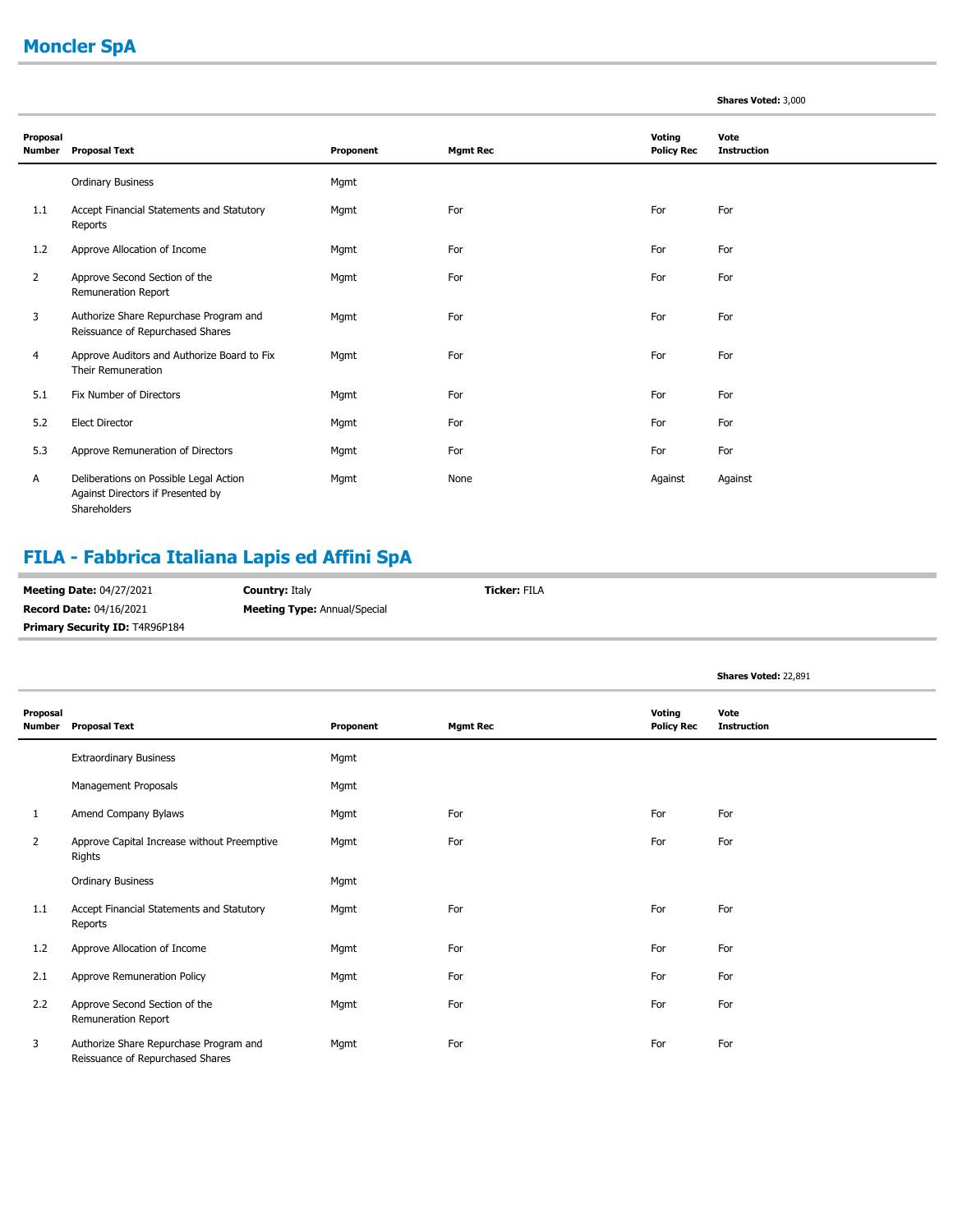### **FILA - Fabbrica Italiana Lapis ed Affini SpA**

| Proposal<br>Number | <b>Proposal Text</b>                                                                            | Proponent | <b>Mgmt Rec</b> | Voting<br><b>Policy Rec</b> | Vote<br><b>Instruction</b> |
|--------------------|-------------------------------------------------------------------------------------------------|-----------|-----------------|-----------------------------|----------------------------|
|                    | Shareholder Proposals Submitted by Pencil<br>SpA                                                | Mgmt      |                 |                             |                            |
| 4.1                | Fix Number of Directors                                                                         | <b>SH</b> | None            | For                         | For                        |
| 4.2                | Fix Board Terms for Directors                                                                   | SH        | None            | For                         | For                        |
|                    | Appoint Directors (Slate Election) - Choose<br>One of the Following Slates                      | Mgmt      |                 |                             |                            |
| 4.3.1              | Slate Submitted by Pencil SpA                                                                   | <b>SH</b> | None            | Against                     | Against                    |
| 4.3.2              | Slate Submitted by Institutional Investors<br>(Assogestioni)                                    | <b>SH</b> | None            | For                         | For                        |
|                    | Shareholder Proposals Submitted by Pencil<br>SpA                                                | Mgmt      |                 |                             |                            |
| 4.4                | Approve Remuneration of Directors                                                               | <b>SH</b> | None            | For                         | For                        |
| 4.5                | Elect Alberto Candela as Honorary Board<br>Chair                                                | SH        | None            | Against                     | Against                    |
|                    | Appoint Internal Statutory Auditors (Slate<br>Election) - Choose One of the Following<br>Slates | Mgmt      |                 |                             |                            |
| 5.1.1              | Slate Submitted by Pencil SpA                                                                   | <b>SH</b> | None            | Against                     | Against                    |
| 5.1.2              | Slate Submitted by Institutional Investors<br>(Assogestioni)                                    | SH        | None            | For                         | For                        |
| 5.2                | Appoint Chairman of Internal Statutory<br><b>Auditors</b>                                       | SH        | None            | For                         | For                        |
|                    | Shareholder Proposal Submitted by Pencil<br>SpA                                                 | Mgmt      |                 |                             |                            |
| 5.3                | Approve Internal Auditors' Remuneration                                                         | <b>SH</b> | None            | For                         | For                        |
| Α                  | Deliberations on Possible Legal Action<br>Against Directors if Presented by<br>Shareholders     | Mgmt      | None            | Against                     | Against                    |

#### **MARR SpA**

| <b>Meeting Date: 04/28/2021</b> | <b>Country: Italy</b>       | <b>Ticker: MARR</b> |
|---------------------------------|-----------------------------|---------------------|
| <b>Record Date: 04/19/2021</b>  | <b>Meeting Type: Annual</b> |                     |
| Primary Security ID: T6456M106  |                             |                     |

|                    |                                                      |           |                 |                             | Shares Voted: 6,866        |
|--------------------|------------------------------------------------------|-----------|-----------------|-----------------------------|----------------------------|
| Proposal<br>Number | <b>Proposal Text</b>                                 | Proponent | <b>Mgmt Rec</b> | Voting<br><b>Policy Rec</b> | Vote<br><b>Instruction</b> |
|                    | <b>Ordinary Business</b>                             | Mgmt      |                 |                             |                            |
|                    | Accept Financial Statements and Statutory<br>Reports | Mgmt      | For             | For                         | For                        |
| 2                  | Approve Allocation of Income                         | Mgmt      | For             | For                         | For                        |
| 3                  | Approve Second Section of the<br>Remuneration Report | Mgmt      | For             | For                         | For                        |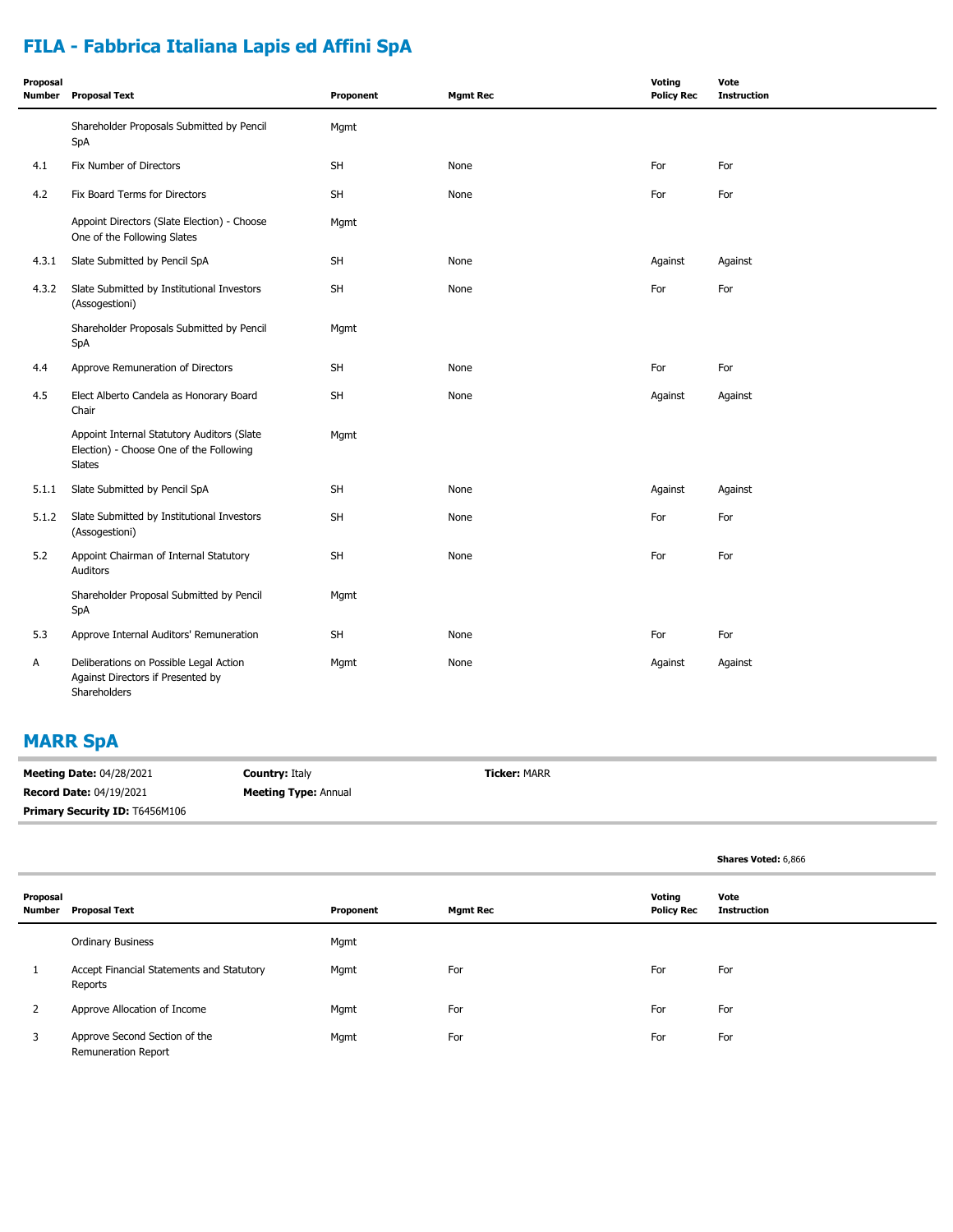### **MARR SpA**

| Proposal<br>Number | <b>Proposal Text</b>                                                                        | Proponent | <b>Mgmt Rec</b> | Voting<br><b>Policy Rec</b> | Vote<br>Instruction |
|--------------------|---------------------------------------------------------------------------------------------|-----------|-----------------|-----------------------------|---------------------|
| A                  | Deliberations on Possible Legal Action<br>Against Directors if Presented by<br>Shareholders | Mgmt      | None            | Against                     | Against             |

### **ASML Holding NV**

| <b>Meeting Date: 04/29/2021</b> | <b>Country: Netherlands</b> | <b>Ticker:</b> ASML |
|---------------------------------|-----------------------------|---------------------|
| <b>Record Date: 04/01/2021</b>  | <b>Meeting Type: Annual</b> |                     |
| Primary Security ID: N07059202  |                             |                     |

|                           |                                                                                                                                        |           |                 |        |                   | <b>Shares Voted: 875</b>   |
|---------------------------|----------------------------------------------------------------------------------------------------------------------------------------|-----------|-----------------|--------|-------------------|----------------------------|
| Proposal<br><b>Number</b> | <b>Proposal Text</b>                                                                                                                   | Proponent | <b>Mgmt Rec</b> | Voting | <b>Policy Rec</b> | Vote<br><b>Instruction</b> |
|                           | Annual Meeting Agenda                                                                                                                  | Mgmt      |                 |        |                   |                            |
| $\mathbf{1}$              | Open Meeting                                                                                                                           | Mgmt      |                 |        |                   |                            |
| $\overline{2}$            | Discuss the Company's Business, Financial<br>Situation and Sustainability                                                              | Mgmt      |                 |        |                   |                            |
| 3.a                       | Approve Remuneration Report                                                                                                            | Mgmt      | For             | For    |                   | For                        |
| 3.b                       | Adopt Financial Statements and Statutory<br>Reports                                                                                    | Mgmt      | For             | For    |                   | For                        |
| 3.c                       | Receive Clarification on Company's Reserves<br>and Dividend Policy                                                                     | Mgmt      |                 |        |                   |                            |
| 3.d                       | Approve Dividends of EUR 2.75 Per Share                                                                                                | Mgmt      | For             | For    |                   | For                        |
| 4.a                       | Approve Discharge of Management Board                                                                                                  | Mgmt      | For             | For    |                   | For                        |
| 4.b                       | Approve Discharge of Supervisory Board                                                                                                 | Mgmt      | For             | For    |                   | For                        |
| 5                         | Approve Number of Shares for Management<br>Board                                                                                       | Mgmt      | For             | For    |                   | For                        |
| 6                         | Approve Certain Adjustments to the<br>Remuneration Policy for Management Board                                                         | Mgmt      | For             | For    |                   | For                        |
| 7                         | Approve Certain Adjustments to the<br>Remuneration Policy for Supervisory Board                                                        | Mgmt      | For             | For    |                   | For                        |
| 8                         | Receive Information on the Composition of<br>the Management Board                                                                      | Mgmt      |                 |        |                   |                            |
| 9.a                       | Elect B. Conix to Supervisory Board                                                                                                    | Mgmt      | For             | For    |                   | For                        |
| 9.b                       | Receive Information on the Composition of<br>the Supervisory Board                                                                     | Mgmt      |                 |        |                   |                            |
| 10                        | Ratify KPMG Accountants N.V. as Auditors                                                                                               | Mgmt      | For             | For    |                   | For                        |
| 11.a                      | Grant Board Authority to Issue Shares Up to<br>5 Percent of Issued Capital for General<br>Purposes                                     | Mgmt      | For             | For    |                   | For                        |
| 11.b                      | Authorize Board to Exclude Preemptive<br>Rights from Share Issuances under Item<br>11.a                                                | Mgmt      | For             | For    |                   | For                        |
| 11.c                      | Grant Board Authority to Issue or Grant<br>Rights to Subscribe for Ordinary Shares Up<br>to 5 Percent in Case of Merger or Acquisition | Mgmt      | For             | For    |                   | For                        |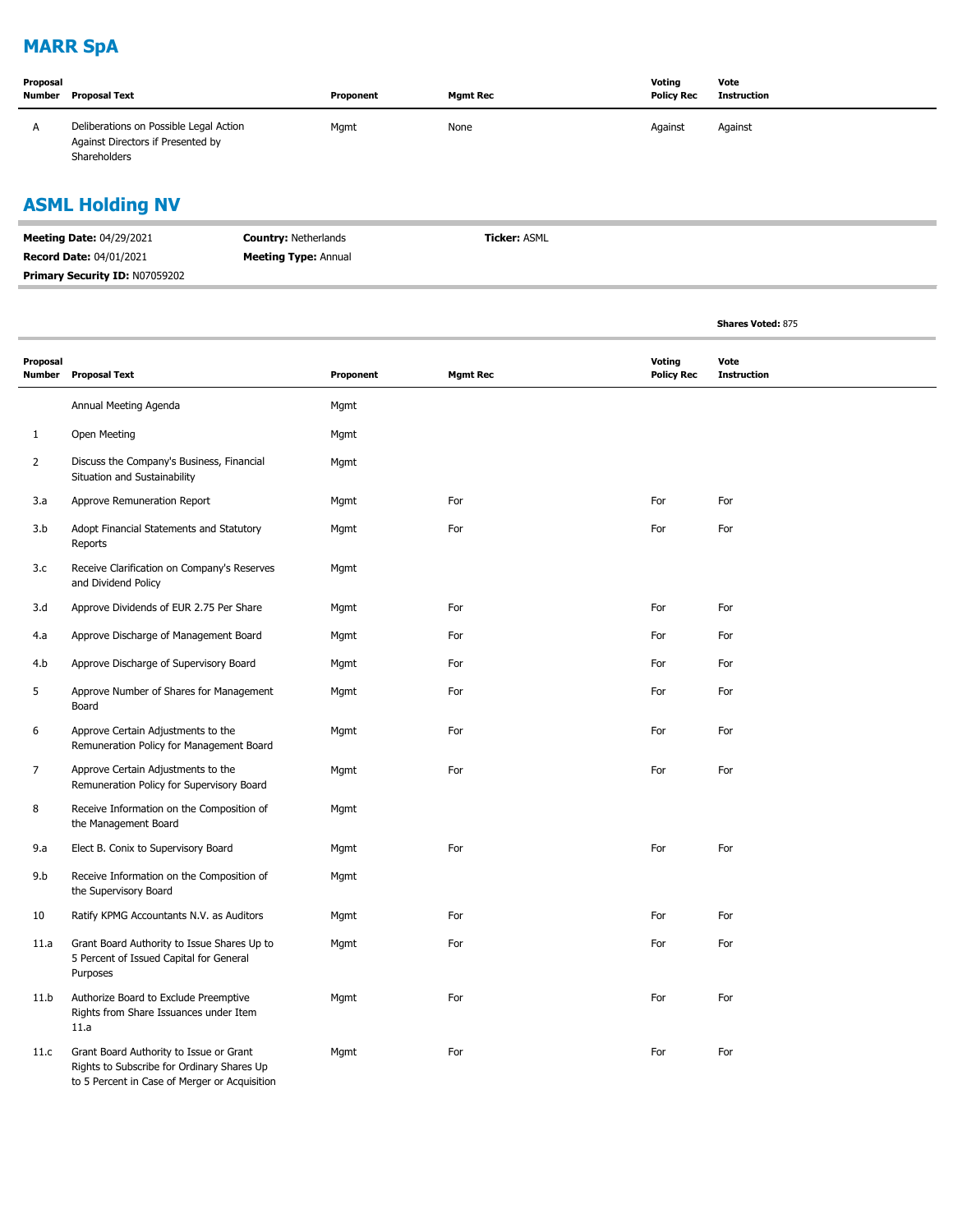### **ASML Holding NV**

| Proposal<br>Number | Proposal Text                                                                   | Proponent | <b>Mgmt Rec</b> | Voting<br><b>Policy Rec</b> | Vote<br><b>Instruction</b> |
|--------------------|---------------------------------------------------------------------------------|-----------|-----------------|-----------------------------|----------------------------|
| 11.d               | Authorize Board to Exclude Preemptive<br>Rights from Share Issuances under 11.c | Mgmt      | For             | For                         | For                        |
| 12.a               | Authorize Repurchase of Up to 10 Percent of<br><b>Issued Share Capital</b>      | Mgmt      | For             | For                         | For                        |
| 12.b               | Authorize Additional Repurchase of Up to 10<br>Percent of Issued Share Capital  | Mgmt      | For             | For                         | For                        |
| 13                 | Authorize Cancellation of Repurchased<br>Shares                                 | Mgmt      | For             | For                         | For                        |
| 14                 | Other Business (Non-Voting)                                                     | Mgmt      |                 |                             |                            |
| 15                 | Close Meeting                                                                   | Mgmt      |                 |                             |                            |

### **Datalogic SpA**

| <b>Meeting Date: 04/29/2021</b>       | <b>Country: Italy</b>       | <b>Ticker:</b> DAL |
|---------------------------------------|-----------------------------|--------------------|
| <b>Record Date: 04/20/2021</b>        | <b>Meeting Type: Annual</b> |                    |
| <b>Primary Security ID: T3480B123</b> |                             |                    |

**Shares Voted:** 9,590

| Proposal<br>Number | <b>Proposal Text</b>                                                       | Proponent | <b>Mgmt Rec</b> | Voting<br><b>Policy Rec</b> | Vote<br><b>Instruction</b> |
|--------------------|----------------------------------------------------------------------------|-----------|-----------------|-----------------------------|----------------------------|
|                    | <b>Ordinary Business</b>                                                   | Mgmt      |                 |                             |                            |
|                    | Management Proposals                                                       | Mgmt      |                 |                             |                            |
| $\mathbf{1}$       | Accept Financial Statements and Statutory<br>Reports                       | Mgmt      | For             | For                         | For                        |
| $\overline{2}$     | Approve Allocation of Income                                               | Mgmt      | For             | For                         | For                        |
|                    | Shareholder Proposals Submitted by Hydra<br>SpA                            | Mgmt      |                 |                             |                            |
| 3.1                | Fix Number of Directors                                                    | <b>SH</b> | None            | For                         | For                        |
| 3.2                | Fix Board Terms for Directors                                              | <b>SH</b> | None            | For                         | For                        |
|                    | Appoint Directors (Slate Election) - Choose<br>One of the Following Slates | Mgmt      |                 |                             |                            |
| 3.3.1              | Slate 1 Submitted by Hydra SpA                                             | SH        | None            | Against                     | Against                    |
| 3.3.2              | Slate 2 Submitted by Institutional Investors<br>(Assogestioni)             | SH        | None            | For                         | For                        |
|                    | Shareholder Proposals Submitted by Hydra<br>SpA                            | Mgmt      |                 |                             |                            |
| 3.4                | Elect Romano Volta as Board Chair                                          | <b>SH</b> | None            | For                         | For                        |
| 4                  | Approve Remuneration of Directors                                          | SH        | None            | For                         | For                        |
|                    | Management Proposals                                                       | Mgmt      |                 |                             |                            |
| 5.1                | Approve Remuneration Policy                                                | Mgmt      | For             | Against                     | Against                    |
| 5.2                | Approve Second Section of the<br>Remuneration Report                       | Mgmt      | For             | Against                     | Against                    |
| 6                  | Authorize Share Repurchase Program and<br>Reissuance of Repurchased Shares | Mgmt      | For             | Against                     | Against                    |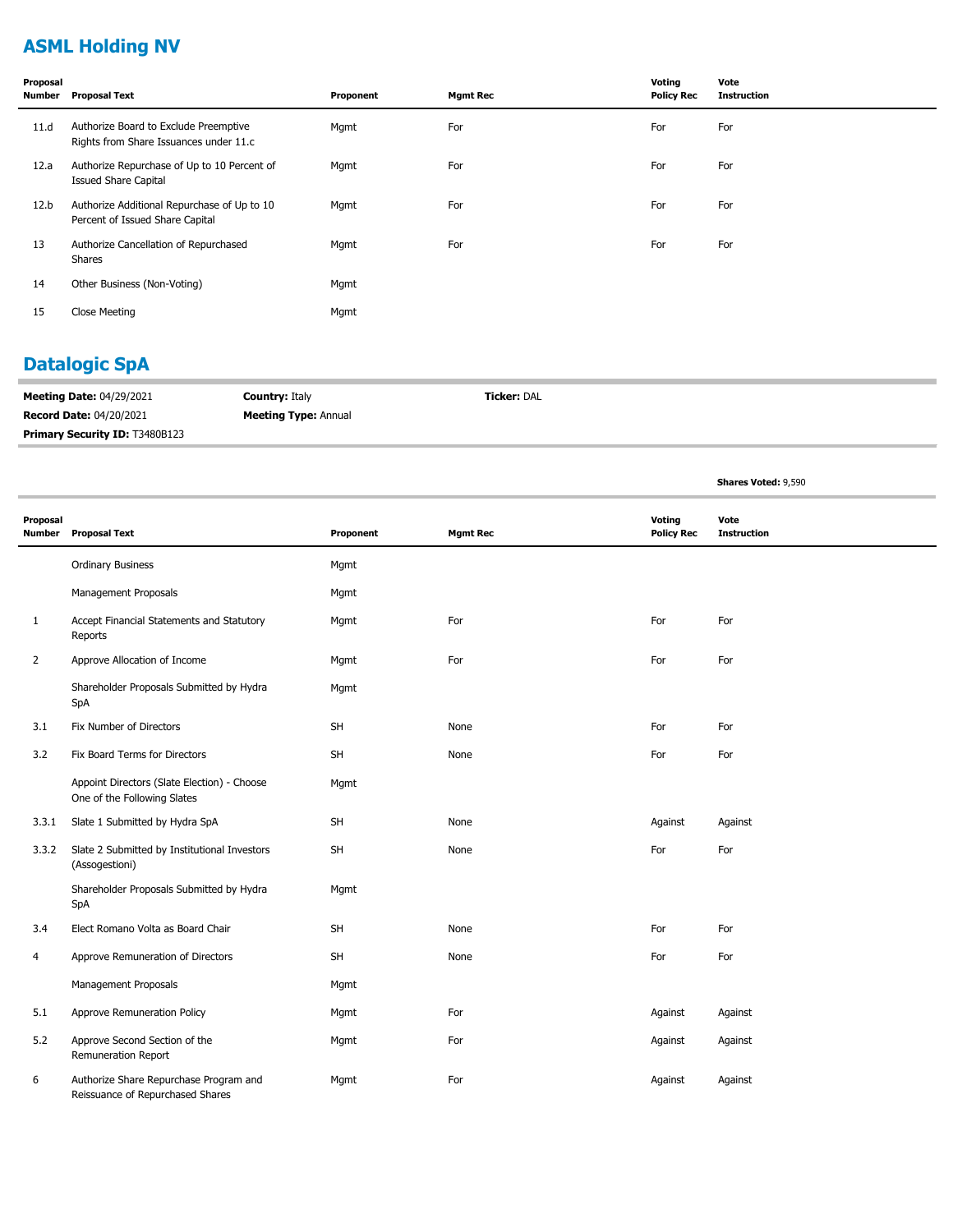# **Datalogic SpA**

| Proposal<br>Number | Proposal Text                                                                               | Proponent | <b>Mamt Rec</b> | Voting<br><b>Policy Rec</b> | Vote<br><b>Instruction</b> |
|--------------------|---------------------------------------------------------------------------------------------|-----------|-----------------|-----------------------------|----------------------------|
| $\overline{A}$     | Deliberations on Possible Legal Action<br>Against Directors if Presented by<br>Shareholders | Mgmt      | None            | Against                     | Against                    |

#### **LISI SA**

| <b>Meeting Date: 04/29/2021</b>       | <b>Country: France</b>              | <b>Ticker: FII</b> |
|---------------------------------------|-------------------------------------|--------------------|
| <b>Record Date: 04/27/2021</b>        | <b>Meeting Type: Annual/Special</b> |                    |
| <b>Primary Security ID: F5754P105</b> |                                     |                    |

|                |                                                                            |           |                 |                             | Shares Voted: 6,896        |  |
|----------------|----------------------------------------------------------------------------|-----------|-----------------|-----------------------------|----------------------------|--|
| Proposal       | Number Proposal Text                                                       | Proponent | <b>Mgmt Rec</b> | Voting<br><b>Policy Rec</b> | Vote<br><b>Instruction</b> |  |
|                | <b>Ordinary Business</b>                                                   | Mgmt      |                 |                             |                            |  |
| 1              | Approve Financial Statements and Statutory<br>Reports                      | Mgmt      | For             | For                         | For                        |  |
| $\overline{2}$ | Approve Consolidated Financial Statements<br>and Statutory Reports         | Mgmt      | For             | For                         | For                        |  |
| 3              | Approve Auditors' Special Report on<br>Related-Party Transactions          | Mgmt      | For             | For                         | For                        |  |
| 4              | Approve Discharge of Directors and Auditors                                | Mgmt      | For             | For                         | For                        |  |
| 5              | Approve Allocation of Income and Dividends<br>of EUR 0.14 per Share        | Mgmt      | For             | For                         | For                        |  |
| 6              | Acknowledge End of Mandate of<br>Emmanuelle Gautier as Director            | Mgmt      | For             | For                         | For                        |  |
| $\overline{7}$ | Acknowledge End of Mandate of Pascal<br>Lebard as Director                 | Mgmt      | For             | For                         | For                        |  |
| 8              | Elect Francoise Garnier as Director                                        | Mgmt      | For             | Against                     | Against                    |  |
| 9              | Elect Bernard Birchler as Director                                         | Mgmt      | For             | Against                     | Against                    |  |
| 10             | Approve Compensation of Corporate Officers                                 | Mgmt      | For             | For                         | For                        |  |
| 11             | Approve Compensation of Gilles Kohler,<br>Chairman of the Board            | Mgmt      | For             | For                         | For                        |  |
| 12             | Approve Compensation of Emmanuel<br>Viellard, CEO                          | Mgmt      | For             | Against                     | For                        |  |
| 13             | Approve Compensation of Jean Philippe<br>Kohler, Vice-CEO                  | Mgmt      | For             | For                         | For                        |  |
| 14             | Approve Remuneration Policy of Gilles<br>Kohler, Chairman of the Board     | Mgmt      | For             | For                         | For                        |  |
| 15             | Approve Remuneration Policy of Emmanuel<br>Viellard, CEO                   | Mgmt      | For             | Against                     | Against                    |  |
| 16             | Approve Remuneration Policy of Jean<br>Philippe Kohler, Vice-CEO           | Mgmt      | For             | Against                     | Against                    |  |
| 17             | Approve Remuneration Policy of Directors                                   | Mgmt      | For             | For                         | For                        |  |
| 18             | Authorize Repurchase of Up to 10 Percent of<br><b>Issued Share Capital</b> | Mgmt      | For             | Against                     | Against                    |  |
|                | <b>Extraordinary Business</b>                                              | Mgmt      |                 |                             |                            |  |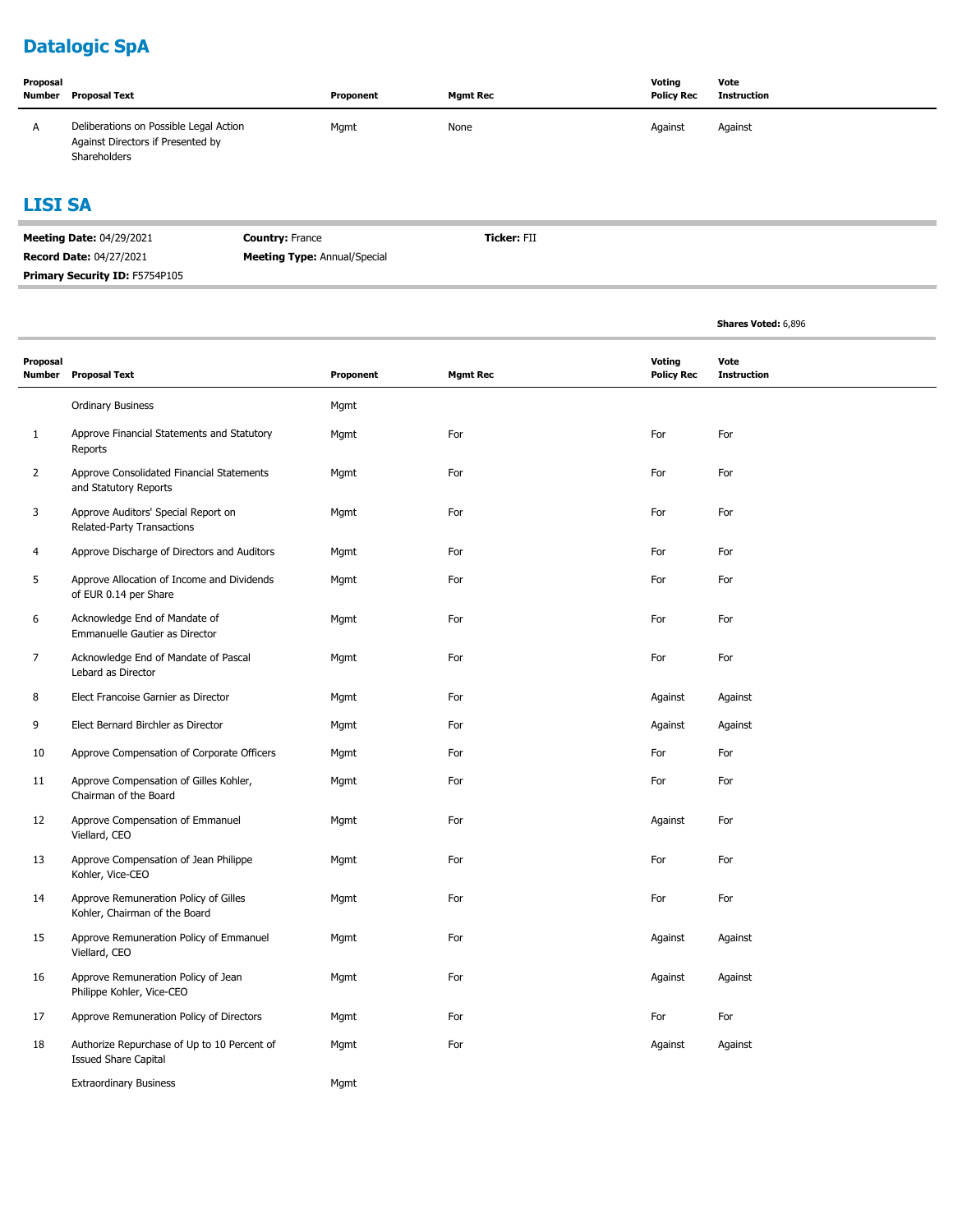### **LISI SA**

| Proposal<br>Number | Proposal Text                                               | Proponent | <b>Mgmt Rec</b> | Voting<br><b>Policy Rec</b> | Vote<br><b>Instruction</b> |
|--------------------|-------------------------------------------------------------|-----------|-----------------|-----------------------------|----------------------------|
| 19                 | Amend Article 10 of Bylaws Re: Directors<br>Age Limit       | Mgmt      | For             | Against                     | Against                    |
| 20                 | Amend Article 15 of Bylaws to Comply with<br>Legal Changes  | Mgmt      | For             | For                         | For                        |
| 21                 | Authorize Filing of Required<br>Documents/Other Formalities | Mgmt      | For             | For                         | For                        |

#### **Lectra SA**

| <b>Meeting Date: 04/30/2021</b>       | <b>Country: France</b>              | <b>Ticker: LSS</b> |
|---------------------------------------|-------------------------------------|--------------------|
| <b>Record Date: 04/28/2021</b>        | <b>Meeting Type:</b> Annual/Special |                    |
| <b>Primary Security ID: F56028107</b> |                                     |                    |

|                    |                                                                                                                                |           |                 |                             | Shares Voted: 14,817       |
|--------------------|--------------------------------------------------------------------------------------------------------------------------------|-----------|-----------------|-----------------------------|----------------------------|
| Proposal<br>Number | <b>Proposal Text</b>                                                                                                           | Proponent | <b>Mgmt Rec</b> | Voting<br><b>Policy Rec</b> | Vote<br><b>Instruction</b> |
|                    | <b>Ordinary Business</b>                                                                                                       | Mgmt      |                 |                             |                            |
| 1                  | Approve Financial Statements and Statutory<br>Reports                                                                          | Mgmt      | For             | For                         | For                        |
| 2                  | Approve Consolidated Financial Statements<br>and Statutory Reports                                                             | Mgmt      | For             | For                         | For                        |
| 3                  | Approve Discharge of Directors                                                                                                 | Mgmt      | For             | For                         | For                        |
| $\overline{4}$     | Approve Allocation of Income and Dividends<br>of EUR 0.24 per Share                                                            | Mgmt      | For             | For                         | For                        |
| 5                  | Approve Compensation Report of Corporate<br>Officers                                                                           | Mgmt      | For             | For                         | For                        |
| 6                  | Approve Compensation of Daniel Harari,<br>Chairman and CEO                                                                     | Mgmt      | For             | For                         | For                        |
| $\overline{7}$     | Elect Celine Abecassis-Moedas as Director                                                                                      | Mgmt      | For             | For                         | For                        |
| 8                  | Approve Remuneration of Directors in the<br>Aggregate Amount of EUR 288,000                                                    | Mgmt      | For             | For                         | For                        |
| 9                  | Approve Remuneration Policy of Daniel<br>Harari, Chairman and CEO                                                              | Mgmt      | For             | For                         | For                        |
| 10                 | Approve Remuneration Policy of Directors                                                                                       | Mgmt      | For             | For                         | For                        |
| 11                 | Authorize Repurchase of Up to 10 Percent of<br><b>Issued Share Capital</b>                                                     | Mgmt      | For             | For                         | For                        |
|                    | <b>Extraordinary Business</b>                                                                                                  | Mgmt      |                 |                             |                            |
| 12                 | Authorize Capital Increase for Contributions<br>in Kind                                                                        | Mgmt      | For             | For                         | For                        |
| 13                 | Authorize Capital Increase of up to EUR 5<br>Million of Issued Capital for Contributions in<br>Kind for AIPCF VI LG Funding LP | Mgmt      | For             | For                         | For                        |
| 14                 | Amend Article 5 of Bylaws to Reflect<br>Changes in Capital                                                                     | Mgmt      | For             | For                         | For                        |
| 15                 | Amend Articles 19, 20, 21 and 24 of Bylaws<br>Re: Vote Instructions                                                            | Mgmt      | For             | For                         | For                        |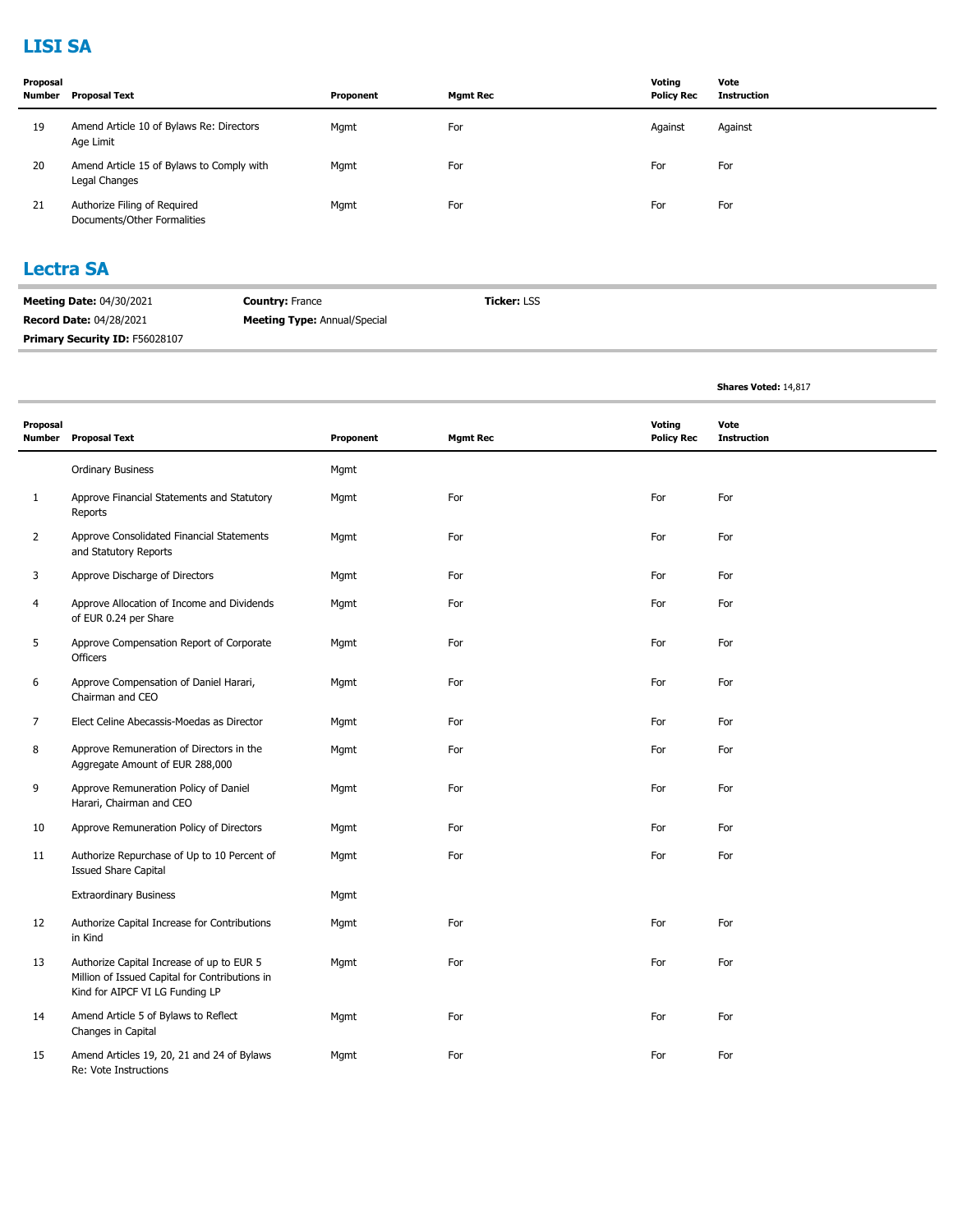#### **Lectra SA**

| Proposal<br>Number | Proposal Text                                               | Proponent | <b>Mgmt Rec</b> | Voting<br><b>Policy Rec</b> | Vote<br>Instruction |
|--------------------|-------------------------------------------------------------|-----------|-----------------|-----------------------------|---------------------|
|                    | <b>Ordinary Business</b>                                    | Mgmt      |                 |                             |                     |
| 16                 | Elect Jean Marie Canan as Director                          | Mgmt      | For             | For                         | For                 |
| 17                 | Authorize Filing of Required<br>Documents/Other Formalities | Mgmt      | For             | For                         | For                 |

### **Hermes International SCA**

| <b>Meeting Date: 05/04/2021</b>       | <b>Country: France</b>              | <b>Ticker: RMS</b> |
|---------------------------------------|-------------------------------------|--------------------|
| <b>Record Date: 05/03/2021</b>        | <b>Meeting Type: Annual/Special</b> |                    |
| <b>Primary Security ID: F48051100</b> |                                     |                    |

|                           |                                                                              |           |                 |                                    | <b>Shares Voted: 200</b>   |  |
|---------------------------|------------------------------------------------------------------------------|-----------|-----------------|------------------------------------|----------------------------|--|
| Proposal<br><b>Number</b> | <b>Proposal Text</b>                                                         | Proponent | <b>Mgmt Rec</b> | <b>Voting</b><br><b>Policy Rec</b> | Vote<br><b>Instruction</b> |  |
|                           | <b>Ordinary Business</b>                                                     | Mgmt      |                 |                                    |                            |  |
| $\mathbf{1}$              | Approve Financial Statements and Statutory<br>Reports                        | Mgmt      | For             | For                                | For                        |  |
| $\overline{2}$            | Approve Consolidated Financial Statements<br>and Statutory Reports           | Mgmt      | For             | For                                | For                        |  |
| 3                         | Approve Discharge of General Managers                                        | Mgmt      | For             | For                                | For                        |  |
| 4                         | Approve Allocation of Income and Dividends<br>of EUR 4.55 per Share          | Mgmt      | For             | For                                | For                        |  |
| 5                         | Approve Auditors' Special Report on<br>Related-Party Transactions            | Mgmt      | For             | Against                            | Against                    |  |
| 6                         | Authorize Repurchase of Up to 10 Percent of<br><b>Issued Share Capital</b>   | Mgmt      | For             | Against                            | Against                    |  |
| $\overline{7}$            | Approve Compensation of Corporate Officers                                   | Mgmt      | For             | Against                            | For                        |  |
| 8                         | Approve Compensation of Axel Dumas,<br>General Manager                       | Mgmt      | For             | Against                            | For                        |  |
| 9                         | Approve Compensation of Emile Hermes<br>SARL, General Manager                | Mgmt      | For             | Against                            | For                        |  |
| 10                        | Approve Compensation of Eric de Seynes,<br>Chairman of the Supervisory Board | Mgmt      | For             | For                                | For                        |  |
| 11                        | Approve Remuneration Policy of General<br>Managers                           | Mgmt      | For             | Against                            | For                        |  |
| 12                        | Approve Remuneration Policy of Supervisory<br><b>Board Members</b>           | Mgmt      | For             | For                                | For                        |  |
| 13                        | Reelect Matthieu Dumas as Supervisory<br>Board Member                        | Mgmt      | For             | Against                            | For                        |  |
| 14                        | Reelect Blaise Guerrand as Supervisory<br>Board Member                       | Mgmt      | For             | Against                            | For                        |  |
| 15                        | Reelect Olympia Guerrand as Supervisory<br>Board Member                      | Mgmt      | For             | Against                            | For                        |  |
| 16                        | Reelect Alexandre Viros as Supervisory<br>Board Member                       | Mgmt      | For             | For                                | For                        |  |
|                           | <b>Extraordinary Business</b>                                                | Mgmt      |                 |                                    |                            |  |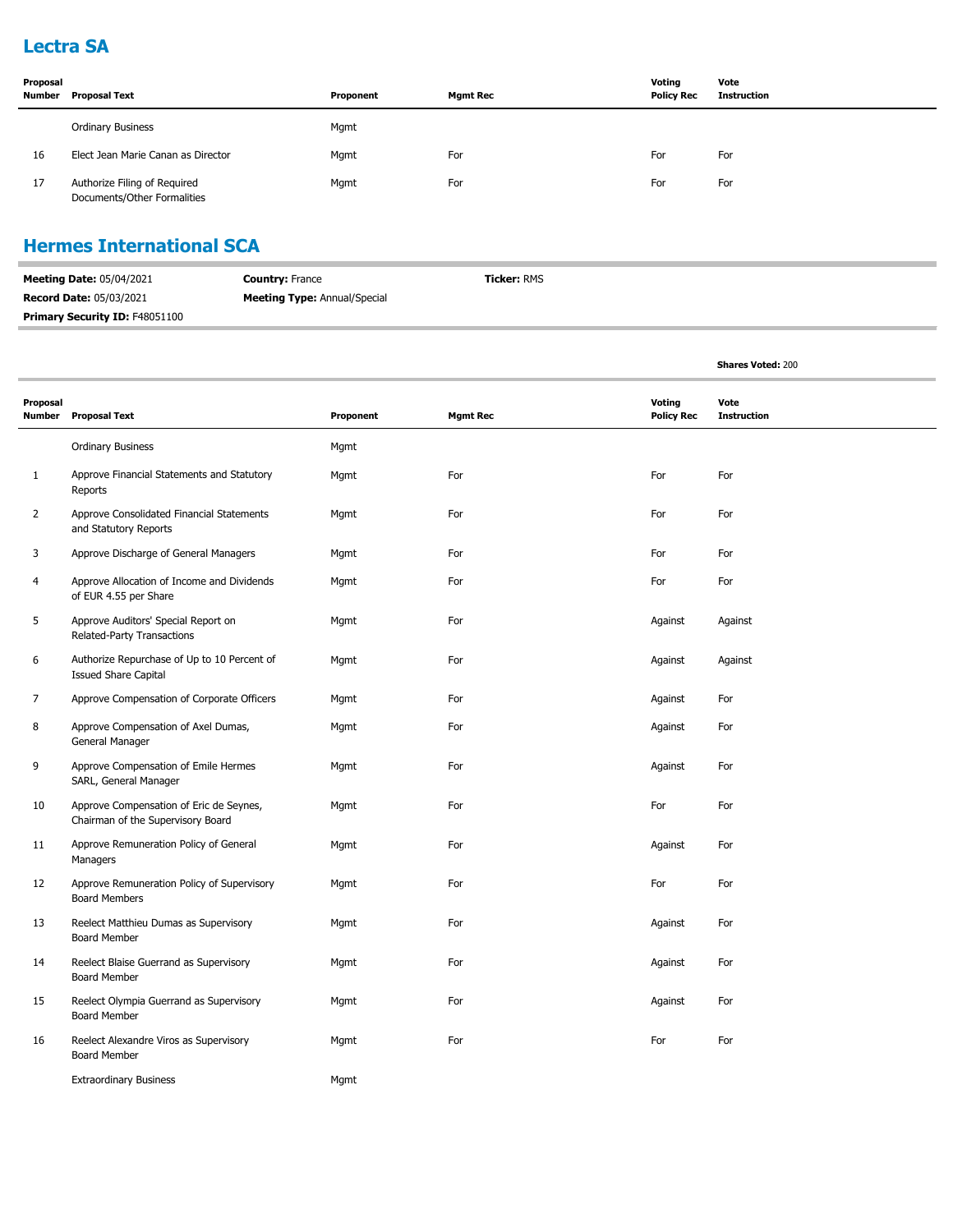### **Hermes International SCA**

| Proposal<br>Number | <b>Proposal Text</b>                                                                                                            | Proponent | <b>Mgmt Rec</b> | Voting<br><b>Policy Rec</b> | Vote<br><b>Instruction</b> |
|--------------------|---------------------------------------------------------------------------------------------------------------------------------|-----------|-----------------|-----------------------------|----------------------------|
| 17                 | Authorize Decrease in Share Capital via<br>Cancellation of Repurchased Shares                                                   | Mgmt      | For             | For                         | For                        |
| 18                 | Authorize Capitalization of Reserves of up to<br>40 Percent of Issued Capital for Bonus Issue<br>or Increase in Par Value       | Mgmt      | For             | For                         | For                        |
| 19                 | Authorize Issuance of Equity or<br>Equity-Linked Securities with Preemptive<br>Rights up to 40 Percent of Issued Capital        | Mgmt      | For             | Against                     | Against                    |
| 20                 | Authorize Issuance of Equity or<br>Equity-Linked Securities without Preemptive<br>Rights up to 40 Percent of Issued Capital     | Mgmt      | For             | Against                     | Against                    |
| 21                 | Authorize Capital Issuances for Use in<br>Employee Stock Purchase Plans                                                         | Mgmt      | For             | For                         | For                        |
| 22                 | Approve Issuance of Equity or Equity-Linked<br>Securities up to 20 Percent of Issued Capital<br>Per Year for Private Placements | Mgmt      | For             | Against                     | Against                    |
| 23                 | Authorize Capital Increase of up to 10<br>Percent of Issued Capital for Contributions in<br>Kind                                | Mgmt      | For             | Against                     | Against                    |
| 24                 | Delegate Powers to the Management Board<br>to Implement Spin-Off Agreements                                                     | Mgmt      | For             | Against                     | Against                    |
| 25                 | Delegate Powers to the Management Board<br>to Issue Shares in Connection with Item 24<br>Above                                  | Mgmt      | For             | Against                     | Against                    |
| 26                 | Amend Articles of Bylaws Re. Change of<br>Corporate Form of Emile Hermes SARL                                                   | Mgmt      | For             | For                         | For                        |
| 27                 | Authorize Filing of Required<br>Documents/Other Formalities                                                                     | Mgmt      | For             | For                         | For                        |

### **Nexi SpA**

| <b>Meeting Date: 05/05/2021</b>       | <b>Country: Italy</b>       | <b>Ticker: NEXI</b> |
|---------------------------------------|-----------------------------|---------------------|
| <b>Record Date: 04/26/2021</b>        | <b>Meeting Type: Annual</b> |                     |
| <b>Primary Security ID: T6S18J104</b> |                             |                     |

|                    |                                                                                             |           |                 |         |                   | Shares Voted: 12,000       |
|--------------------|---------------------------------------------------------------------------------------------|-----------|-----------------|---------|-------------------|----------------------------|
| Proposal<br>Number | <b>Proposal Text</b>                                                                        | Proponent | <b>Mgmt Rec</b> | Voting  | <b>Policy Rec</b> | Vote<br><b>Instruction</b> |
|                    | <b>Ordinary Business</b>                                                                    | Mgmt      |                 |         |                   |                            |
|                    | Approve Financial Statements, Statutory<br>Reports, and Allocation of Income                | Mgmt      | For             | For     |                   | For                        |
| $\overline{2}$     | Approve Second Section of the<br>Remuneration Report                                        | Mgmt      | For             | For     |                   | For                        |
| 3                  | Authorize Share Repurchase Program and<br>Reissuance of Repurchased Shares                  | Mgmt      | For             | For     |                   | For                        |
| A                  | Deliberations on Possible Legal Action<br>Against Directors if Presented by<br>Shareholders | Mgmt      | None            | Against |                   | Against                    |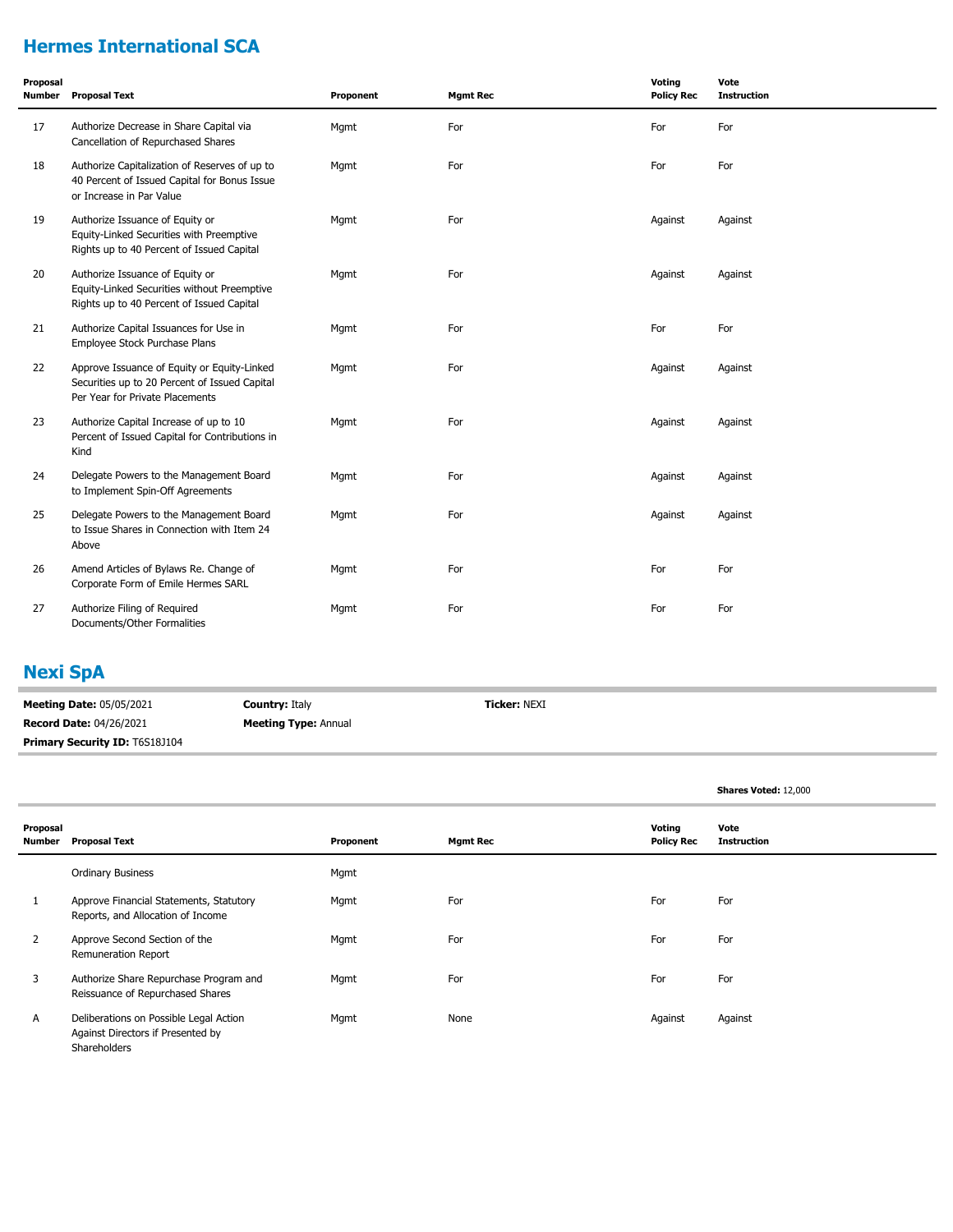#### **PUMA SE**

**Meeting Date:** 05/05/2021 **Record Date:** 04/13/2021 Primary Security ID: D62318148 **Country:** Germany **Meeting Type:** Annual **Ticker:** PUM

|                           |                                                                                                                                 |           |                 |                             | <b>Shares Voted: 2,300</b> |
|---------------------------|---------------------------------------------------------------------------------------------------------------------------------|-----------|-----------------|-----------------------------|----------------------------|
| Proposal<br><b>Number</b> | <b>Proposal Text</b>                                                                                                            | Proponent | <b>Mgmt Rec</b> | Voting<br><b>Policy Rec</b> | Vote<br><b>Instruction</b> |
| 1                         | Receive Financial Statements and Statutory<br>Reports for Fiscal Year 2020 (Non-Voting)                                         | Mgmt      |                 |                             |                            |
| 2                         | Approve Allocation of Income and Dividends<br>of EUR 0.16 per Share                                                             | Mgmt      | For             | For                         | For                        |
| 3                         | Approve Discharge of Management Board for<br>Fiscal Year 2020                                                                   | Mgmt      | For             | For                         | For                        |
| 4                         | Approve Discharge of Supervisory Board for<br>Fiscal Year 2020                                                                  | Mgmt      | For             | For                         | For                        |
| 5                         | Ratify Deloitte GmbH as Auditors for Fiscal<br><b>Year 2021</b>                                                                 | Mgmt      | For             | For                         | For                        |
| 6                         | Approve Remuneration Policy                                                                                                     | Mgmt      | For             | For                         | For                        |
| 7                         | Approve Creation of EUR 30 Million Pool of<br>Capital with Partial Exclusion of Preemptive<br>Rights                            | Mgmt      | For             | For                         | For                        |
| 8                         | Amend 2020 Share Repurchase<br>Authorization to Allow Reissuance of<br>Repurchased Shares to Members of the<br>Management Board | Mgmt      | For             | For                         | For                        |

### **Unilever Plc**

| <b>Meeting Date: 05/05/2021</b>       | <b>Country:</b> United Kingdom | <b>Ticker: ULVR</b> |  |
|---------------------------------------|--------------------------------|---------------------|--|
| <b>Record Date: 05/03/2021</b>        | <b>Meeting Type: Annual</b>    |                     |  |
| <b>Primary Security ID: G92087165</b> |                                |                     |  |

|                           |                                                      |           |                 |                             | <b>Shares Voted: 6,134</b> |
|---------------------------|------------------------------------------------------|-----------|-----------------|-----------------------------|----------------------------|
| Proposal<br><b>Number</b> | <b>Proposal Text</b>                                 | Proponent | <b>Mgmt Rec</b> | Voting<br><b>Policy Rec</b> | Vote<br><b>Instruction</b> |
| 1                         | Accept Financial Statements and Statutory<br>Reports | Mgmt      | For             | For                         | For                        |
| $\overline{2}$            | Approve Remuneration Report                          | Mgmt      | For             | For                         | For                        |
| 3                         | Approve Remuneration Policy                          | Mgmt      | For             | For                         | For                        |
| 4                         | Approve Climate Transition Action Plan               | Mgmt      | For             | For                         | For                        |
| 5                         | Re-elect Nils Andersen as Director                   | Mgmt      | For             | For                         | For                        |
| 6                         | Re-elect Laura Cha as Director                       | Mgmt      | For             | For                         | For                        |
| 7                         | Re-elect Dr Judith Hartmann as Director              | Mgmt      | For             | For                         | For                        |
| 8                         | Re-elect Alan Jope as Director                       | Mgmt      | For             | For                         | For                        |
| 9                         | Re-elect Andrea Jung as Director                     | Mgmt      | For             | For                         | For                        |
| 10                        | Re-elect Susan Kilsby as Director                    | Mgmt      | For             | For                         | For                        |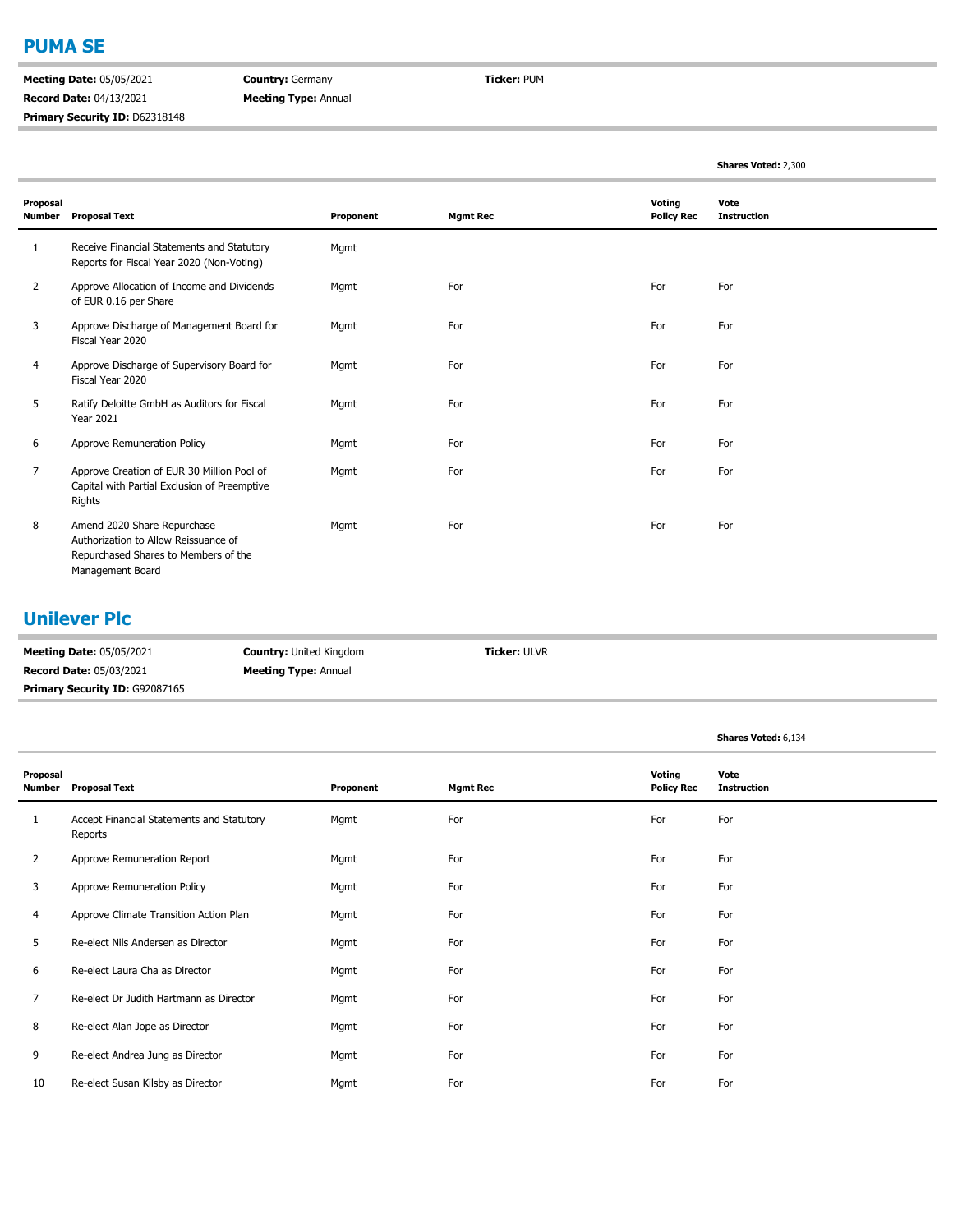### **Unilever Plc**

| Proposal<br><b>Number</b> | <b>Proposal Text</b>                                                                                                     | Proponent | <b>Mgmt Rec</b> | Voting<br><b>Policy Rec</b> | Vote<br><b>Instruction</b> |
|---------------------------|--------------------------------------------------------------------------------------------------------------------------|-----------|-----------------|-----------------------------|----------------------------|
| 11                        | Re-elect Strive Masiyiwa as Director                                                                                     | Mgmt      | For             | For                         | For                        |
| 12                        | Re-elect Youngme Moon as Director                                                                                        | Mgmt      | For             | For                         | For                        |
| 13                        | Re-elect Graeme Pitkethly as Director                                                                                    | Mgmt      | For             | For                         | For                        |
| 14                        | Re-elect John Rishton as Director                                                                                        | Mgmt      | For             | For                         | For                        |
| 15                        | Re-elect Feike Sijbesma as Director                                                                                      | Mgmt      | For             | For                         | For                        |
| 16                        | Reappoint KPMG LLP as Auditors                                                                                           | Mgmt      | For             | For                         | For                        |
| 17                        | Authorise Board to Fix Remuneration of<br>Auditors                                                                       | Mgmt      | For             | For                         | For                        |
| 18                        | Authorise UK Political Donations and<br>Expenditure                                                                      | Mgmt      | For             | For                         | For                        |
| 19                        | Approve SHARES Plan                                                                                                      | Mgmt      | For             | For                         | For                        |
| 20                        | Authorise Issue of Equity                                                                                                | Mgmt      | For             | For                         | For                        |
| 21                        | Authorise Issue of Equity without<br>Pre-emptive Rights                                                                  | Mgmt      | For             | For                         | For                        |
| 22                        | Authorise Issue of Equity without<br>Pre-emptive Rights in Connection with an<br>Acquisition or Other Capital Investment | Mgmt      | For             | For                         | For                        |
| 23                        | Authorise Market Purchase of Ordinary<br>Shares                                                                          | Mgmt      | For             | For                         | For                        |
| 24                        | Authorise the Company to Call General<br>Meeting with Two Weeks' Notice                                                  | Mgmt      | For             | For                         | For                        |
| 25                        | Adopt New Articles of Association                                                                                        | Mgmt      | For             | For                         | For                        |
| 26                        | Approve Reduction of the Share Premium<br>Account                                                                        | Mgmt      | For             | For                         | For                        |

### **Gestamp Automocion SA**

| <b>Meeting Date: 05/06/2021</b>       | <b>Country:</b> Spain       | <b>Ticker: GEST</b> |  |  |
|---------------------------------------|-----------------------------|---------------------|--|--|
| <b>Record Date: 04/30/2021</b>        | <b>Meeting Type: Annual</b> |                     |  |  |
| <b>Primary Security ID: E5R71W108</b> |                             |                     |  |  |

#### **Shares Voted:** 42,500

| Proposal<br>Number | <b>Proposal Text</b>                                                               | Proponent | <b>Mgmt Rec</b> | Voting<br><b>Policy Rec</b> | Vote<br><b>Instruction</b> |
|--------------------|------------------------------------------------------------------------------------|-----------|-----------------|-----------------------------|----------------------------|
| 1                  | Approve Consolidated and Standalone<br>Financial Statements and Discharge of Board | Mgmt      | For             | For                         | For                        |
| $\overline{2}$     | Approve Non-Financial Information<br>Statement                                     | Mgmt      | For             | For                         | For                        |
| 3                  | Approve Treatment of Net Loss                                                      | Mgmt      | For             | For                         | For                        |
| 4.1                | Fix Number of Directors at 13                                                      | Mgmt      | For             | For                         | For                        |
| 4.2                | Elect Loreto Ordonez Solis as Director                                             | Mgmt      | For             | For                         | For                        |
| 4.3                | Ratify Appointment of and Elect Chisato Eiki<br>as Director                        | Mgmt      | For             | For                         | For                        |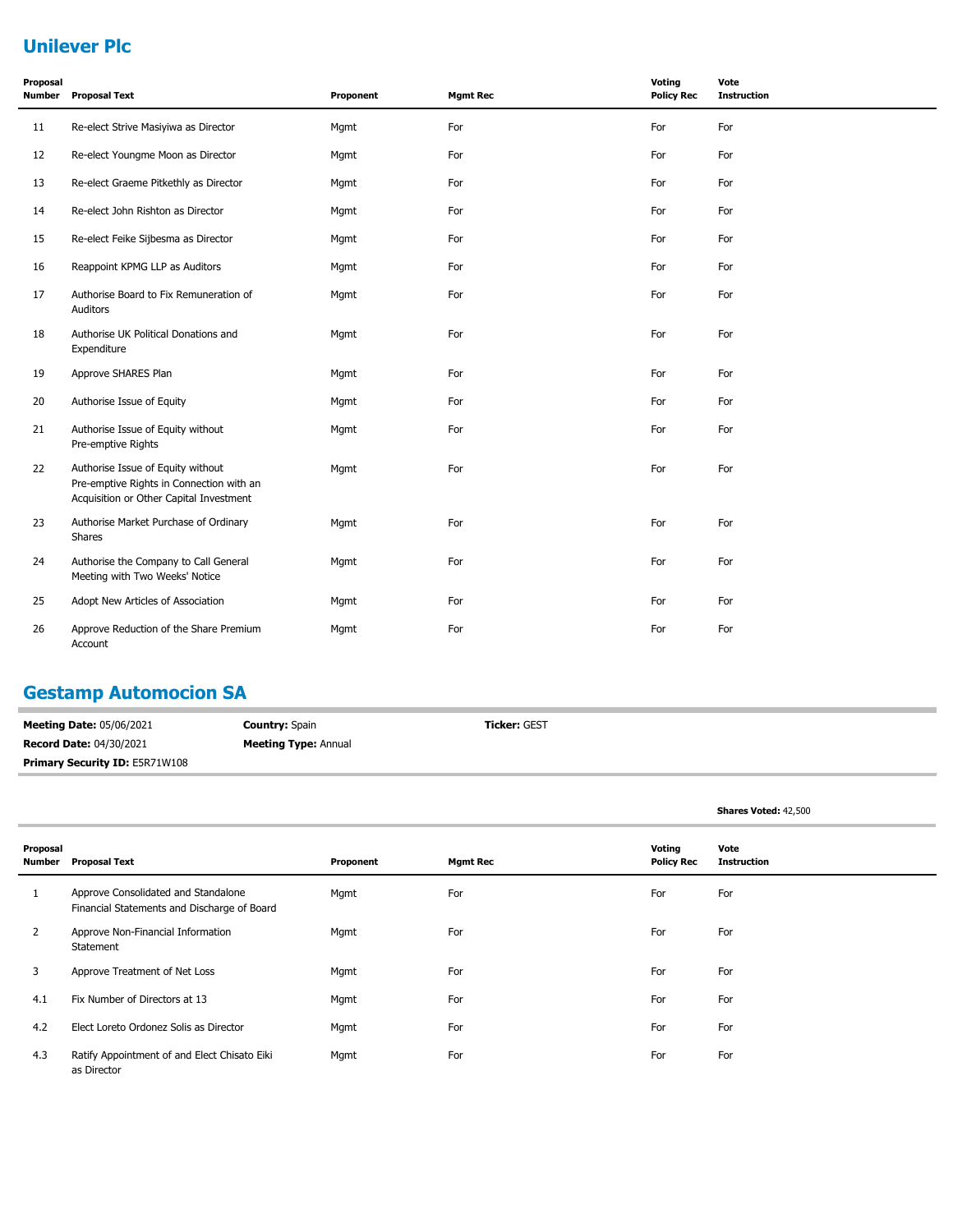### **Gestamp Automocion SA**

| Proposal<br>Number | <b>Proposal Text</b>                                                                                                                                                                       | Proponent | <b>Mgmt Rec</b> | <b>Voting</b><br><b>Policy Rec</b> | Vote<br><b>Instruction</b> |
|--------------------|--------------------------------------------------------------------------------------------------------------------------------------------------------------------------------------------|-----------|-----------------|------------------------------------|----------------------------|
| 4.4                | Reelect Francisco Jose Riberas Mera as<br>Director                                                                                                                                         | Mgmt      | For             | Against                            | Against                    |
| 4.5                | Reelect Francisco Lopez Pena as Director                                                                                                                                                   | Mgmt      | For             | For                                | For                        |
| 4.6                | Reelect Juan Maria Riberas Mera as Director                                                                                                                                                | Mgmt      | For             | For                                | For                        |
| 4.7                | Reelect Alberto Rodriguez-Fraile Diaz as<br>Director                                                                                                                                       | Mgmt      | For             | For                                | For                        |
| 4.8                | Reelect Javier Rodriguez Pellitero as Director                                                                                                                                             | Mgmt      | For             | For                                | For                        |
| 4.9                | Reelect Pedro Sainz de Baranda Riva as<br>Director                                                                                                                                         | Mgmt      | For             | For                                | For                        |
| 4.10               | Reelect Ana Garcia Fau as Director                                                                                                                                                         | Mgmt      | For             | For                                | For                        |
| 4.11               | Reelect Cesar Cernuda Rego as Director                                                                                                                                                     | Mgmt      | For             | For                                | For                        |
| 4.12               | Reelect Gonzalo Urquijo Fernandez de Araoz<br>as Director                                                                                                                                  | Mgmt      | For             | For                                | For                        |
| 5.1                | Amend Articles Re: Allow Shareholder<br>Meetings to be Held in Virtual-Only Format                                                                                                         | Mgmt      | For             | For                                | For                        |
| 5.2                | Amend Articles Re: Board                                                                                                                                                                   | Mgmt      | For             | For                                | For                        |
| 6.1                | Amend Articles of General Meeting<br>Regulations Re: Allow Shareholder Meetings<br>to be Held in Virtual-Only Format                                                                       | Mgmt      | For             | For                                | For                        |
| 6.2                | Amend Articles of General Meeting<br>Regulations Re: Allow Shareholder Meetings<br>to be Held in Virtual-Only Format                                                                       | Mgmt      | For             | For                                | For                        |
| 6.3                | Amend Articles of General Meeting<br>Regulations Re: Allow Shareholder Meetings<br>to be Held in Virtual-Only Format                                                                       | Mgmt      | For             | For                                | For                        |
| 6.4                | Amend Articles of General Meeting<br>Regulations Re: Voting of Proposals and<br>Right to Vote                                                                                              | Mgmt      | For             | For                                | For                        |
| $\overline{7}$     | Approve Remuneration Policy                                                                                                                                                                | Mgmt      | For             | Against                            | Against                    |
| 8                  | Advisory Vote on Remuneration Report                                                                                                                                                       | Mgmt      | For             | Against                            | Against                    |
| 9                  | Receive Amendments to Board of Directors<br>Regulations                                                                                                                                    | Mgmt      |                 |                                    |                            |
| 10                 | Renew Appointment of Ernst & Young as<br>Auditor                                                                                                                                           | Mgmt      | For             | For                                | For                        |
| 11                 | Approve Annual Advisory Vote on Company's<br>Compliance with ESG Objectives                                                                                                                | Mgmt      | For             | For                                | For                        |
| 12                 | Authorize Increase in Capital up to 50<br>Percent via Issuance of Equity or<br>Equity-Linked Securities, Excluding<br>Preemptive Rights of up to 20 Percent                                | Mgmt      | For             | Against                            | Against                    |
| 13                 | Authorize Share Repurchase Program                                                                                                                                                         | Mgmt      | For             | For                                | For                        |
| 14                 | Authorize Issuance of Convertible Bonds,<br>Debentures, Warrants, and Other Debt<br>Securities up to EUR 500 Million with<br>Exclusion of Preemptive Rights up to 20<br>Percent of Capital | Mgmt      | For             | Against                            | Against                    |
| 15                 | Authorize Board to Ratify and Execute<br>Approved Resolutions                                                                                                                              | Mgmt      | For             | For                                | For                        |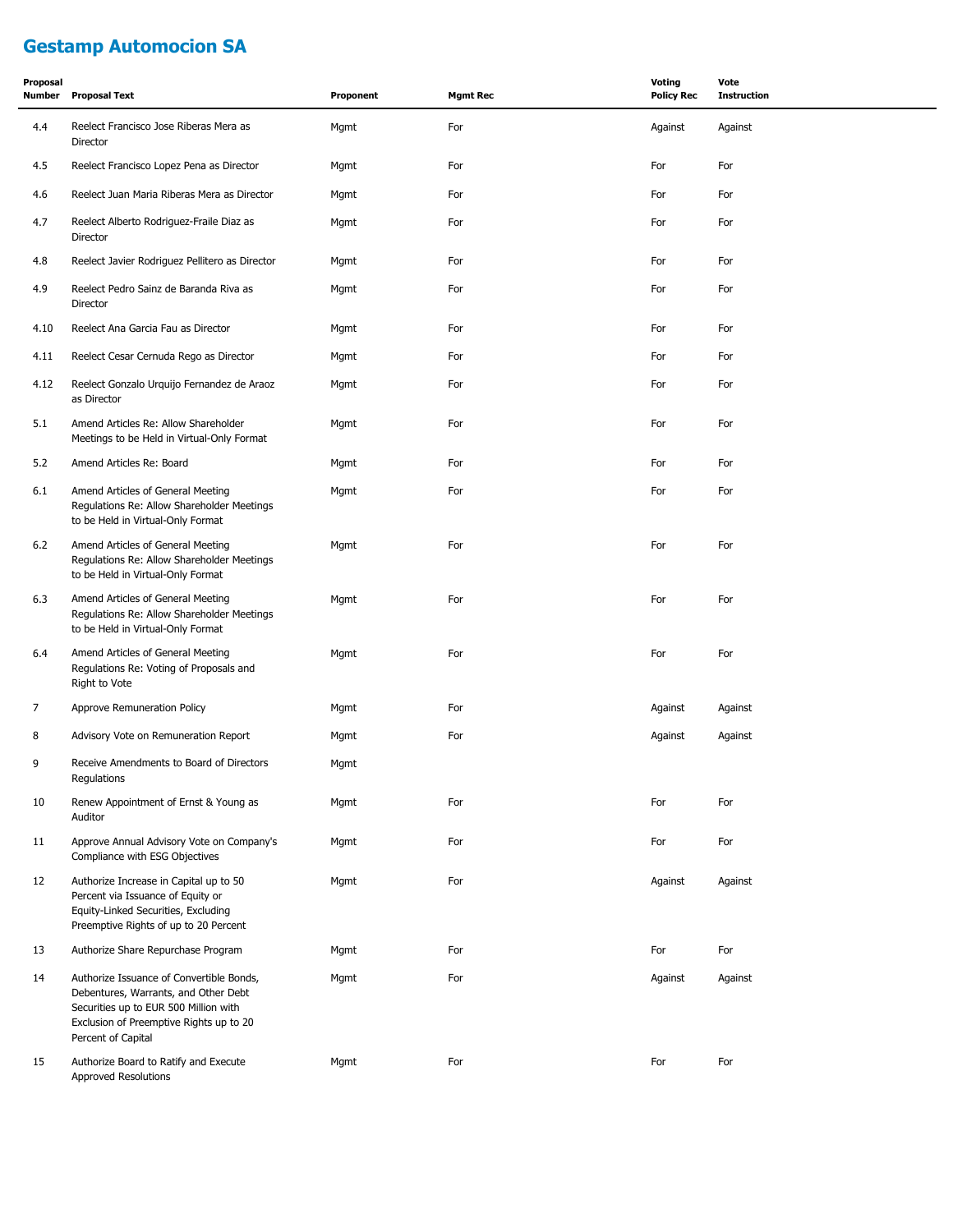### **Gestamp Automocion SA**

| Proposal | <b>Number</b> Proposal Text | Proponent | <b>Mgmt Rec</b> | Voting<br><b>Policy Rec</b> | Vote<br>Instruction |
|----------|-----------------------------|-----------|-----------------|-----------------------------|---------------------|
| 16       | Approve Minutes of Meeting  | Mgmt      | For             | For                         | For                 |

### **Amundi SA**

| <b>Meeting Date: 05/10/2021</b> | <b>Country: France</b>              | <b>Ticker: AMUN</b> |
|---------------------------------|-------------------------------------|---------------------|
| <b>Record Date: 05/06/2021</b>  | <b>Meeting Type:</b> Annual/Special |                     |
| Primary Security ID: F0300Q103  |                                     |                     |

|                           |                                                                                                                                                  |           |                 |                             | Shares Voted: 3,250        |
|---------------------------|--------------------------------------------------------------------------------------------------------------------------------------------------|-----------|-----------------|-----------------------------|----------------------------|
| Proposal<br><b>Number</b> | <b>Proposal Text</b>                                                                                                                             | Proponent | <b>Mgmt Rec</b> | Voting<br><b>Policy Rec</b> | Vote<br><b>Instruction</b> |
|                           | <b>Ordinary Business</b>                                                                                                                         | Mgmt      |                 |                             |                            |
| $\mathbf{1}$              | Approve Financial Statements and Statutory<br>Reports                                                                                            | Mgmt      | For             | For                         | For                        |
| $\overline{2}$            | Approve Consolidated Financial Statements<br>and Statutory Reports                                                                               | Mgmt      | For             | For                         | For                        |
| 3                         | Approve Allocation of Income and Dividends<br>of EUR 2.90 per Share                                                                              | Mgmt      | For             | For                         | For                        |
| 4                         | Approve Auditors' Special Report on<br>Related-Party Transactions Mentioning the<br>Absence of New Transactions                                  | Mgmt      | For             | For                         | For                        |
| 5                         | Approve Compensation Report                                                                                                                      | Mgmt      | For             | For                         | For                        |
| 6                         | Approve Compensation of Yves Perrier, CEO                                                                                                        | Mgmt      | For             | For                         | For                        |
| 7                         | Approve Remuneration Policy of Directors                                                                                                         | Mgmt      | For             | For                         | For                        |
| 8                         | Approve Remuneration Policy of CEO, Until<br>May 10, 2021                                                                                        | Mgmt      | For             | For                         | For                        |
| 9                         | Approve Remuneration Policy of CEO, Until<br>Dec. 31, 2021                                                                                       | Mgmt      | For             | For                         | For                        |
| 10                        | Approve Remuneration Policy of Chairman of<br>the Board, Until May 10, 2021                                                                      | Mgmt      | For             | For                         | For                        |
| 11                        | Approve Remuneration Policy of Chairman of<br>the Board, Until Dec. 31, 2021                                                                     | Mgmt      | For             | For                         | For                        |
| 12                        | Advisory Vote on the Aggregate<br>Remuneration Granted in 2021 to Senior<br>Management, Responsible Officers and<br><b>Regulated Risk-Takers</b> | Mgmt      | For             | For                         | For                        |
| 13                        | Ratify Appointement of Michele Guibert as<br>Director                                                                                            | Mgmt      | For             | Against                     | Against                    |
| 14                        | Reelect Michele Guibert as Director                                                                                                              | Mgmt      | For             | Against                     | Against                    |
| 15                        | Reelect William Kadouch-Chassaing as<br>Director                                                                                                 | Mgmt      | For             | Against                     | Against                    |
| 16                        | Reelect Michel Mathieu as Director                                                                                                               | Mgmt      | For             | Against                     | Against                    |
| 17                        | Acknowledge End of Mandate of Henri<br>Buecher as Director                                                                                       | Mgmt      | For             | For                         | For                        |
| 18                        | Elect Patrice Gentie as Director                                                                                                                 | Mgmt      | For             | Against                     | Against                    |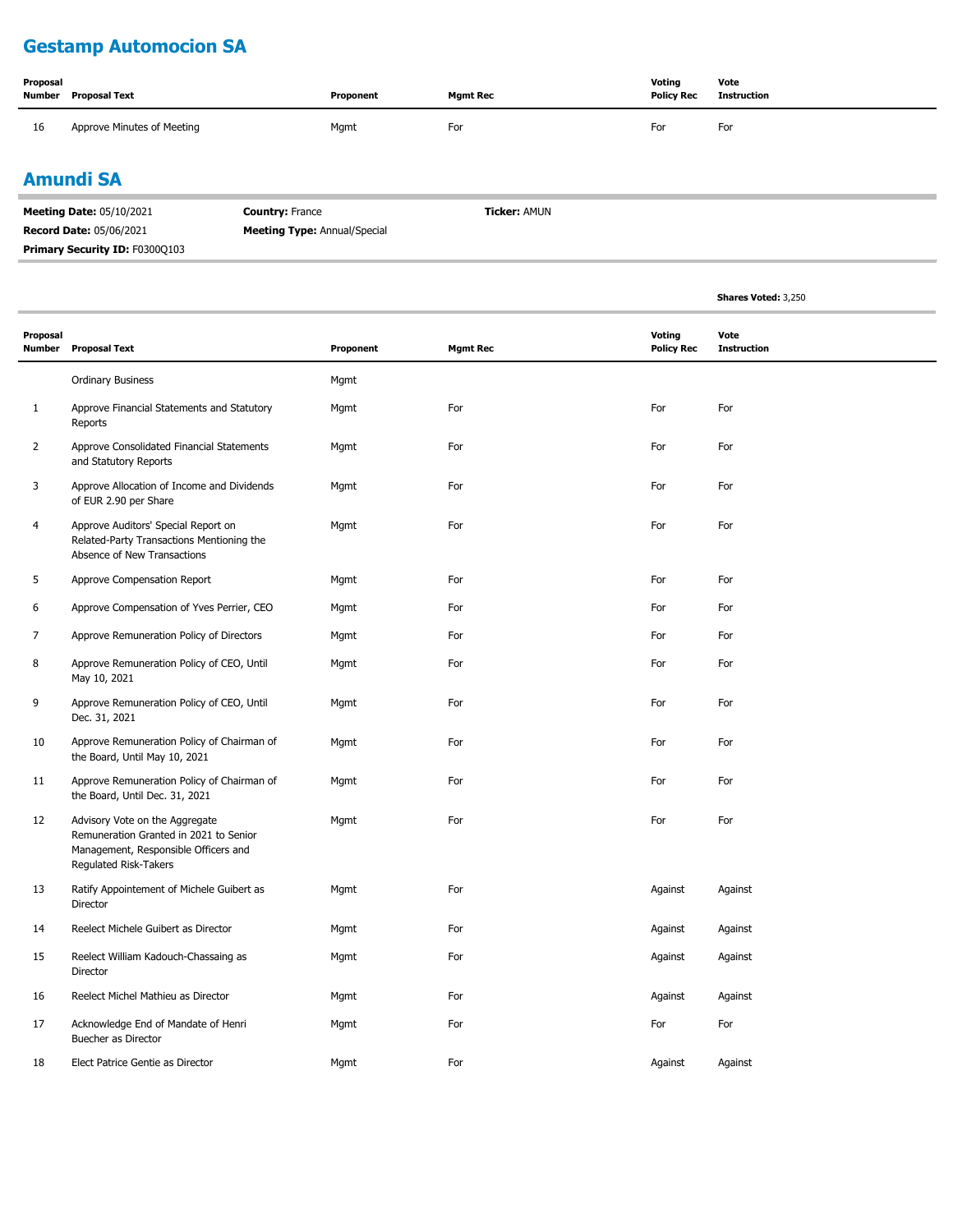### **Amundi SA**

| Proposal<br>Number | <b>Proposal Text</b>                                                                                                                                                   | Proponent | <b>Mgmt Rec</b> | Voting<br><b>Policy Rec</b> | Vote<br><b>Instruction</b> |
|--------------------|------------------------------------------------------------------------------------------------------------------------------------------------------------------------|-----------|-----------------|-----------------------------|----------------------------|
| 19                 | Acknowledge End of Mandate of Ernst &<br>Young as Auditor                                                                                                              | Mqmt      | For             | For                         | For                        |
| 20                 | Appoint Mazars as Auditor                                                                                                                                              | Mgmt      | For             | For                         | For                        |
| 21                 | Acknowledge End of Mandate of Picarle et<br>Associes as Alternate Auditor and Decision<br>Not to Replace                                                               | Mgmt      | For             | For                         | For                        |
| 22                 | Authorize Repurchase of Up to 10 Percent of<br><b>Issued Share Capital</b>                                                                                             | Mgmt      | For             | For                         | For                        |
|                    | <b>Extraordinary Business</b>                                                                                                                                          | Mgmt      |                 |                             |                            |
| 23                 | Authorize Issuance of Equity or<br>Equity-Linked Securities with Preemptive<br>Rights up to 10 Percent of Issued Capital                                               | Mgmt      | For             | For                         | For                        |
| 24                 | Authorize Capital Increase of up to 10<br>Percent of Issued Capital for Contributions in<br>Kind                                                                       | Mgmt      | For             | For                         | For                        |
| 25                 | Authorize Capital Issuances for Use in<br>Employee Stock Purchase Plans                                                                                                | Mgmt      | For             | For                         | For                        |
| 26                 | Authorize up to 2 Percent of Issued Capital<br>for Use in Restricted Stock Plans Under<br>Performance Conditions Reserved for Some<br>Employees and Corporate Officers | Mgmt      | For             | For                         | For                        |
| 27                 | Authorize Decrease in Share Capital via<br>Cancellation of Repurchased Shares                                                                                          | Mqmt      | For             | For                         | For                        |
| 28                 | Amend Article 19 of Bylaws Re: Participation<br>to General Meetings of Shareholders                                                                                    | Mgmt      | For             | For                         | For                        |
| 29                 | Amend Article of Bylaws to Comply with<br>Legal Changes                                                                                                                | Mgmt      | For             | For                         | For                        |
| 30                 | Authorize Filing of Required<br>Documents/Other Formalities                                                                                                            | Mgmt      | For             | For                         | For                        |

### **Edenred SA**

| --------                        |                                     |                     |
|---------------------------------|-------------------------------------|---------------------|
| <b>Meeting Date: 05/11/2021</b> | <b>Country: France</b>              | <b>Ticker: EDEN</b> |
| Record Date: 05/07/2021         | <b>Meeting Type: Annual/Special</b> |                     |
| Primary Security ID: F3192L109  |                                     |                     |

|                    |                                                                     |           |                 |                                    | Shares Voted: 8,769        |
|--------------------|---------------------------------------------------------------------|-----------|-----------------|------------------------------------|----------------------------|
| Proposal<br>Number | <b>Proposal Text</b>                                                | Proponent | <b>Mgmt Rec</b> | <b>Voting</b><br><b>Policy Rec</b> | Vote<br><b>Instruction</b> |
|                    | <b>Ordinary Business</b>                                            | Mgmt      |                 |                                    |                            |
| T                  | Approve Financial Statements and Statutory<br>Reports               | Mgmt      | For             | For                                | For                        |
| 2                  | Approve Consolidated Financial Statements<br>and Statutory Reports  | Mgmt      | For             | For                                | For                        |
| 3                  | Approve Allocation of Income and Dividends<br>of EUR 0.75 per Share | Mgmt      | For             | For                                | For                        |
| 4                  | Approve Stock Dividend Program                                      | Mgmt      | For             | For                                | For                        |
| 5                  | Reelect Sylvia Coutinho as Director                                 | Mgmt      | For             | For                                | For                        |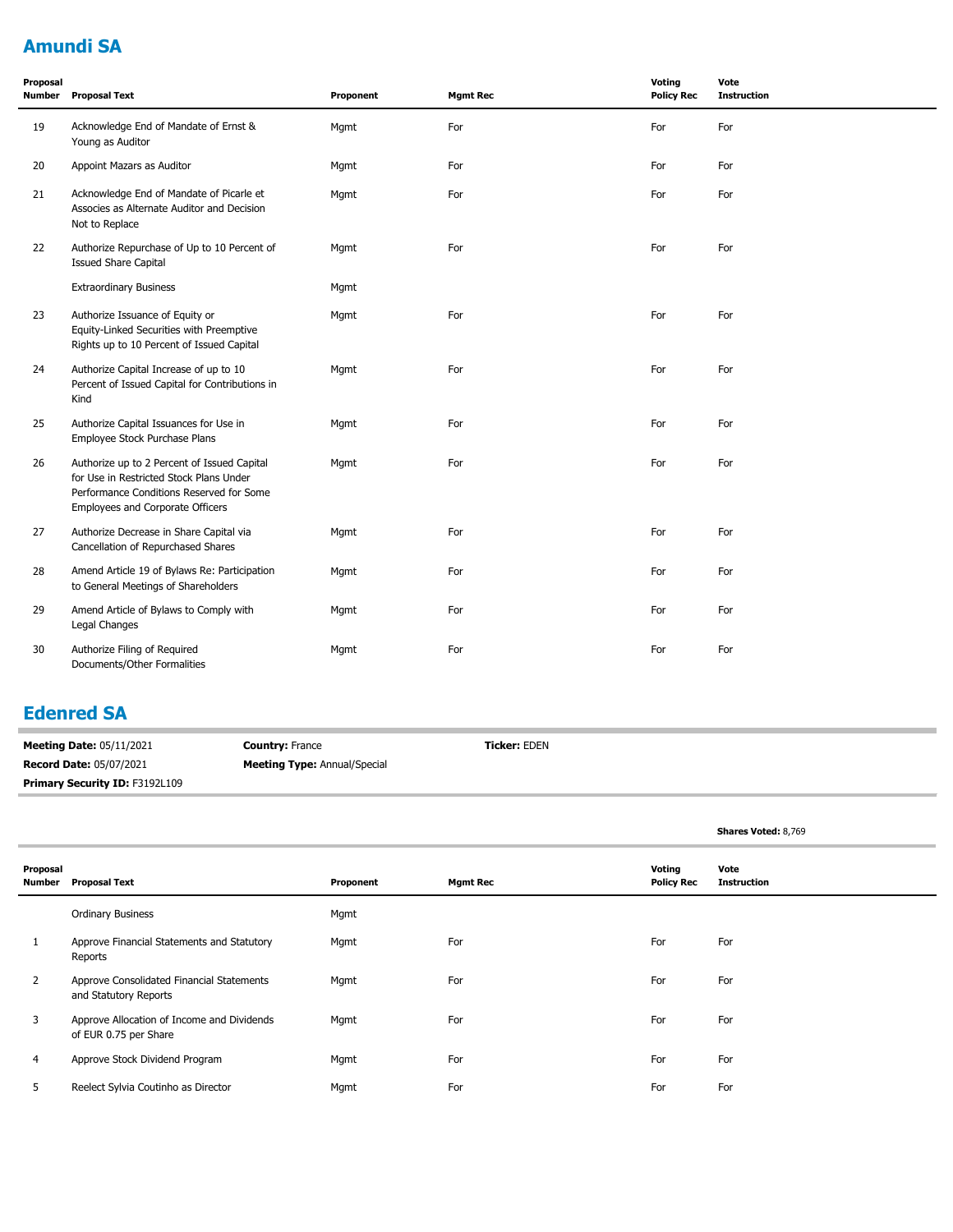### **Edenred SA**

| Proposal<br>Number | <b>Proposal Text</b>                                                                                                                                                                                      | Proponent | <b>Mgmt Rec</b> | Voting<br><b>Policy Rec</b> | Vote<br><b>Instruction</b> |
|--------------------|-----------------------------------------------------------------------------------------------------------------------------------------------------------------------------------------------------------|-----------|-----------------|-----------------------------|----------------------------|
| 6                  | Reelect Françoise Gri as Director                                                                                                                                                                         | Mgmt      | For             | For                         | For                        |
| 7                  | Elect Angeles Garcia-Poveda as Director                                                                                                                                                                   | Mgmt      | For             | For                         | For                        |
| 8                  | Elect Monica Mondardini as Director                                                                                                                                                                       | Mgmt      | For             | For                         | For                        |
| 9                  | Elect Philippe Vallee as Director                                                                                                                                                                         | Mgmt      | For             | For                         | For                        |
| 10                 | Approve Remuneration Policy of Chairman<br>and CEO                                                                                                                                                        | Mgmt      | For             | For                         | For                        |
| 11                 | Approve Remuneration Policy of Directors                                                                                                                                                                  | Mgmt      | For             | For                         | For                        |
| 12                 | Approve Remuneration of Directors in the<br>Aggregate Amount of EUR 800,000                                                                                                                               | Mgmt      | For             | For                         | For                        |
| 13                 | Approve Compensation Report of Corporate<br><b>Officers</b>                                                                                                                                               | Mgmt      | For             | For                         | For                        |
| 14                 | Approve Compensation of Bertrand Dumazy,<br>Chairman and CEO                                                                                                                                              | Mgmt      | For             | Against                     | For                        |
| 15                 | Approve Auditors' Special Report on<br>Related-Party Transactions Mentioning the<br>Absence of New Transactions                                                                                           | Mgmt      | For             | For                         | For                        |
| 16                 | Authorize Repurchase of Up to 10 Percent of<br><b>Issued Share Capital</b>                                                                                                                                | Mgmt      | For             | For                         | For                        |
|                    | <b>Extraordinary Business</b>                                                                                                                                                                             | Mgmt      |                 |                             |                            |
| 17                 | Authorize up to 1.5 Percent of Issued Capital<br>for Use in Restricted Stock Plans Under<br>Performance Conditions Reserved for<br>Employees, Corporate Officers and<br><b>International Subsidiaries</b> | Mgmt      | For             | For                         | For                        |
| 18                 | Approve Change of Corporate Form to<br>Societe Europeenne (SE) and Amend Bylaws<br>Accordingly                                                                                                            | Mgmt      | For             | For                         | For                        |
| 19                 | Change Company Name to SE Edenred and<br>Amend Article of Bylaws Accordingly                                                                                                                              | Mgmt      | For             | For                         | For                        |
| 20                 | Authorize Filing of Required<br>Documents/Other Formalities                                                                                                                                               | Mgmt      | For             | For                         | For                        |

### **KION GROUP AG**

| <b>Meeting Date: 05/11/2021</b>       | <b>Country: Germany</b>     | <b>Ticker: KGX</b> |
|---------------------------------------|-----------------------------|--------------------|
| <b>Record Date: 04/19/2021</b>        | <b>Meeting Type: Annual</b> |                    |
| <b>Primary Security ID: D4S14D103</b> |                             |                    |

|                    |                                                                                         |           |                 |                             | <b>Shares Voted: 1,618</b> |
|--------------------|-----------------------------------------------------------------------------------------|-----------|-----------------|-----------------------------|----------------------------|
| Proposal<br>Number | <b>Proposal Text</b>                                                                    | Proponent | <b>Mgmt Rec</b> | Voting<br><b>Policy Rec</b> | Vote<br><b>Instruction</b> |
|                    | Receive Financial Statements and Statutory<br>Reports for Fiscal Year 2020 (Non-Voting) | Mgmt      |                 |                             |                            |
| 2                  | Approve Allocation of Income and Dividends<br>of EUR 0.41 per Share                     | Mgmt      | For             | For                         | For                        |
| 3                  | Approve Discharge of Management Board for<br>Fiscal Year 2020                           | Mgmt      | For             | For                         | For                        |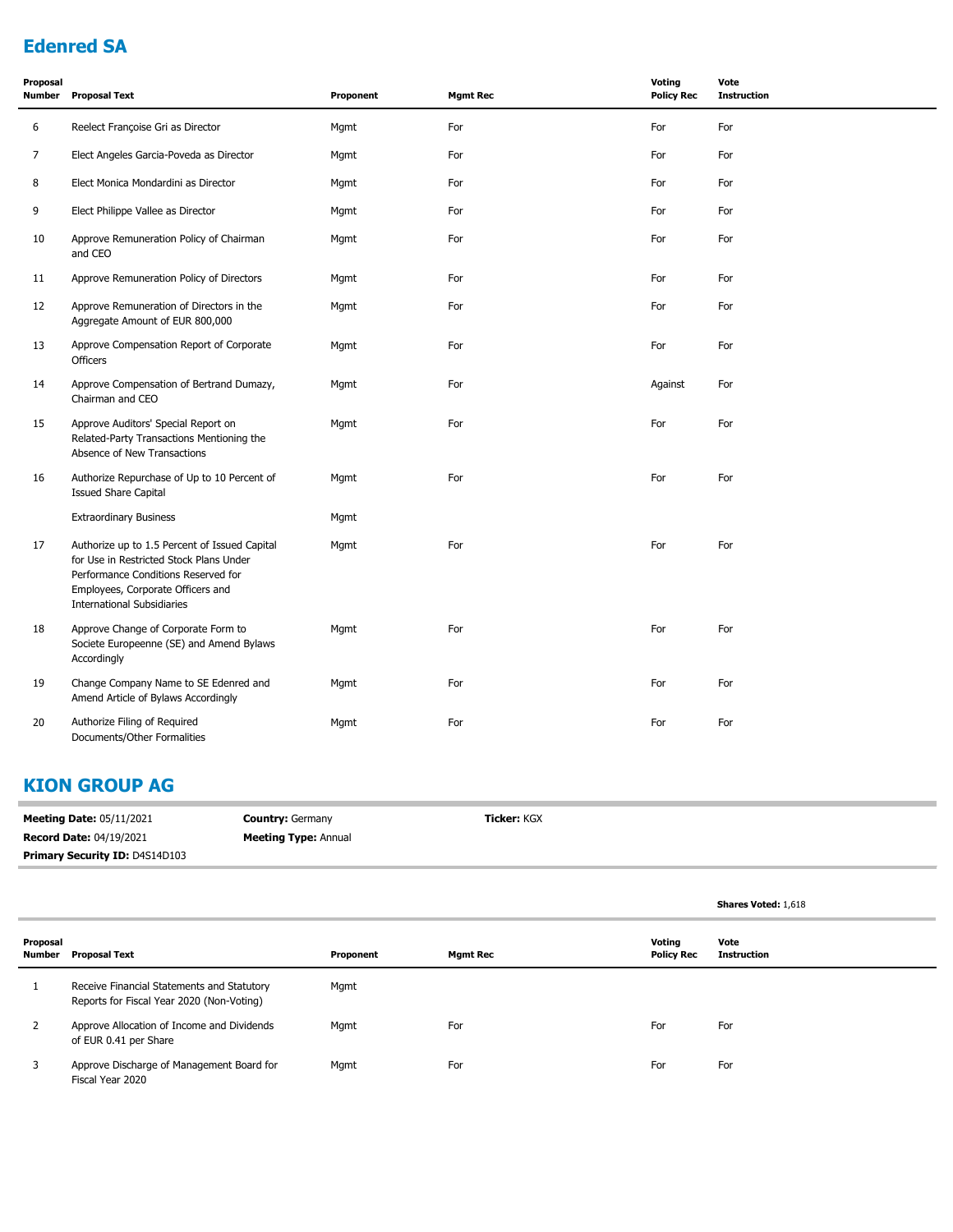### **KION GROUP AG**

| Proposal<br>Number | <b>Proposal Text</b>                                                                            | Proponent | <b>Mgmt Rec</b> | Voting<br><b>Policy Rec</b> | Vote<br><b>Instruction</b> |
|--------------------|-------------------------------------------------------------------------------------------------|-----------|-----------------|-----------------------------|----------------------------|
| $\overline{4}$     | Approve Discharge of Supervisory Board for<br>Fiscal Year 2020                                  | Mgmt      | For             | For                         | For                        |
| 5                  | Ratify Deloitte GmbH as Auditors for Fiscal<br><b>Year 2021</b>                                 | Mgmt      | For             | For                         | For                        |
| 6                  | Approve Remuneration Policy                                                                     | Mgmt      | For             | Against                     | Against                    |
| 7                  | Approve Remuneration of Supervisory Board                                                       | Mgmt      | For             | For                         | For                        |
| 8                  | Authorize Share Repurchase Program and<br>Reissuance or Cancellation of Repurchased<br>Shares   | Mgmt      | For             | For                         | For                        |
| 9                  | Amend Articles Re: AGM Convocation;<br>Participation and Voting Rights; Proof of<br>Entitlement | Mgmt      | For             | For                         | For                        |

#### **adidas AG**

| <b>Meeting Date: 05/12/2021</b>       | <b>Country: Germany</b>     | <b>Ticker: ADS</b> |
|---------------------------------------|-----------------------------|--------------------|
| <b>Record Date:</b>                   | <b>Meeting Type: Annual</b> |                    |
| <b>Primary Security ID: D0066B185</b> |                             |                    |

**Shares Voted:** 670

| Proposal<br>Number | <b>Proposal Text</b>                                                                          | Proponent | <b>Mgmt Rec</b> | Voting<br><b>Policy Rec</b> | Vote<br><b>Instruction</b> |  |
|--------------------|-----------------------------------------------------------------------------------------------|-----------|-----------------|-----------------------------|----------------------------|--|
| 1                  | Receive Financial Statements and Statutory<br>Reports for Fiscal Year 2020 (Non-Voting)       | Mgmt      |                 |                             |                            |  |
| $\overline{2}$     | Approve Allocation of Income and Dividends<br>of EUR 3.00 per Share                           | Mgmt      | For             | For                         | For                        |  |
| 3                  | Approve Discharge of Management Board for<br>Fiscal Year 2020                                 | Mgmt      | For             | For                         | For                        |  |
| 4                  | Approve Discharge of Supervisory Board for<br>Fiscal Year 2020                                | Mgmt      | For             | For                         | For                        |  |
| 5                  | Elect Jackie Joyner-Kersee to the<br>Supervisory Board                                        | Mgmt      | For             | For                         | For                        |  |
| 6                  | Approve Remuneration Policy                                                                   | Mgmt      | For             | For                         | For                        |  |
| 7                  | Approve Remuneration of Supervisory Board                                                     | Mgmt      | For             | For                         | For                        |  |
| 8                  | Amend Articles Re: Information for<br>Registration in the Share Register                      | Mgmt      | For             | For                         | For                        |  |
| 9                  | Approve Creation of EUR 50 Million Pool of<br>Capital with Preemptive Rights                  | Mgmt      | For             | For                         | For                        |  |
| 10                 | Approve Creation of EUR 20 Million Pool of<br>Capital without Preemptive Rights               | Mgmt      | For             | For                         | For                        |  |
| 11                 | Cancel Authorized Capital 2016                                                                | Mgmt      | For             | For                         | For                        |  |
| 12                 | Authorize Share Repurchase Program and<br>Reissuance or Cancellation of Repurchased<br>Shares | Mgmt      | For             | For                         | For                        |  |
| 13                 | Authorize Use of Financial Derivatives when<br><b>Repurchasing Shares</b>                     | Mgmt      | For             | For                         | For                        |  |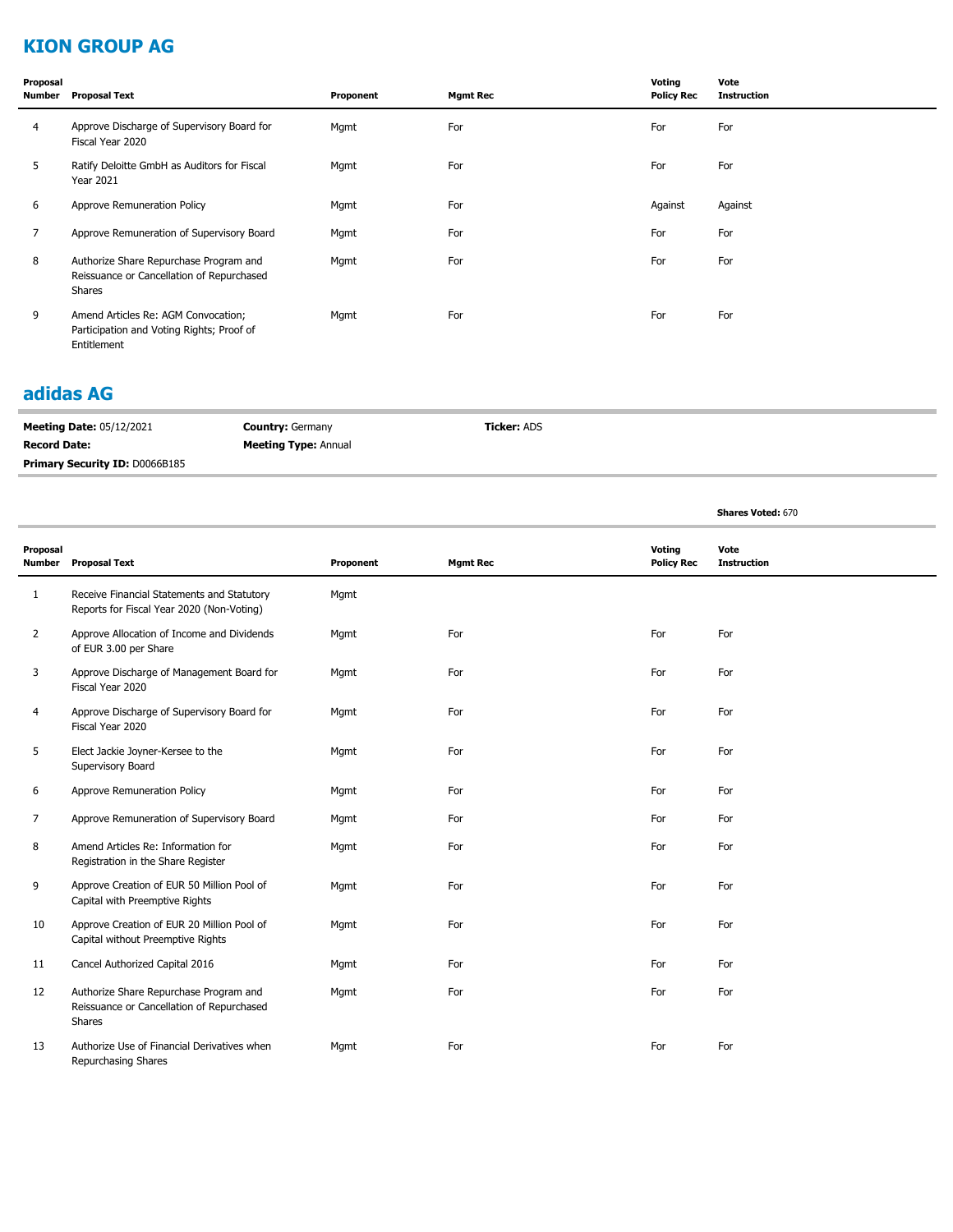### **adidas AG**

| Proposal<br>Number | Proposal Text                                      | Proponent | <b>Mgmt Rec</b> | Voting<br><b>Policy Rec</b> | Vote<br>Instruction |
|--------------------|----------------------------------------------------|-----------|-----------------|-----------------------------|---------------------|
| 14                 | Ratify KPMG AG as Auditors for Fiscal Year<br>2021 | Mgmt      | For             | For                         | For                 |

### **Kinepolis Group NV**

| <b>Meeting Date: 05/12/2021</b>       | <b>Country: Belgium</b>             | <b>Ticker:</b> KIN |
|---------------------------------------|-------------------------------------|--------------------|
| <b>Record Date: 04/28/2021</b>        | <b>Meeting Type:</b> Annual/Special |                    |
| <b>Primary Security ID: B5338M127</b> |                                     |                    |

|                |                                                                                                            |           |                 |                             | <b>Shares Voted: 4,496</b> |
|----------------|------------------------------------------------------------------------------------------------------------|-----------|-----------------|-----------------------------|----------------------------|
| Proposal       | Number Proposal Text                                                                                       | Proponent | <b>Mgmt Rec</b> | Voting<br><b>Policy Rec</b> | Vote<br><b>Instruction</b> |
|                | Annual/Special Meeting                                                                                     | Mgmt      |                 |                             |                            |
|                | Annual Meeting Agenda                                                                                      | Mgmt      |                 |                             |                            |
| $\mathbf{1}$   | Receive Directors' Reports (Non-Voting)                                                                    | Mgmt      |                 |                             |                            |
| $\overline{2}$ | Receive Auditors' Reports (Non-Voting)                                                                     | Mgmt      |                 |                             |                            |
| 3              | Approve Financial Statements and Allocation<br>of Income                                                   | Mgmt      | For             | For                         | For                        |
| 4              | Receive Consolidated Financial Statements<br>and Statutory Reports (Non-Voting)                            | Mgmt      |                 |                             |                            |
| 5.1            | Approve Discharge of Pentascoop NV,<br>Permanently Represented by Joost Bert, as<br>Director               | Mgmt      | For             | For                         | For                        |
| 5.2            | Approve Discharge of Eddy Duquenne as<br>Director                                                          | Mgmt      | For             | For                         | For                        |
| 5.3            | Approve Discharge of Philip Ghekiere as<br>Director                                                        | Mgmt      | For             | For                         | For                        |
| 5.4            | Approve Discharge of SDL Advice BV,<br>Permanently Represented by Sonja Rottiers,<br>as Director           | Mgmt      | For             | For                         | For                        |
| 5.5            | Approve Discharge of Mavac BV,<br>Permanently Represented by Marleen<br>Vaesen, as Director                | Mgmt      | For             | For                         | For                        |
| 5.6            | Approve Discharge of 4F BV, Permanently<br>Represented by Ignace Van Doorselaere, as<br>Director           | Mgmt      | For             | For                         | For                        |
| 5.7            | Approve Discharge of Marion Debruyne BV,<br>Permanently Represented by Marion<br>Debruyne, as Director     | Mgmt      | For             | For                         | For                        |
| 5.8            | Approve Discharge of Pallanza Invest BV,<br>Permanently Represented by Geert<br>Vanderstappen, as Director | Mgmt      | For             | For                         | For                        |
| 6              | Approve Discharge of Auditors                                                                              | Mgmt      | For             | For                         | For                        |
| 7.1            | Reelect 4F BV, Permanently Represented by<br>Ignace Van Doorselaere, as Independent<br>Director            | Mgmt      | For             | For                         | For                        |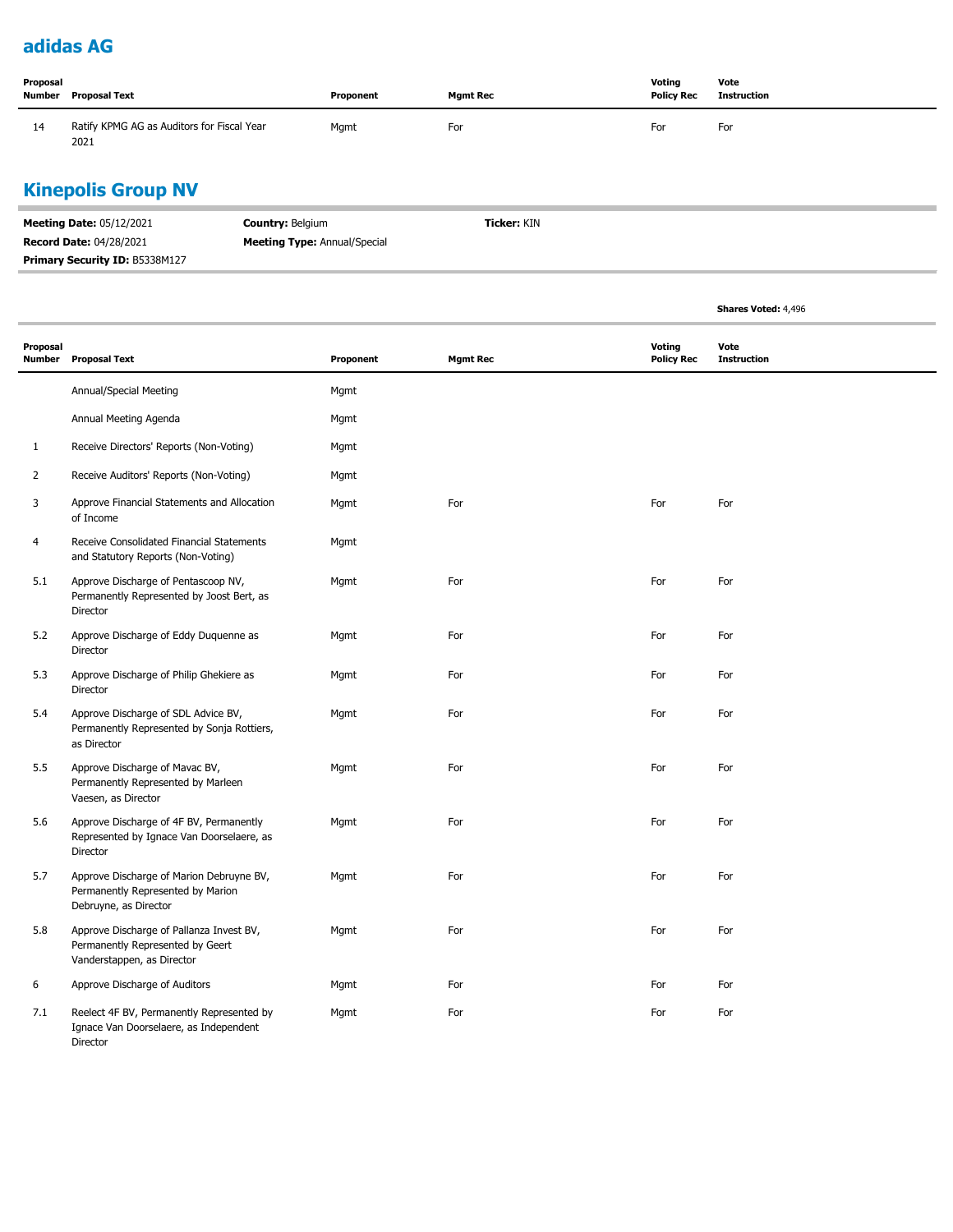# **Kinepolis Group NV**

| Proposal<br>Number | <b>Proposal Text</b>                                                                                                                             | Proponent | <b>Mgmt Rec</b> | Voting<br><b>Policy Rec</b> | Vote<br><b>Instruction</b> |
|--------------------|--------------------------------------------------------------------------------------------------------------------------------------------------|-----------|-----------------|-----------------------------|----------------------------|
| 7.2                | Reelect Marion Debruyne BV, Permanently<br>Represented by Marion Debruyne, as<br><b>Independent Director</b>                                     | Mgmt      | For             | Against                     | Against                    |
| 8                  | Approve Remuneration Policy                                                                                                                      | Mgmt      | For             | For                         | For                        |
| 9                  | Approve Variable Remuneration of Executive<br><b>Directors</b>                                                                                   | Mgmt      | For             | Against                     | For                        |
| 10                 | Approve Remuneration of Directors                                                                                                                | Mgmt      | For             | Against                     | For                        |
| 11                 | Approve Remuneration Report                                                                                                                      | Mgmt      | For             | Against                     | Against                    |
| 12                 | Approve Change-of-Control Clause Re:<br>Credit Agreement with BNP Paribas Fortis<br>NV, KBC Bank NV, ING Belgium NV, and<br>Belfius Bank NV      | Mgmt      | For             | For                         | For                        |
| 13                 | Authorize Implementation of Approved<br>Resolutions and Filing of Required<br>Documents/Formalities at Trade Registry                            | Mgmt      | For             | For                         | For                        |
|                    | Special Meeting Agenda                                                                                                                           | Mgmt      |                 |                             |                            |
| $\mathbf{1}$       | Receive Special Board Report Re:<br>Authorization of Authorized Capital                                                                          | Mgmt      |                 |                             |                            |
| 2                  | Renew Authorization to Increase Share<br>Capital within the Framework of Authorized<br>Capital                                                   | Mgmt      | For             | Against                     | For                        |
| 3.1                | Amend Articles Re: Insert New Article 34<br>Regarding Remote Voting                                                                              | Mgmt      | For             | For                         | For                        |
| 3.2                | Amend Articles Re: Modification of Existing<br>Article 35 Known as the New Article 36<br>Regarding Deliberation Method of the<br>General Meeting | Mgmt      | For             | For                         | For                        |
| 4                  | Approve Coordination of Articles and Filing<br>of Required Documents/Formalities at Trade<br>Registry                                            | Mgmt      | For             | For                         | For                        |

#### **SAP SE**

| <b>Meeting Date: 05/12/2021</b> | <b>Country: Germany</b>     | <b>Ticker: SAP</b> |
|---------------------------------|-----------------------------|--------------------|
| <b>Record Date: 04/20/2021</b>  | <b>Meeting Type: Annual</b> |                    |
| Primary Security ID: D66992104  |                             |                    |

|                    |                                                                                         |           |                 |                             | <b>Shares Voted: 1,100</b> |
|--------------------|-----------------------------------------------------------------------------------------|-----------|-----------------|-----------------------------|----------------------------|
| Proposal<br>Number | <b>Proposal Text</b>                                                                    | Proponent | <b>Mgmt Rec</b> | Voting<br><b>Policy Rec</b> | Vote<br><b>Instruction</b> |
|                    | Receive Financial Statements and Statutory<br>Reports for Fiscal Year 2020 (Non-Voting) | Mgmt      |                 |                             |                            |
|                    | Approve Allocation of Income and Dividends<br>of EUR 1.85 per Share                     | Mgmt      | For             | For                         | For                        |
| 3                  | Approve Discharge of Management Board for<br>Fiscal Year 2020                           | Mgmt      | For             | For                         | For                        |
| 4                  | Approve Discharge of Supervisory Board for<br>Fiscal Year 2020                          | Mgmt      | For             | For                         | For                        |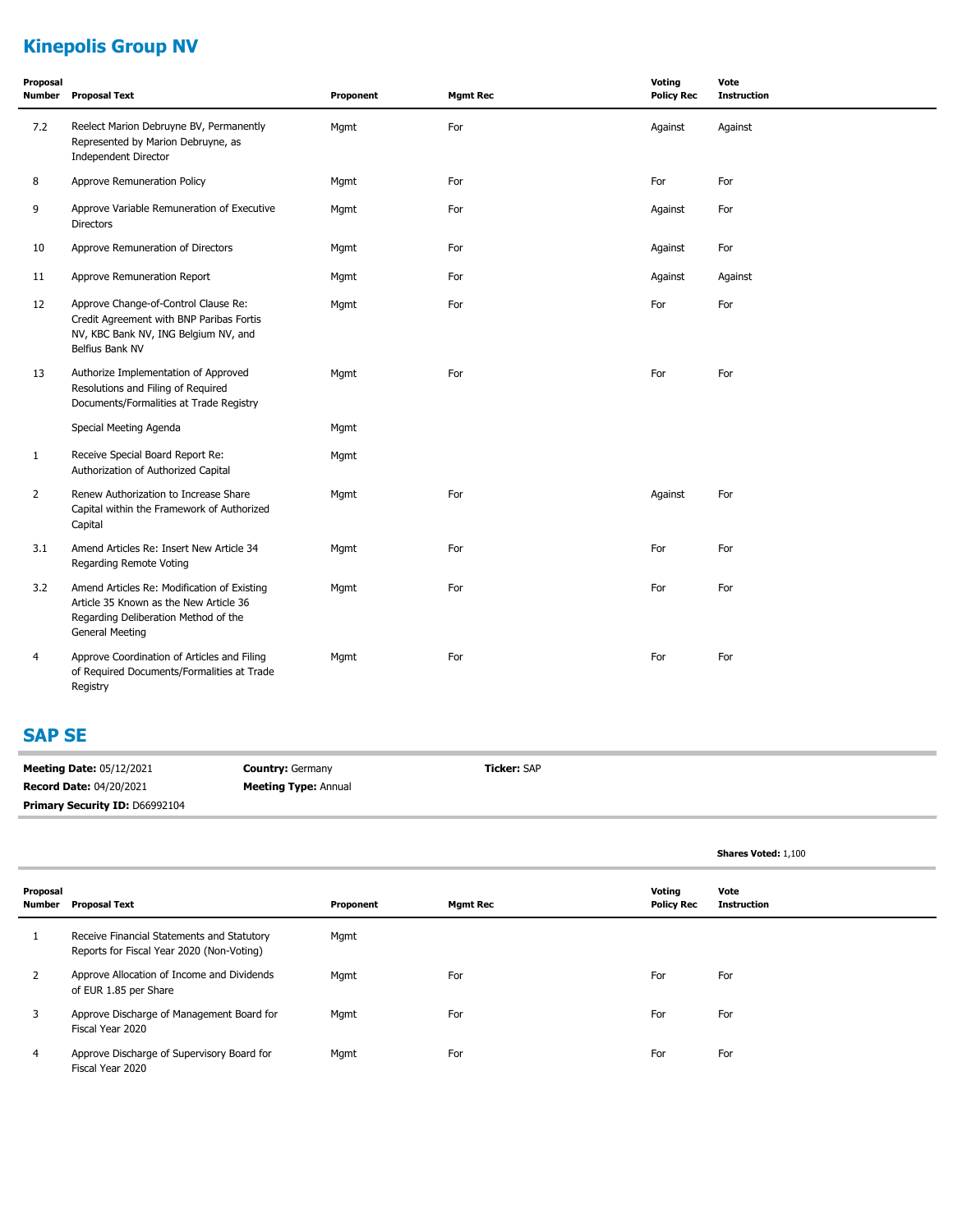### **SAP SE**

| Proposal<br>Number | <b>Proposal Text</b>                                                                                                                                                                                                                                      | Proponent | <b>Mgmt Rec</b> | Voting<br><b>Policy Rec</b> | Vote<br><b>Instruction</b> |
|--------------------|-----------------------------------------------------------------------------------------------------------------------------------------------------------------------------------------------------------------------------------------------------------|-----------|-----------------|-----------------------------|----------------------------|
| 5                  | Ratify KPMG AG as Auditors for Fiscal Year<br>2021                                                                                                                                                                                                        | Mgmt      | For             | For                         | For                        |
| 6.1                | Elect Qi Lu to the Supervisory Board                                                                                                                                                                                                                      | Mgmt      | For             | For                         | For                        |
| 6.2                | Elect Rouven Westphal to the Supervisory<br>Board                                                                                                                                                                                                         | Mgmt      | For             | For                         | For                        |
| $\overline{7}$     | Approve Issuance of Warrants/Bonds with<br>Warrants Attached/Convertible Bonds<br>without Preemptive Rights up to Aggregate<br>Nominal Amount of EUR 10 Billion; Approve<br>Creation of EUR 100 Million Pool of Capital<br>to Guarantee Conversion Rights | Mgmt      | For             | For                         | For                        |
| 8                  | Amend Corporate Purpose                                                                                                                                                                                                                                   | Mgmt      | For             | For                         | For                        |
| 9                  | Amend Articles Re: Proof of Entitlement                                                                                                                                                                                                                   | Mgmt      | For             | For                         | For                        |

### **Vossloh AG**

| <b>Meeting Date: 05/19/2021</b>       | <b>Country: Germany</b>     | <b>Ticker: VOS</b> |
|---------------------------------------|-----------------------------|--------------------|
| <b>Record Date: 04/27/2021</b>        | <b>Meeting Type: Annual</b> |                    |
| <b>Primary Security ID: D9494V101</b> |                             |                    |

|                           |                                                                                                    |           |                 |                             | Shares Voted: 7,284        |
|---------------------------|----------------------------------------------------------------------------------------------------|-----------|-----------------|-----------------------------|----------------------------|
| Proposal<br><b>Number</b> | <b>Proposal Text</b>                                                                               | Proponent | <b>Mgmt Rec</b> | Voting<br><b>Policy Rec</b> | Vote<br><b>Instruction</b> |
| 1                         | Receive Financial Statements and Statutory<br>Reports for Fiscal Year 2020 (Non-Voting)            | Mgmt      |                 |                             |                            |
| $\overline{2}$            | Approve Allocation of Income and Dividends<br>of EUR 1.00 per Share                                | Mgmt      | For             | For                         | For                        |
| 3                         | Approve Discharge of Management Board for<br>Fiscal Year 2020                                      | Mgmt      | For             | For                         | For                        |
| 4                         | Approve Discharge of Supervisory Board for<br>Fiscal Year 2020                                     | Mgmt      | For             | For                         | For                        |
| 5                         | Ratify Deloitte GmbH as Auditors for Fiscal<br><b>Year 2021</b>                                    | Mgmt      | For             | For                         | For                        |
| 6                         | Amend Articles Re: Broadcast of Annual<br>General Meeting; Virtual Participation;<br>Absentee Vote | Mgmt      | For             | For                         | For                        |
| $\overline{7}$            | Amend Articles Re: Modalities of<br>Convocation for Supervisory Board Meetings                     | Mgmt      | For             | For                         | For                        |
| 8                         | Approve Remuneration Policy                                                                        | Mgmt      | For             | Against                     | Against                    |
| 9                         | Approve Remuneration of Supervisory Board                                                          | Mgmt      | For             | For                         | For                        |

#### **Worldline SA**

| <b>Meeting Date: 05/20/2021</b>       | <b>Country: France</b>              | <b>Ticker:</b> WLN |
|---------------------------------------|-------------------------------------|--------------------|
| <b>Record Date: 05/18/2021</b>        | <b>Meeting Type: Annual/Special</b> |                    |
| <b>Primary Security ID: F9867T103</b> |                                     |                    |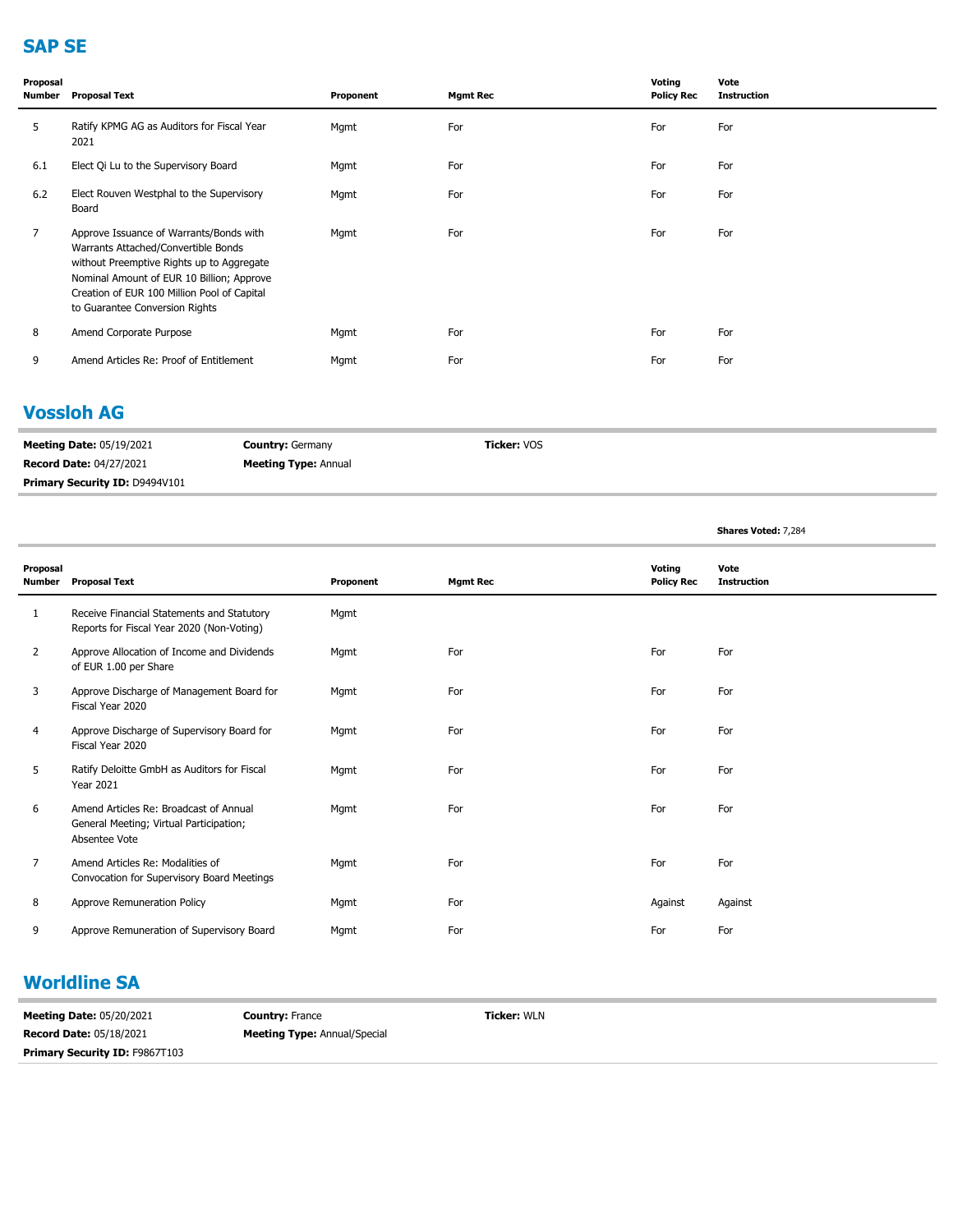#### **Worldline SA**

**Proposal** 

| Proposal<br>Number | <b>Proposal Text</b>                                                                                                | Proponent | <b>Mgmt Rec</b> | Voting<br><b>Policy Rec</b> | Vote<br><b>Instruction</b> |
|--------------------|---------------------------------------------------------------------------------------------------------------------|-----------|-----------------|-----------------------------|----------------------------|
|                    | <b>Ordinary Business</b>                                                                                            | Mqmt      |                 |                             |                            |
| 1                  | Approve Financial Statements and Statutory<br>Reports                                                               | Mgmt      | For             | For                         | For                        |
| $\overline{2}$     | Approve Consolidated Financial Statements<br>and Statutory Reports                                                  | Mqmt      | For             | For                         | For                        |
| 3                  | Approve Treatment of Losses                                                                                         | Mgmt      | For             | For                         | For                        |
| 4                  | Approve Transaction with SIX Group AG Re:<br>Second Settlement Agreement and Lock-up<br>Agreement                   | Mgmt      | For             | For                         | For                        |
| 5                  | Approve Transaction with Deutscher<br>Sparkassen Verlag GmbH Re: Amendment to<br>the Business Combination Agreement | Mqmt      | For             | For                         | For                        |
| 6                  | Reelect Agnes Audier as Director                                                                                    | Mgmt      | For             | For                         | For                        |
| 7                  | Reelect Nazan Somer Ozelgin as Director                                                                             | Mgmt      | For             | For                         | For                        |
| 8                  | Reelect Danielle Lagarde as Director                                                                                | Mgmt      | For             | For                         | For                        |
| 9                  | Reelect Lorenz von Habsburg Lothringen as<br>Director                                                               | Mgmt      | For             | For                         | For                        |
| 10                 | Reelect Daniel Schmucki as Director                                                                                 | Mgmt      | For             | For                         | For                        |
| 11                 | Renew Appointment of Johannes Dijsselhof<br>as Censor                                                               | Mgmt      | For             | Against                     | Against                    |
| 12                 | Approve Compensation Report of Corporate<br>Officers                                                                | Mqmt      | For             | For                         | For                        |
| 13                 | Approve Compensation of Gilles Grapinet,<br>Chairman and CEO                                                        | Mgmt      | For             | Against                     | Against                    |

**Shares Voted:** 3,750

| 14 | Approve Compensation of Marc-Henri<br>Desportes, Vice-CEO | Mamt | For | Against | Against |
|----|-----------------------------------------------------------|------|-----|---------|---------|
| 15 | Approve Remuneration Policy of Chairman<br>and CEO        | Mamt | For | For     | For     |

| 15 | Approve Remuneration Policy of Chairman<br>and CEO                                                                          | Mgmt | For | For | For |
|----|-----------------------------------------------------------------------------------------------------------------------------|------|-----|-----|-----|
| 16 | Approve Remuneration Policy of Vice-CEO                                                                                     | Mgmt | For | For | For |
| 17 | Approve Remuneration Policy of Chairman of<br>the Board                                                                     | Mgmt | For | For | For |
| 18 | Approve Remuneration Policy of<br>Non-Executive Directors                                                                   | Mgmt | For | For | For |
| 19 | Authorize Repurchase of Up to 10 Percent of<br><b>Issued Share Capital</b>                                                  | Mgmt | For | For | For |
|    | <b>Extraordinary Business</b>                                                                                               | Mgmt |     |     |     |
| 20 | Authorize Issuance of Equity or<br>Equity-Linked Securities with Preemptive<br>Rights Up to 50 Percent of Issued Capital    | Mgmt | For | For | For |
| 21 | Authorize Issuance of Equity or<br>Equity-Linked Securities without Preemptive<br>Rights Up to 10 Percent of Issued Capital | Mgmt | For | For | For |
| 22 | Approve Issuance of Equity or Equity-Linked                                                                                 | Mgmt | For | For | For |

Securities for Up to 10 Percent of Issued Capital Per Year for Private Placements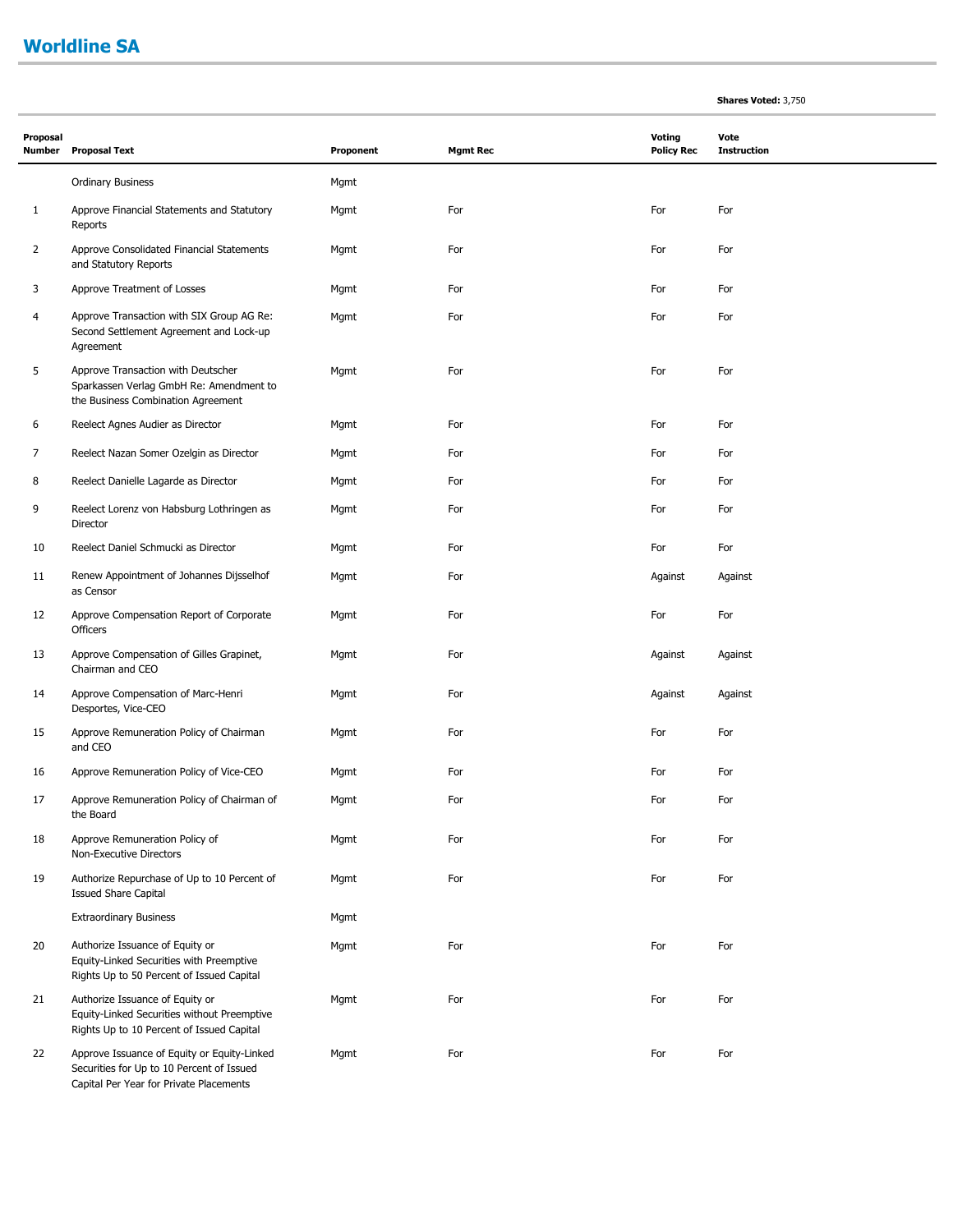### **Worldline SA**

| Proposal<br>Number | <b>Proposal Text</b>                                                                                                                                             | Proponent | <b>Mgmt Rec</b> | Voting<br><b>Policy Rec</b> | Vote<br><b>Instruction</b> |
|--------------------|------------------------------------------------------------------------------------------------------------------------------------------------------------------|-----------|-----------------|-----------------------------|----------------------------|
| 23                 | Authorize Board to Increase Capital in the<br>Event of Additional Demand Related to<br>Delegation Submitted to Shareholder Vote<br>Under Items 20-22             | Mgmt      | For             | For                         | For                        |
| 24                 | Authorize Capital Increase of up to 10<br>Percent of Issued Capital for Contributions in<br>Kind                                                                 | Mgmt      | For             | For                         | For                        |
| 25                 | Approve Issuance of Equity or Equity-Linked<br>Securities Reserved for Specific<br>Beneficiaries, up to Aggregate Nominal<br>Amount of EUR 1.5 Million           | Mgmt      | For             | For                         | For                        |
| 26                 | Authorize Capital Issuances for Use in<br>Employee Stock Purchase Plans                                                                                          | Mgmt      | For             | For                         | For                        |
| 27                 | Authorize Capital Issuances for Use in<br>Employee Stock Purchase Plans Reserved for<br>Employees and Corporate Officers of<br><b>International Subsidiaries</b> | Mgmt      | For             | For                         | For                        |
| 28                 | Authorize up to 1.40 Percent of Issued<br>Capital for Use in Stock Option Plans                                                                                  | Mgmt      | For             | For                         | For                        |
| 29                 | Authorize up to 0.50 Percent of Issued<br>Capital for Use in Restricted Stock Plans                                                                              | Mgmt      | For             | For                         | For                        |
| 30                 | Approve Acquisition of Worldline France<br>SAS, its Valuation and Remuneration                                                                                   | Mgmt      | For             | For                         | For                        |
| 31                 | Authorize Filing of Required<br>Documents/Other Formalities                                                                                                      | Mgmt      | For             | For                         | For                        |

### **EssilorLuxottica SA**

| <b>Meeting Date: 05/21/2021</b>       | <b>Country: France</b>              | <b>Ticker:</b> EL |
|---------------------------------------|-------------------------------------|-------------------|
| <b>Record Date: 05/19/2021</b>        | <b>Meeting Type:</b> Annual/Special |                   |
| <b>Primary Security ID: F31665106</b> |                                     |                   |

|                    |                                                                                                                                           |           |                 |                             | <b>Shares Voted: 2,600</b> |
|--------------------|-------------------------------------------------------------------------------------------------------------------------------------------|-----------|-----------------|-----------------------------|----------------------------|
| Proposal<br>Number | <b>Proposal Text</b>                                                                                                                      | Proponent | <b>Mgmt Rec</b> | Voting<br><b>Policy Rec</b> | Vote<br><b>Instruction</b> |
|                    | <b>Ordinary Business</b>                                                                                                                  | Mgmt      |                 |                             |                            |
| $\mathbf{1}$       | Approve Financial Statements and Statutory<br>Reports                                                                                     | Mgmt      | For             | For                         | For                        |
| 2                  | Approve Consolidated Financial Statements<br>and Statutory Reports                                                                        | Mgmt      | For             | For                         | For                        |
| 3                  | Approve Allocation of Income and Dividends<br>of EUR 2.23 per Share                                                                       | Mgmt      | For             | For                         | For                        |
| 4                  | Approve Auditors' Special Report on<br>Related-Party Transactions                                                                         | Mgmt      | For             | For                         | For                        |
| 5                  | Approve Compensation Report of Corporate<br>Officers                                                                                      | Mgmt      | For             | For                         | For                        |
| 6                  | Approve Compensation of Leonardo Del<br>Vecchio, Chairman and CEO Until Dec. 17,<br>2020 and Chairman of the Board Since Dec.<br>17, 2020 | Mgmt      | For             | For                         | For                        |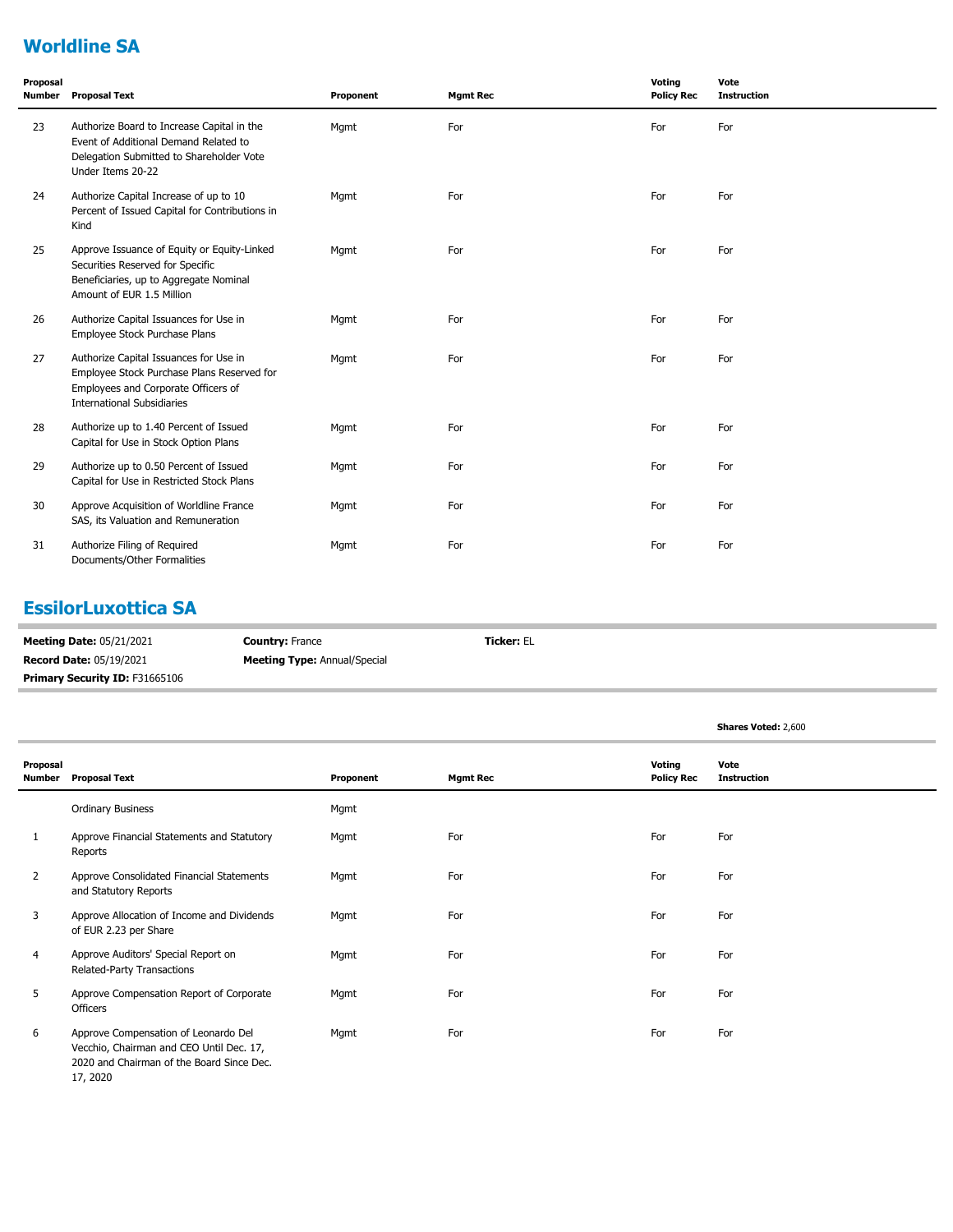# **EssilorLuxottica SA**

| Proposal<br>Number | <b>Proposal Text</b>                                                                                                                                 | Proponent | <b>Mgmt Rec</b> | Voting<br><b>Policy Rec</b> | Vote<br><b>Instruction</b> |
|--------------------|------------------------------------------------------------------------------------------------------------------------------------------------------|-----------|-----------------|-----------------------------|----------------------------|
| $\overline{7}$     | Approve Compensation of Hubert Sagnieres,<br>Vice-Chairman and Vice-CEO Until Dec. 17,<br>2020 and Vice-Chairman of the Board Since<br>Dec. 17, 2020 | Mgmt      | For             | For                         | For                        |
| 8                  | Approve Remuneration Policy of Corporate<br>Officers, Since Jan. 1, 2020 Until the General<br>Assembly                                               | Mgmt      | For             | For                         | For                        |
| 9                  | Approve Remuneration Policy of Corporate<br>Officers, Since the General Assembly                                                                     | Mgmt      | For             | Against                     | Against                    |
| 10                 | Authorize Repurchase of Up to 10 Percent of<br><b>Issued Share Capital</b>                                                                           | Mgmt      | For             | For                         | For                        |
|                    | <b>Extraordinary Business</b>                                                                                                                        | Mgmt      |                 |                             |                            |
| 11                 | Amend Bylaws to Comply with Legal<br>Changes                                                                                                         | Mgmt      | For             | For                         | For                        |
| 12                 | Amend Article 13 of Bylaws Re: Directors<br>Length of Term                                                                                           | Mgmt      | For             | For                         | For                        |
| 13                 | Amend Article 15, 16 and 23 of Bylaws Re:<br><b>Board Deliberation</b>                                                                               | Mgmt      | For             | For                         | For                        |
| 14                 | Authorize Decrease in Share Capital via<br>Cancellation of Repurchased Shares                                                                        | Mgmt      | For             | For                         | For                        |
| 15                 | Authorize up to 2.5 Percent of Issued Capital<br>for Use in Restricted Stock Plans                                                                   | Mgmt      | For             | For                         | For                        |
| 16                 | Authorize Issuance of Equity or<br>Equity-Linked Securities with Preemptive<br>Rights up to 5 Percent of Issued Capital                              | Mgmt      | For             | For                         | For                        |
| 17                 | Authorize Capitalization of Reserves of Up to<br>EUR 500 Million for Bonus Issue or Increase<br>in Par Value                                         | Mgmt      | For             | For                         | For                        |
| 18                 | Authorize Capital Issuances for Use in<br>Employee Stock Purchase Plans                                                                              | Mgmt      | For             | For                         | For                        |
|                    | <b>Ordinary Business</b>                                                                                                                             | Mgmt      |                 |                             |                            |
| 19                 | Reelect Leonardo Del Vecchio as Director                                                                                                             | Mgmt      | For             | For                         | For                        |
| 20                 | Reelect Romolo Bardin as Director                                                                                                                    | Mgmt      | For             | For                         | For                        |
| 21                 | Reelect Juliette Favre as Director                                                                                                                   | Mgmt      | For             | For                         | For                        |
| 22                 | Reelect Francesco Milleri as Director                                                                                                                | Mgmt      | For             | For                         | For                        |
| 23                 | Reelect Paul du Saillant as Director                                                                                                                 | Mgmt      | For             | For                         | For                        |
| 24                 | Reelect Cristina Scocchia as Director                                                                                                                | Mgmt      | For             | For                         | For                        |
| 25                 | Elect Jean-Luc Biamonti as Director                                                                                                                  | Mgmt      | For             | For                         | For                        |
| 26                 | Elect Marie-Christine Coisne as Director                                                                                                             | Mgmt      | For             | For                         | For                        |
| 27                 | Elect Jose Gonzalo as Director                                                                                                                       | Mgmt      | For             | For                         | For                        |
| 28                 | Elect Swati Piramal as Director                                                                                                                      | Mgmt      | For             | For                         | For                        |
| 29                 | Elect Nathalie von Siemens as Director                                                                                                               | Mgmt      | For             | For                         | For                        |
| 30                 | Elect Andrea Zappia as Director                                                                                                                      | Mgmt      | For             | For                         | For                        |
| 31                 | Directors Length of Term, Pursuant Item 12                                                                                                           | Mgmt      | For             | For                         | For                        |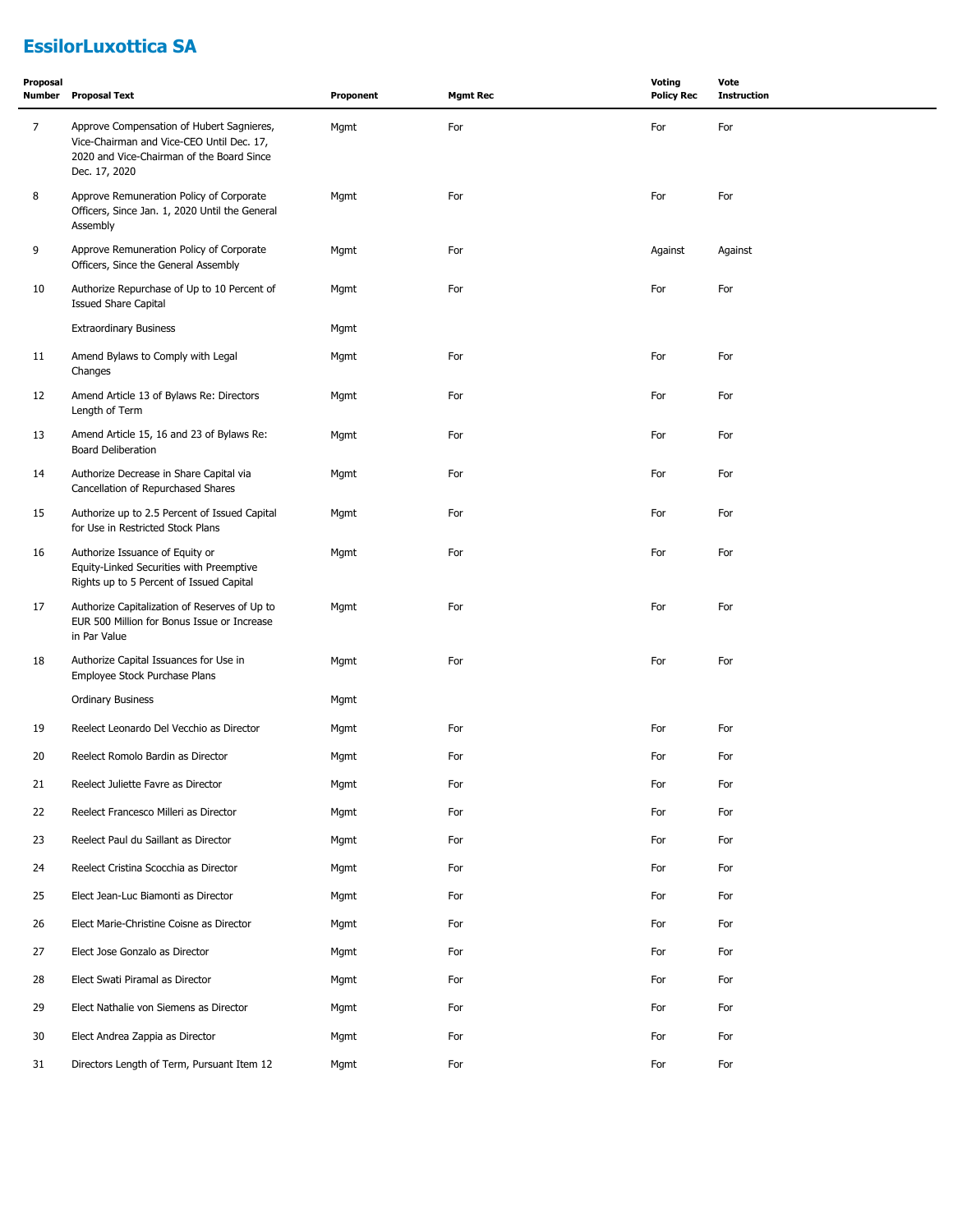### **EssilorLuxottica SA**

| Proposal<br>Number | Proposal Text                                               | Proponent | <b>Mgmt Rec</b> | Votina<br><b>Policy Rec</b> | Vote<br><b>Instruction</b> |
|--------------------|-------------------------------------------------------------|-----------|-----------------|-----------------------------|----------------------------|
| 32                 | Authorize Filing of Required<br>Documents/Other Formalities | Mgmt      | For             | For                         | For                        |

### **Fraport AG Frankfurt Airport Services Worldwide**

| <b>Meeting Date: 06/01/2021</b>       | <b>Country: Germany</b>     | <b>Ticker: FRA</b> |
|---------------------------------------|-----------------------------|--------------------|
| <b>Record Date: 05/10/2021</b>        | <b>Meeting Type: Annual</b> |                    |
| <b>Primary Security ID: D3856U108</b> |                             |                    |

|                           |                                                                                                                                                                                                                                                                                          |           |                 |                             | Shares Voted: 2,660        |
|---------------------------|------------------------------------------------------------------------------------------------------------------------------------------------------------------------------------------------------------------------------------------------------------------------------------------|-----------|-----------------|-----------------------------|----------------------------|
| Proposal<br><b>Number</b> | <b>Proposal Text</b>                                                                                                                                                                                                                                                                     | Proponent | <b>Mgmt Rec</b> | Voting<br><b>Policy Rec</b> | Vote<br><b>Instruction</b> |
| 1                         | Receive Financial Statements and Statutory<br>Reports for Fiscal Year 2020 (Non-Voting)                                                                                                                                                                                                  | Mgmt      |                 |                             |                            |
| $\overline{2}$            | Approve Discharge of Management Board for<br>Fiscal Year 2020                                                                                                                                                                                                                            | Mgmt      | For             | For                         | For                        |
| 3                         | Approve Discharge of Supervisory Board for<br>Fiscal Year 2020                                                                                                                                                                                                                           | Mgmt      | For             | For                         | For                        |
| 4                         | Ratify PricewaterhouseCoopers GmbH as<br>Auditors for Fiscal Year 2021                                                                                                                                                                                                                   | Mgmt      | For             | For                         | For                        |
| 5                         | Elect Sonja Waerntges to the Supervisory<br>Board                                                                                                                                                                                                                                        | Mgmt      | For             | For                         | For                        |
| 6                         | Approve Creation of EUR 458.8 Million Pool<br>of Capital with Preemptive Rights                                                                                                                                                                                                          | Mgmt      | For             | For                         | For                        |
| 7                         | Approve Issuance of Warrants/Bonds with<br>Warrants Attached/Convertible Bonds with<br>Partial Exclusion of Preemptive Rights up to<br>Aggregate Nominal Amount of EUR 800<br>Million; Approve Creation of EUR 120.2<br>Million Pool of Capital to Guarantee<br><b>Conversion Rights</b> | Mgmt      | For             | Against                     | Against                    |
| 8                         | Approve Affiliation Agreement with FraSec<br>Fraport Security Services GmbH                                                                                                                                                                                                              | Mgmt      | For             | For                         | For                        |
| 9                         | Amend Affiliation Agreement with Airport<br>Cater Service GmbH                                                                                                                                                                                                                           | Mgmt      | For             | For                         | For                        |

#### **Lectra SA**

| <b>Meeting Date: 06/01/2021</b> | <b>Country: France</b>                             | <b>Ticker: LSS</b> |  |
|---------------------------------|----------------------------------------------------|--------------------|--|
| <b>Record Date: 05/28/2021</b>  | <b>Meeting Type:</b> Extraordinary<br>Shareholders |                    |  |
| Primary Security ID: F56028107  |                                                    |                    |  |
|                                 |                                                    |                    |  |

|                                  |           |                 |                                    | Shares Voted: 14,817 |
|----------------------------------|-----------|-----------------|------------------------------------|----------------------|
| Proposal<br>Number Proposal Text | Proponent | <b>Mgmt Rec</b> | <b>Voting</b><br><b>Policy Rec</b> | Vote<br>Instruction  |

Extraordinary Business **Mgmt**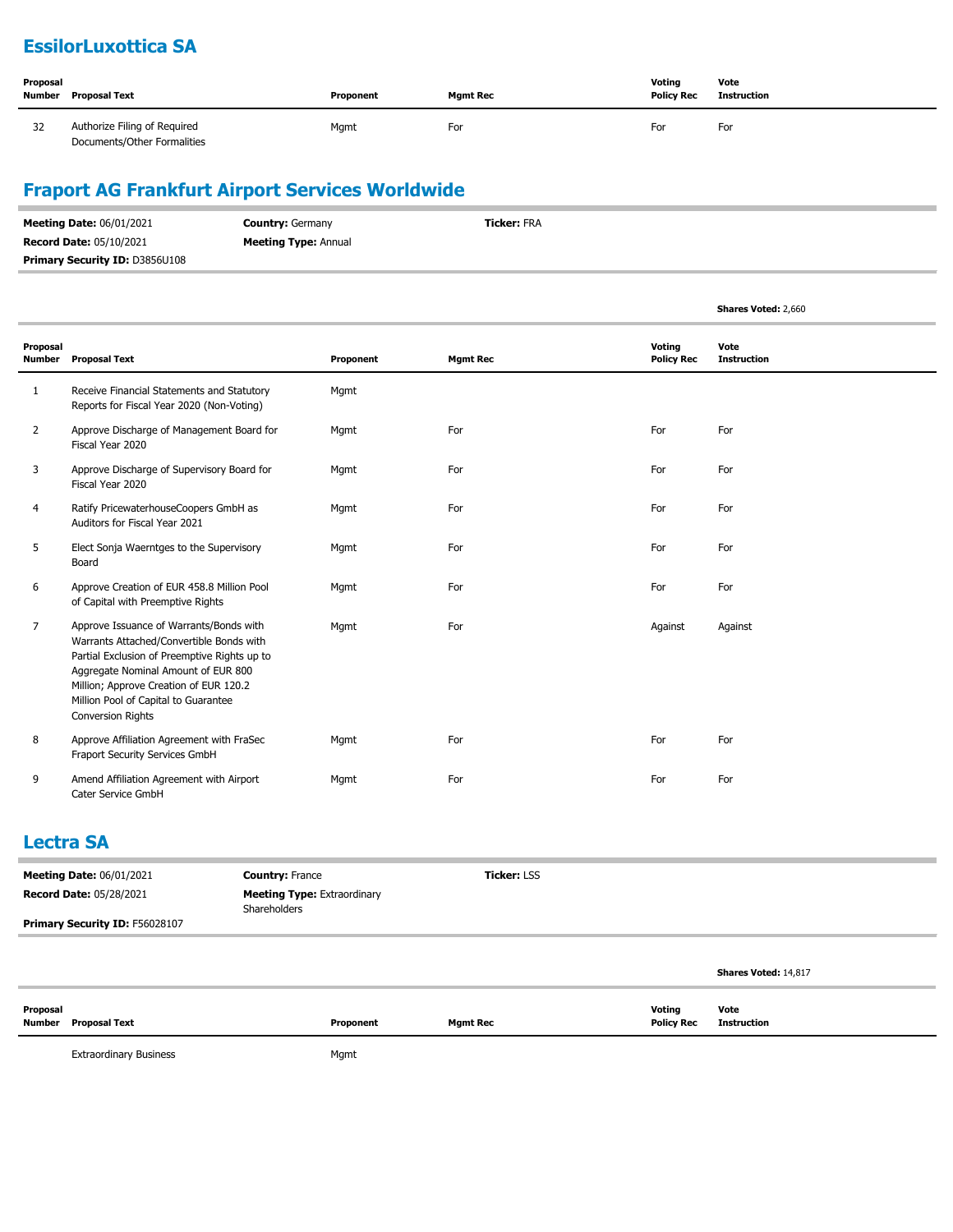### **Lectra SA**

| Proposal<br>Number | <b>Proposal Text</b>                                                                   | Proponent | <b>Mgmt Rec</b> | Voting<br><b>Policy Rec</b> | Vote<br><b>Instruction</b> |
|--------------------|----------------------------------------------------------------------------------------|-----------|-----------------|-----------------------------|----------------------------|
| $\mathbf{1}$       | Approve Contribution in Kind of 5 Million<br>Shares from AIPCF VI LG Funding LP        | Mgmt      | For             | For                         | For                        |
| $\mathbf{2}$       | Approve Issuance of 5 Million Shares in<br>Connection with Acquisition of Item 1 Above | Mgmt      | For             | For                         | For                        |
| 3                  | Amend Article 5 of Bylaws to Reflect<br>Changes in Capital                             | Mgmt      | For             | For                         | For                        |
|                    | <b>Ordinary Business</b>                                                               | Mgmt      |                 |                             |                            |
| 4                  | Elect Jean Marie Canan as Director                                                     | Mgmt      | For             | For                         | For                        |
| 5                  | Authorize Filing of Required<br>Documents/Other Formalities                            | Mgmt      | For             | For                         | For                        |

#### **SAF-HOLLAND SA**

| <b>Meeting Date: 06/10/2021</b>       | <b>Country: Germany</b>     | Ticker: SFO |
|---------------------------------------|-----------------------------|-------------|
| <b>Record Date: 05/19/2021</b>        | <b>Meeting Type: Annual</b> |             |
| <b>Primary Security ID: L7999D106</b> |                             |             |

**Shares Voted:** 9,117

| Proposal | <b>Number</b> Proposal Text                                                                                                                                                                                                                                 | Proponent | <b>Mgmt Rec</b> | Voting<br><b>Policy Rec</b> | Vote<br><b>Instruction</b> |
|----------|-------------------------------------------------------------------------------------------------------------------------------------------------------------------------------------------------------------------------------------------------------------|-----------|-----------------|-----------------------------|----------------------------|
| 1        | Receive Financial Statements and Statutory<br>Reports for Fiscal Year 2020 (Non-Voting)                                                                                                                                                                     | Mgmt      |                 |                             |                            |
| 2        | Approve Allocation of Income and Omission<br>of Dividends                                                                                                                                                                                                   | Mgmt      | For             | For                         | For                        |
| 3        | Approve Discharge of Board of Directors for<br>Fiscal Year 2020                                                                                                                                                                                             | Mgmt      | For             | For                         | For                        |
| 4        | Approve Discharge of Group Management<br>Boards for Fiscal Year 2020                                                                                                                                                                                        | Mgmt      | For             | For                         | For                        |
| 5        | Approve Discharge of Management Board for<br>Fiscal Year 2020                                                                                                                                                                                               | Mgmt      | For             | For                         | For                        |
| 6        | Approve Discharge of Supervisory Board for<br>Fiscal Year 2020                                                                                                                                                                                              | Mgmt      | For             | For                         | For                        |
| 7        | Ratify PricewaterhouseCoopers GmbH as<br>Auditors for Fiscal Year 2021                                                                                                                                                                                      | Mgmt      | For             | For                         | For                        |
| 8        | Approve Remuneration Policy                                                                                                                                                                                                                                 | Mgmt      | For             | For                         | For                        |
| 9        | Approve Remuneration of Supervisory Board                                                                                                                                                                                                                   | Mgmt      | For             | For                         | For                        |
| 10       | Approve Issuance of Warrants/Bonds with<br>Warrants Attached/Convertible Bonds<br>without Preemptive Rights up to Aggregate<br>Nominal Amount of EUR 350 Million;<br>Approve Creation of EUR 22.7 Million Pool of<br>Capital to Guarantee Conversion Rights | Mgmt      | For             | Against                     | Against                    |
| 11       | Authorize Share Repurchase Program and<br>Reissuance or Cancellation of Repurchased<br>Shares                                                                                                                                                               | Mgmt      | For             | For                         | For                        |
| 12       | Amend Articles Re: Proof of Entitlement                                                                                                                                                                                                                     | Mgmt      | For             | For                         | For                        |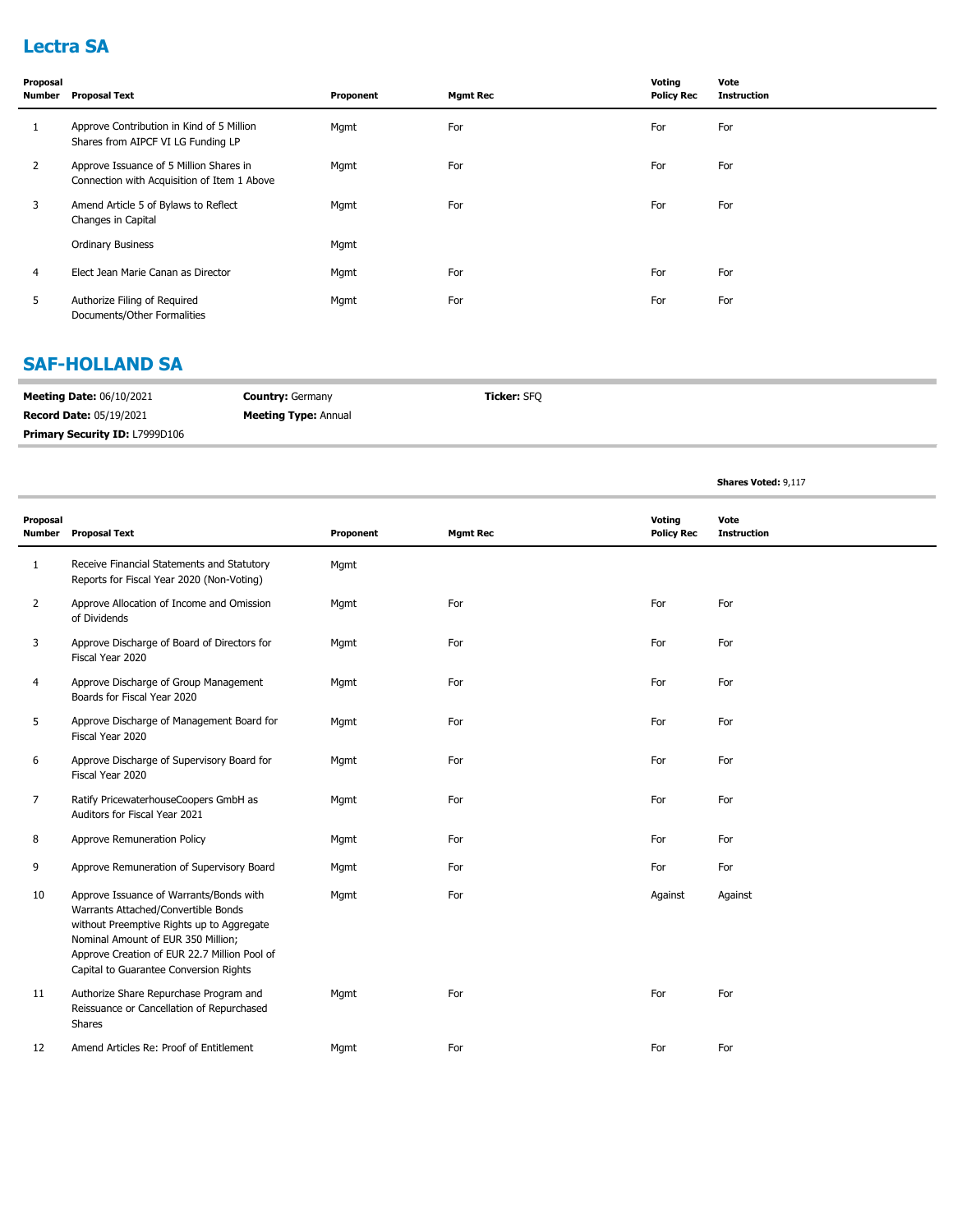#### **Beneteau SA**

**Meeting Date:** 06/11/2021 **Record Date:** 06/09/2021 **Primary Security ID:** F09419106 **Country:** France **Meeting Type:** Annual/Special **Ticker:** BEN

|                           |                                                                                                                                                                 |           |                 |                             | Shares Voted: 15,285       |  |
|---------------------------|-----------------------------------------------------------------------------------------------------------------------------------------------------------------|-----------|-----------------|-----------------------------|----------------------------|--|
| Proposal<br><b>Number</b> | <b>Proposal Text</b>                                                                                                                                            | Proponent | <b>Mgmt Rec</b> | Voting<br><b>Policy Rec</b> | Vote<br><b>Instruction</b> |  |
|                           | <b>Ordinary Business</b>                                                                                                                                        | Mgmt      |                 |                             |                            |  |
| 1                         | Approve Financial Statements and Statutory<br>Reports                                                                                                           | Mgmt      | For             | For                         | For                        |  |
| $\overline{2}$            | Approve Consolidated Financial Statements<br>and Statutory Reports                                                                                              | Mgmt      | For             | For                         | For                        |  |
| 3                         | Approve Transaction with GBI Holding Re:<br>Debt Write-Offs and Commitment to Cover<br><b>Potential Losses</b>                                                  | Mgmt      | For             | For                         | For                        |  |
| 4                         | Approve Transaction with Beneteau<br>Foundation Re: Creation of the Endowment<br>Fund and Payment on January 25, 2021 of<br>the Initial Endowment of EUR 15,000 | Mgmt      | For             | For                         | For                        |  |
| 5                         | Approve Remuneration Policy of Corporate<br>Officers                                                                                                            | Mgmt      | For             | Against                     | For                        |  |
| 6                         | Approve Compensation Report                                                                                                                                     | Mgmt      | For             | For                         | For                        |  |
| 7                         | Approve Compensation for Initial Period of<br>12 Months of Jerome De Metz, Chairman<br>and CEO                                                                  | Mgmt      | For             | Against                     | For                        |  |
| 8                         | Approve Compensation for Additional Period<br>of 4 Months of Jerome De Metz, Chairman<br>and CEO                                                                | Mgmt      | For             | Against                     | For                        |  |
| 9                         | Approve Compensation for Initial Period of<br>12 Months of Gianguido Girotti, Vice-CEO                                                                          | Mgmt      | For             | Against                     | Against                    |  |
| 10                        | Approve Compensation for Additional Period<br>of 4 Months of Gianguido Girotti, Vice-CEO                                                                        | Mgmt      | For             | Against                     | Against                    |  |
| 11                        | Approve Compensation for Initial Period of<br>12 Months of Jean-Paul Chapeleau, Vice-CEO                                                                        | Mgmt      | For             | Against                     | Against                    |  |
| 12                        | Approve Compensation for Additional Period<br>of 4 Months of Jean-Paul Chapeleau,<br>Vice-CEO                                                                   | Mgmt      | For             | Against                     | Against                    |  |
| 13                        | Approve Compensation of Christophe<br>Caudrelier, Former Vice-CEO                                                                                               | Mgmt      | For             | Against                     | Against                    |  |
| 14                        | Approve Treatment of Losses                                                                                                                                     | Mgmt      | For             | For                         | For                        |  |
| 15                        | Reelect Annette Roux as Director                                                                                                                                | Mgmt      | For             | Against                     | Against                    |  |
| 16                        | Reelect Yves Lyon-Caen as Director                                                                                                                              | Mgmt      | For             | Against                     | Against                    |  |
| 17                        | Authorize Repurchase of Up to 5 Percent of<br><b>Issued Share Capital</b>                                                                                       | Mgmt      | For             | Against                     | Against                    |  |
|                           | <b>Extraordinary Business</b>                                                                                                                                   | Mgmt      |                 |                             |                            |  |
| 18                        | Authorize up to 1.5 Percent of Issued Capital<br>for Use in Restricted Stock Plans                                                                              | Mgmt      | For             | Against                     | Against                    |  |
| 19                        | Authorize Capital Increase of up to 10<br>Percent of Issued Capital for Contributions in<br>Kind                                                                | Mgmt      | For             | Against                     | Against                    |  |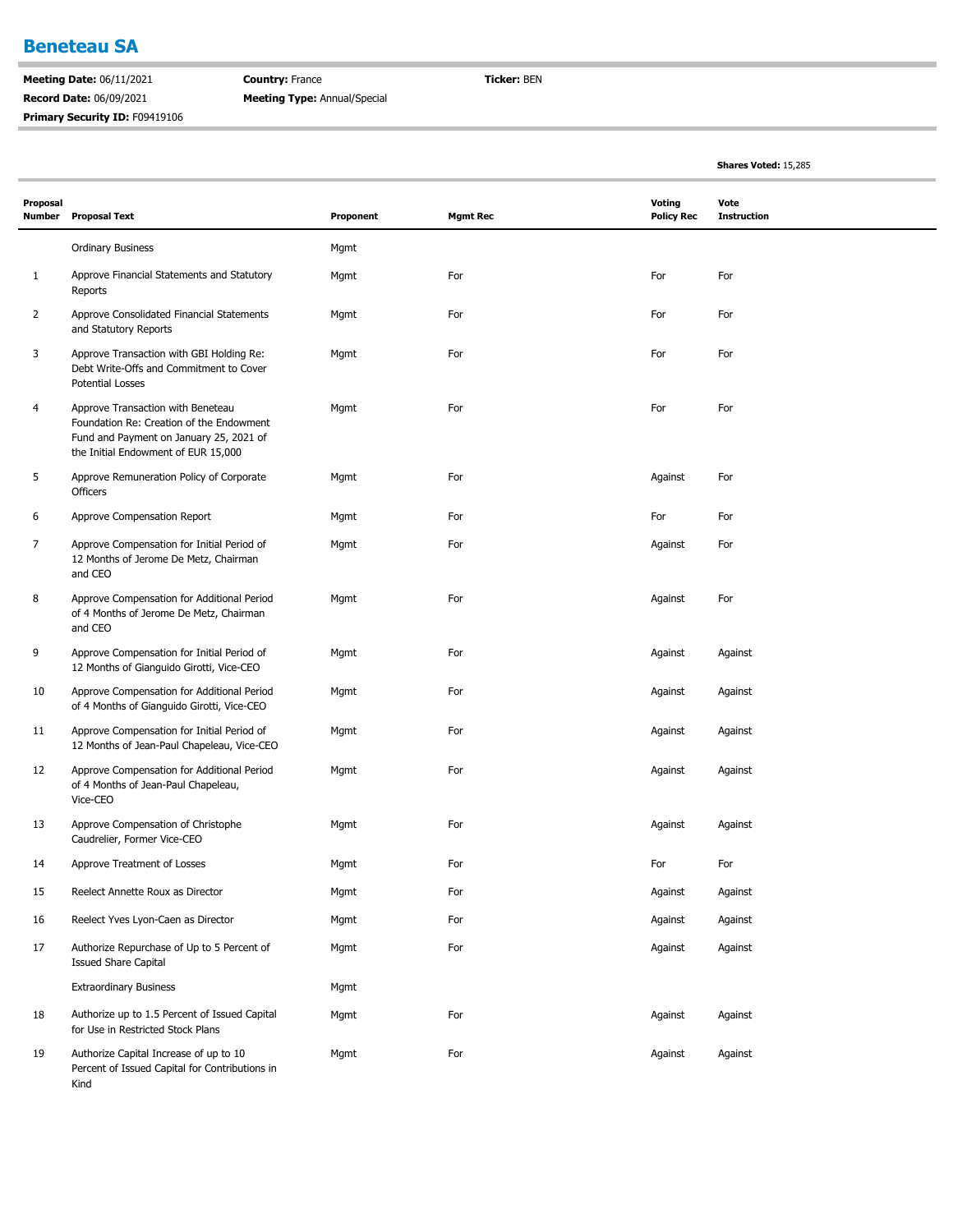### **Beneteau SA**

| Proposal<br>Number | <b>Proposal Text</b>                                                             | Proponent | <b>Mgmt Rec</b> | Voting<br><b>Policy Rec</b> | Vote<br><b>Instruction</b> |
|--------------------|----------------------------------------------------------------------------------|-----------|-----------------|-----------------------------|----------------------------|
| 20                 | Authorize Capital Increase of Up to EUR<br>827,898.40 for Future Exchange Offers | Mgmt      | For             | Against                     | Against                    |
| 21                 | Authorize Capital Issuances for Use in<br>Employee Stock Purchase Plans          | Mgmt      | For             | For                         | For                        |
| 22                 | Authorize Decrease in Share Capital via<br>Cancellation of Repurchased Shares    | Mgmt      | For             | For                         | For                        |
| 23                 | Authorize Filing of Required<br>Documents/Other Formalities                      | Mgmt      | For             | For                         | For                        |

### **SES-imagotag SA**

| <b>Meeting Date: 06/16/2021</b> | <b>Country: France</b>              | <b>Ticker: SESL</b> |
|---------------------------------|-------------------------------------|---------------------|
| <b>Record Date: 06/14/2021</b>  | <b>Meeting Type:</b> Annual/Special |                     |
| Primary Security ID: F8333P109  |                                     |                     |

**Shares Voted:** 7,250

| Proposal<br>Number | <b>Proposal Text</b>                                                          | Proponent | <b>Mgmt Rec</b> | Voting<br><b>Policy Rec</b> | Vote<br><b>Instruction</b> |
|--------------------|-------------------------------------------------------------------------------|-----------|-----------------|-----------------------------|----------------------------|
|                    | <b>Ordinary Business</b>                                                      | Mgmt      |                 |                             |                            |
| $\mathbf{1}$       | Approve Financial Statements and Statutory<br>Reports                         | Mgmt      | For             | For                         | For                        |
| $\overline{2}$     | Approve Consolidated Financial Statements<br>and Statutory Reports            | Mgmt      | For             | For                         | For                        |
| 3                  | Approve Treatment of Losses                                                   | Mgmt      | For             | For                         | For                        |
| 4                  | Approve Auditors' Special Report on<br>Related-Party Transactions             | Mgmt      | For             | For                         | For                        |
| 5                  | Reelect Helene Ploix as Director                                              | Mgmt      | For             | For                         | For                        |
| 6                  | Reelect Feng Bai as Director                                                  | Mgmt      | For             | Against                     | Against                    |
| 7                  | Reelect Gang Cheng as Director                                                | Mgmt      | For             | Against                     | Against                    |
| 8                  | Reelect Fanggi Ye as Director                                                 | Mgmt      | For             | Against                     | Against                    |
| 9                  | Approve Compensation Report of Corporate<br>Officers                          | Mgmt      | For             | For                         | For                        |
| 10                 | Approve Compensation of Thierry Gadou,<br>Chairman and CEO                    | Mgmt      | For             | For                         | For                        |
| 11                 | Approve Remuneration of Directors in the<br>Aggregate Amount of EUR 50,000    | Mgmt      | For             | For                         | For                        |
| 12                 | Approve Remuneration Policy of Directors                                      | Mgmt      | For             | For                         | For                        |
| 13                 | Approve Remuneration Policy of Chairman<br>and CEO                            | Mgmt      | For             | For                         | For                        |
| 14                 | Authorize Repurchase of Up to 5 Percent of<br><b>Issued Share Capital</b>     | Mgmt      | For             | For                         | For                        |
|                    | <b>Extraordinary Business</b>                                                 | Mgmt      |                 |                             |                            |
| 15                 | Authorize Decrease in Share Capital via<br>Cancellation of Repurchased Shares | Mgmt      | For             | For                         | For                        |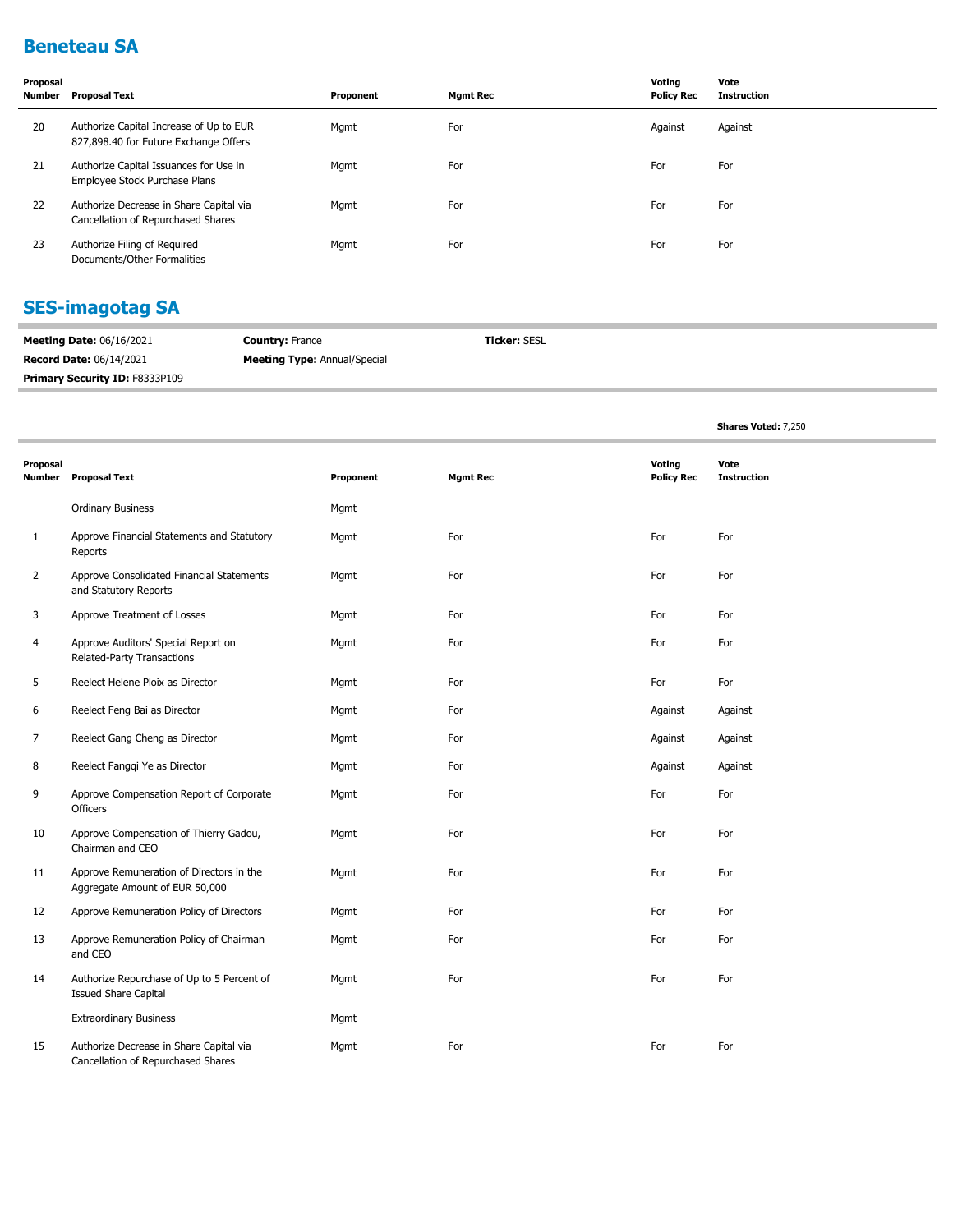# **SES-imagotag SA**

| Proposal | Number Proposal Text                                                                                                                                    | Proponent | <b>Mgmt Rec</b> | Voting<br><b>Policy Rec</b> | Vote<br><b>Instruction</b> |
|----------|---------------------------------------------------------------------------------------------------------------------------------------------------------|-----------|-----------------|-----------------------------|----------------------------|
| 16       | Authorize Capitalization of Reserves of Up to<br>EUR 3.1 Million for Bonus Issue or Increase<br>in Par Value                                            | Mgmt      | For             | For                         | For                        |
| 17       | Authorize Issuance of Equity or<br>Equity-Linked Securities with Preemptive<br>Rights up to Aggregate Nominal Amount of<br>EUR 15.75 Million            | Mgmt      | For             | For                         | For                        |
| 18       | Authorize Issuance of Equity or<br>Equity-Linked Securities without Preemptive<br>Rights up to Aggregate Nominal Amount of<br>EUR 6.3 Million           | Mgmt      | For             | Against                     | Against                    |
| 19       | Approve Issuance of Equity or Equity-Linked<br>Securities for Private Placements, up to<br>Aggregate Nominal Amount of EUR 6.3<br>Million               | Mgmt      | For             | Against                     | Against                    |
| 20       | Authorize Board to Set Issue Price for 10<br>Percent Per Year of Issued Capital Pursuant<br>to Issue Authority without Preemptive Rights                | Mgmt      | For             | Against                     | Against                    |
| 21       | Authorize Board to Increase Capital in the<br>Event of Additional Demand Related to<br>Delegation Submitted to Shareholder Vote<br>Under Items 17 to 19 | Mgmt      | For             | Against                     | Against                    |
| 22       | Authorize Capital Increase of up to 10<br>Percent of Issued Capital for Contributions in<br>Kind                                                        | Mgmt      | For             | For                         | For                        |
| 23       | Authorize Capital Issuances for Use in<br>Employee Stock Purchase Plans                                                                                 | Mgmt      | For             | For                         | For                        |
| 24       | Authorize Filing of Required<br>Documents/Other Formalities                                                                                             | Mgmt      | For             | For                         | For                        |

### **Nexi SpA**

| <b>Meeting Date: 06/21/2021</b>       | <b>Country: Italy</b>                                     | <b>Ticker: NEXI</b> |
|---------------------------------------|-----------------------------------------------------------|---------------------|
| <b>Record Date: 06/10/2021</b>        | <b>Meeting Type: Extraordinary</b><br><b>Shareholders</b> |                     |
| <b>Primary Security ID: T6S18J104</b> |                                                           |                     |

|                    |                                                             |           |                 |                             | <b>Shares Voted: 15,500</b> |
|--------------------|-------------------------------------------------------------|-----------|-----------------|-----------------------------|-----------------------------|
| Proposal<br>Number | Proposal Text                                               | Proponent | <b>Mgmt Rec</b> | Voting<br><b>Policy Rec</b> | Vote<br><b>Instruction</b>  |
|                    | <b>Extraordinary Business</b>                               | Mgmt      |                 |                             |                             |
|                    | Approve Merger by Incorporation of SIA SpA<br>into Nexi SpA | Mgmt      | For             | For                         | For                         |

### **Virbac SA**

| <b>Meeting Date: 06/21/2021</b>       | <b>Country: France</b>              | <b>Ticker:</b> VIRP |
|---------------------------------------|-------------------------------------|---------------------|
| <b>Record Date: 06/17/2021</b>        | <b>Meeting Type:</b> Annual/Special |                     |
| <b>Primary Security ID: F97900116</b> |                                     |                     |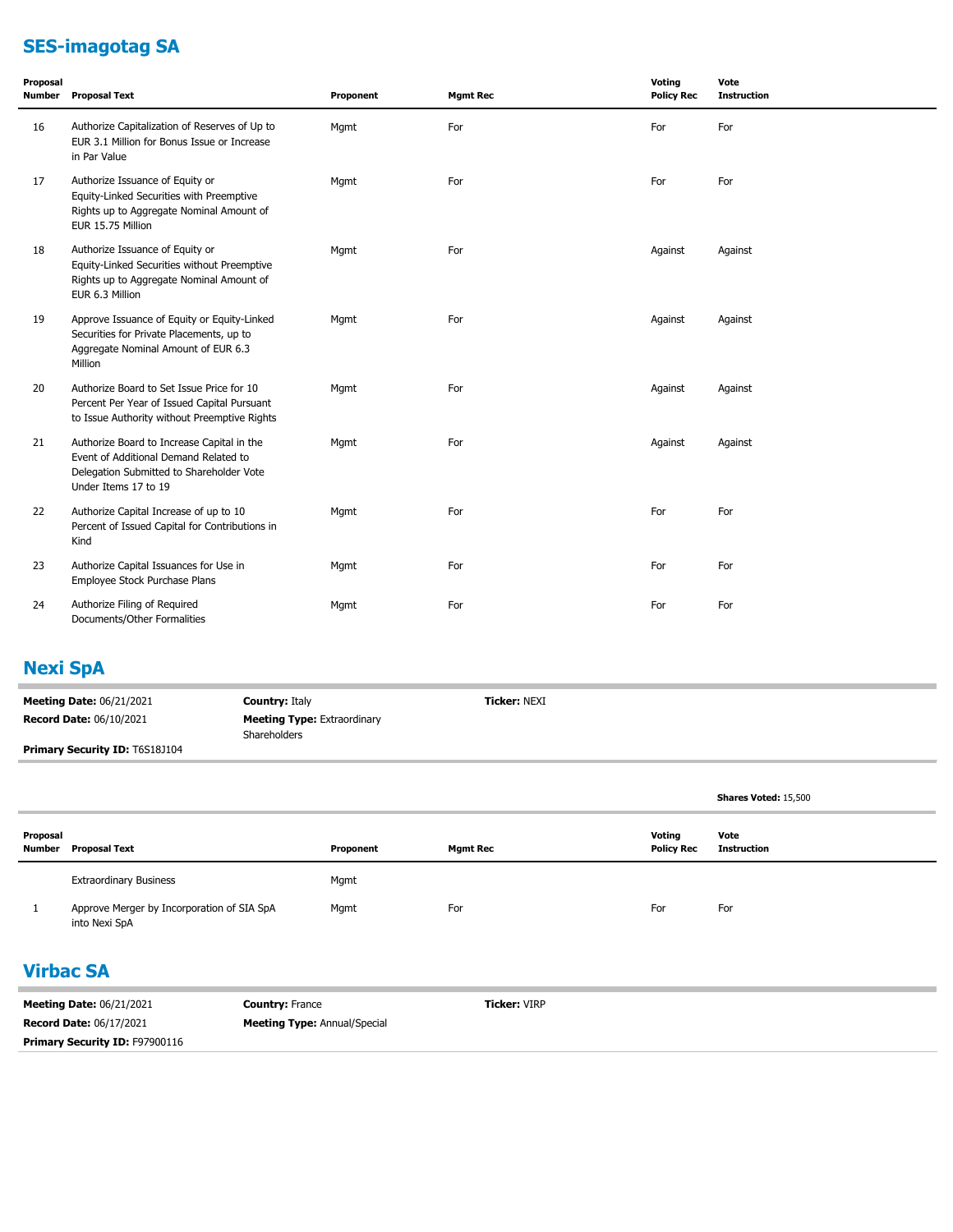### **Virbac SA**

| Proposal<br>Number | <b>Proposal Text</b>                                                                                                 | Proponent | <b>Mgmt Rec</b> | <b>Voting</b><br><b>Policy Rec</b> | Vote<br><b>Instruction</b> |  |
|--------------------|----------------------------------------------------------------------------------------------------------------------|-----------|-----------------|------------------------------------|----------------------------|--|
|                    | Ordinary Business                                                                                                    | Mgmt      |                 |                                    |                            |  |
| $\mathbf{1}$       | Approve Financial Statements and Discharge<br><b>Directors</b>                                                       | Mgmt      | For             | For                                | For                        |  |
| 2                  | Approve Consolidated Financial Statements<br>and Statutory Reports                                                   | Mgmt      | For             | For                                | For                        |  |
| 3                  | Approve Allocation of Income and Dividends<br>of EUR 0.75 per Share                                                  | Mgmt      | For             | For                                | For                        |  |
| $\overline{4}$     | Approve Auditors' Special Report on<br>Related-Party Transactions Mentioning the<br>Absence of New Transactions      | Mgmt      | For             | For                                | For                        |  |
| 5                  | Reelect Marie-Helene Dick-Madelpuech as<br>Director                                                                  | Mgmt      | For             | Against                            | Against                    |  |
| 6                  | Reelect Solene Madelpuech as Director                                                                                | Mgmt      | For             | Against                            | Against                    |  |
| 7                  | Renew Appointment of Xavier Yon<br>Consulting Unipessoal Lda as Censor                                               | Mgmt      | For             | Against                            | Against                    |  |
| 8                  | Approve Compensation of Supervisory Board<br>Member Until 15 December 2020                                           | Mgmt      | For             | For                                | For                        |  |
| 9                  | Approve Compensation of Management<br>Board Until 15 December 2020                                                   | Mgmt      | For             | For                                | For                        |  |
| 10                 | Approve Compensation of Marie-Helene<br>Dick-Madelpuech, Chairman of the<br>Supervisory Board Until 15 December 2020 | Mgmt      | For             | For                                | For                        |  |
| 11                 | Approve Compensation of Sebastien Huron,<br>Chairman of Management Board Until 15<br>December 2020                   | Mgmt      | For             | Against                            | Against                    |  |
| 12                 | Approve Compensation of Christian Karst,<br>Management Board Member Until 15<br>December 2020                        | Mgmt      | For             | Against                            | Against                    |  |
| 13                 | Approve Compensation of Habib Ramdani,<br>Management Board Member Until 15<br>December 2020                          | Mgmt      | For             | Against                            | Against                    |  |
| 14                 | Approve Remuneration Policy of Chairman of<br>the Board                                                              | Mgmt      | For             | For                                | For                        |  |
| 15                 | Approve Remuneration Policy of Directors                                                                             | Mgmt      | For             | For                                | For                        |  |
| 16                 | Approve Remuneration Policy of CEO                                                                                   | Mgmt      | For             | For                                | For                        |  |
| 17                 | Approve Remuneration Policy of Vice-CEOs                                                                             | Mgmt      | For             | For                                | For                        |  |
| 18                 | Approve Remuneration of Directors and<br>Censor in the Aggregate Amount of EUR<br>187,500                            | Mgmt      | For             | For                                | For                        |  |
| 19                 | Authorize Repurchase of Up to 10 Percent of<br><b>Issued Share Capital</b>                                           | Mgmt      | For             | Against                            | Against                    |  |
|                    | <b>Extraordinary Business</b>                                                                                        | Mgmt      |                 |                                    |                            |  |
| 20                 | Authorize Decrease in Share Capital via<br>Cancellation of Repurchased Shares                                        | Mgmt      | For             | For                                | For                        |  |
| 21                 | Authorize up to 1 Percent of Issued Capital<br>for Use in Restricted Stock Plans                                     | Mgmt      | For             | Against                            | Against                    |  |

**Shares Voted:** 644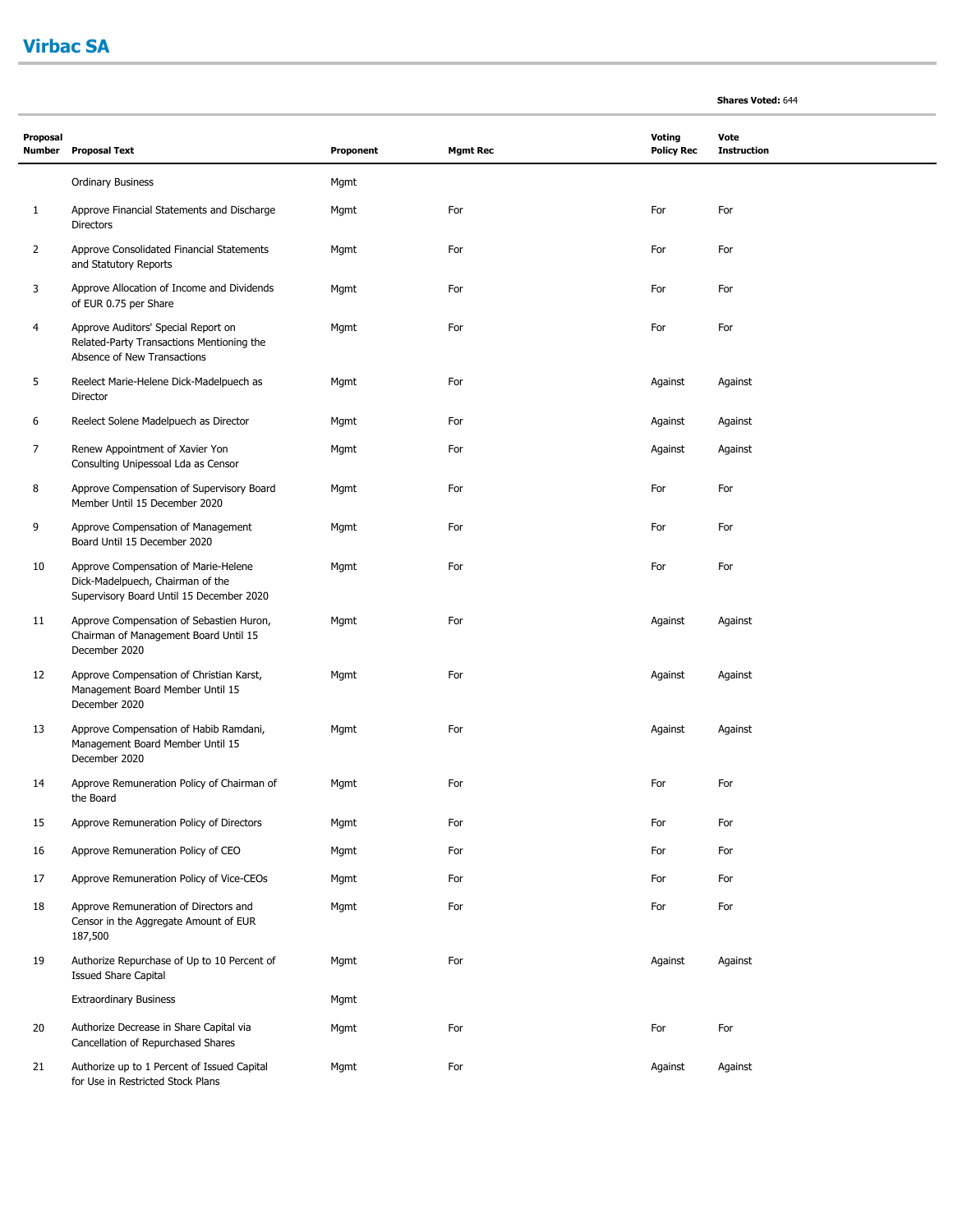### **Virbac SA**

| Proposal<br><b>Number</b> | <b>Proposal Text</b>                                        | Proponent | <b>Mgmt Rec</b> | Voting<br><b>Policy Rec</b> | Vote<br><b>Instruction</b> |
|---------------------------|-------------------------------------------------------------|-----------|-----------------|-----------------------------|----------------------------|
|                           | <b>Ordinary Business</b>                                    | Mgmt      |                 |                             |                            |
| 22                        | Authorize Filing of Required<br>Documents/Other Formalities | Mgmt      | For             | For                         | For                        |
| 23                        | Appoint Rodolphe Durand as Censor                           | Mgmt      | For             | Against                     | Against                    |
|                           | <b>Extraordinary Business</b>                               | Mgmt      |                 |                             |                            |
| 24                        | Amend Article 16 of Bylaws Re: Censors                      | Mgmt      | For             | Against                     | Against                    |

#### **SUEZ SA**

| <b>Meeting Date: 06/30/2021</b> | <b>Country: France</b>      | <b>Ticker: SEV</b> |
|---------------------------------|-----------------------------|--------------------|
| <b>Record Date: 06/28/2021</b>  | <b>Meeting Type: Annual</b> |                    |
| Primary Security ID: F6327G101  |                             |                    |

|                |                                                                                                               |           |                 |                                    | Shares Voted: 35,500       |
|----------------|---------------------------------------------------------------------------------------------------------------|-----------|-----------------|------------------------------------|----------------------------|
| Proposal       | Number Proposal Text                                                                                          | Proponent | <b>Mgmt Rec</b> | <b>Voting</b><br><b>Policy Rec</b> | Vote<br><b>Instruction</b> |
|                | <b>Ordinary Business</b>                                                                                      | Mgmt      |                 |                                    |                            |
| $\mathbf{1}$   | Approve Financial Statements and Statutory<br>Reports                                                         | Mgmt      | For             | For                                | For                        |
| $\overline{2}$ | Approve Consolidated Financial Statements<br>and Statutory Reports                                            | Mgmt      | For             | For                                | For                        |
| 3              | Approve Allocation of Income and Dividends<br>of EUR 0.65 per Share                                           | Mgmt      | For             | For                                | For                        |
| 4              | Ratify Appointment of Bertrand Meunier as<br>Director                                                         | Mgmt      | For             | For                                | For                        |
| 5              | Ratify Appointment of Jacques Richier as<br>Director                                                          | Mgmt      | For             | For                                | For                        |
| 6              | Ratify Appointment of Anthony R. Coscia as<br>Director                                                        | Mgmt      | For             | For                                | For                        |
| 7              | Ratify Appointment of Philippe Petitcolin as<br>Director                                                      | Mgmt      | For             | For                                | For                        |
| 8              | Approve Auditors' Special Report on<br>Related-Party Transactions                                             | Mgmt      | For             | For                                | For                        |
| 9              | Approve Compensation Report of Corporate<br><b>Officers</b>                                                   | Mgmt      | For             | For                                | For                        |
| 10             | Approve Compensation of Jean-Louis<br>Chaussade, Chairman of the Board Until May<br>12, 2020                  | Mgmt      | For             | For                                | For                        |
| 11             | Approve Compensation of Philippe Varin,<br>Chairman of the Board From May 12, 2020<br>Until December 31, 2020 | Mgmt      | For             | For                                | For                        |
| 12             | Approve Compensation of Bertrand Camus,<br>CEO                                                                | Mgmt      | For             | For                                | For                        |
| 13             | Approve Remuneration Policy of Chairman of<br>the Board                                                       | Mgmt      | For             | For                                | For                        |
| 14             | Approve Remuneration Policy of CEO                                                                            | Mgmt      | For             | For                                | For                        |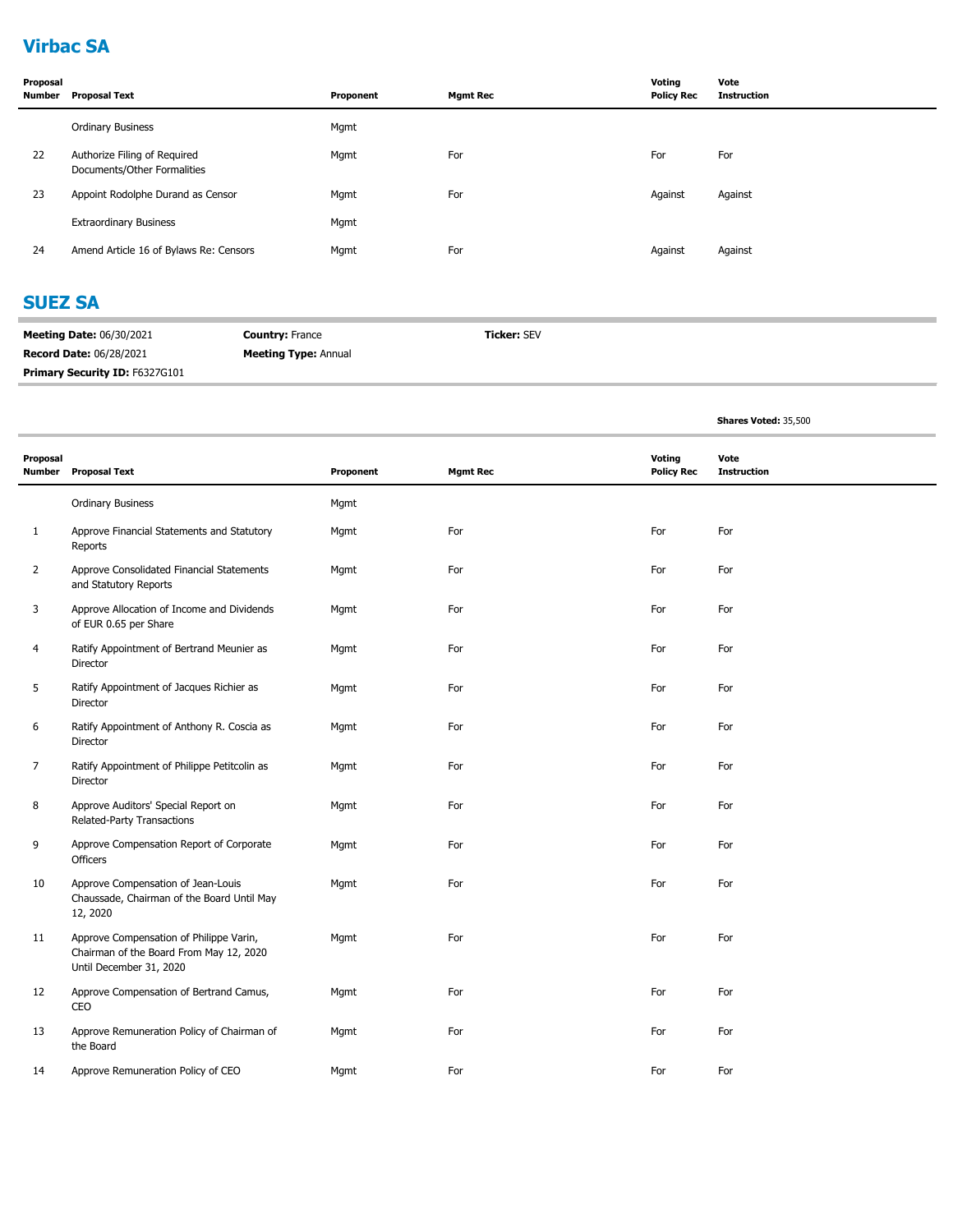#### **SUEZ SA**

| Proposal<br>Number | Proposal Text                                               | Proponent | Mgmt Rec | Voting<br><b>Policy Rec</b> | Vote<br>Instruction |
|--------------------|-------------------------------------------------------------|-----------|----------|-----------------------------|---------------------|
| 15                 | Approve Remuneration Policy of Directors                    | Mgmt      | For      | For                         | For                 |
| 16                 | Authorize Filing of Required<br>Documents/Other Formalities | Mgmt      | For      | For                         | For                 |

# **Quadient SA**

| <b>Meeting Date: 07/01/2021</b>       | <b>Country: France</b>              | Ticker: ODT |
|---------------------------------------|-------------------------------------|-------------|
| <b>Record Date: 06/29/2021</b>        | <b>Meeting Type: Annual/Special</b> |             |
| <b>Primary Security ID: F7488R100</b> |                                     |             |

|                    |                                                                                    |           |                 |                             | Shares Voted: 6,332        |
|--------------------|------------------------------------------------------------------------------------|-----------|-----------------|-----------------------------|----------------------------|
| Proposal<br>Number | <b>Proposal Text</b>                                                               | Proponent | <b>Mgmt Rec</b> | Voting<br><b>Policy Rec</b> | Vote<br><b>Instruction</b> |
|                    | <b>Ordinary Business</b>                                                           | Mgmt      |                 |                             |                            |
| 1                  | Approve Financial Statements and Statutory<br>Reports                              | Mgmt      | For             | For                         | For                        |
| $\overline{2}$     | Approve Allocation of Income and Dividends<br>of EUR 0.50 per Share                | Mgmt      | For             | For                         | For                        |
| 3                  | Approve Consolidated Financial Statements<br>and Statutory Reports                 | Mgmt      | For             | For                         | For                        |
| 4                  | Approve Auditors' Special Report on<br>Related-Party Transactions                  | Mgmt      | For             | For                         | For                        |
| 5                  | Approve Compensation Report of Corporate<br>Officers                               | Mgmt      | For             | For                         | For                        |
| 6                  | Approve Compensation of Didier Lamouche,<br>Chairman of the Board                  | Mgmt      | For             | For                         | For                        |
| 7                  | Approve Compensation of Geoffrey Godet,<br>CEO                                     | Mgmt      | For             | For                         | For                        |
| 8                  | Approve Remuneration Policy of Chairman of<br>the Board                            | Mgmt      | For             | For                         | For                        |
| 9                  | Approve Remuneration Policy of CEO                                                 | Mgmt      | For             | For                         | For                        |
| 10                 | Approve Remuneration Policy of Directors                                           | Mgmt      | For             | For                         | For                        |
| 11                 | Approve Amendment of Performance Plan of<br>CEO at 28 June 2018 Board Meeting      | Mgmt      | For             | For                         | For                        |
| 12                 | Approve Amendment of Performance Plan of<br>CEO at 23 September 2019 Board Meeting | Mgmt      | For             | For                         | For                        |
| 13                 | Approve Amendment of Performance Plan of<br>CEO at 25 September 2020 Board Meeting | Mgmt      | For             | For                         | For                        |
| 14                 | Reelect Geoffrey Godet as Director                                                 | Mgmt      | For             | For                         | For                        |
| 15                 | Reelect Vincent Mercier as Director                                                | Mgmt      | For             | For                         | For                        |
| 16                 | Reelect Richard Troksa as Director                                                 | Mgmt      | For             | For                         | For                        |
| 17                 | Reelect Helene Boulet-Supau as Director                                            | Mgmt      | For             | For                         | For                        |
| 18                 | Elect Sebastien Marotte as Director                                                | Mgmt      | For             | For                         | For                        |
| 19                 | Authorize Repurchase of Up to 10 Percent of<br><b>Issued Share Capital</b>         | Mgmt      | For             | For                         | For                        |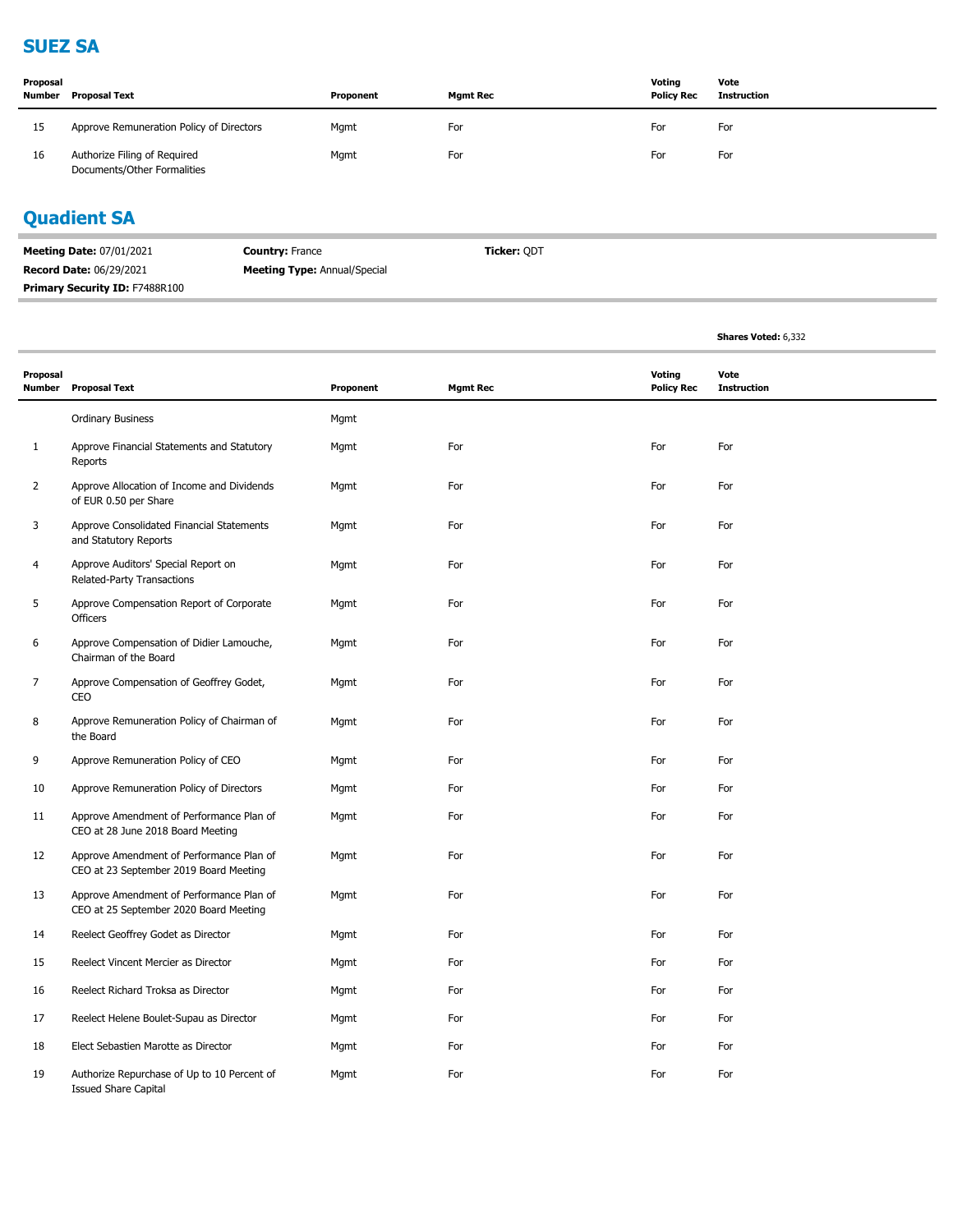# **Quadient SA**

| Proposal | Number Proposal Text                                                                                                                                 | Proponent | <b>Mgmt Rec</b> | Voting<br><b>Policy Rec</b> | Vote<br><b>Instruction</b> |
|----------|------------------------------------------------------------------------------------------------------------------------------------------------------|-----------|-----------------|-----------------------------|----------------------------|
|          | <b>Extraordinary Business</b>                                                                                                                        | Mgmt      |                 |                             |                            |
| 20       | Amend Article 12 of Bylaws to Comply with<br>Legal Changes                                                                                           | Mgmt      | For             | For                         | For                        |
| 21       | Authorize Issuance of Equity or<br>Equity-Linked Securities with Preemptive<br>Rights up to Aggregate Nominal Amount of<br>EUR 15 Million            | Mgmt      | For             | For                         | For                        |
| 22       | Authorize Issuance of Equity or<br>Equity-Linked Securities without Preemptive<br>Rights up to Aggregate Nominal Amount of<br>EUR 3.4 Million        | Mgmt      | For             | For                         | For                        |
| 23       | Approve Issuance of Equity or Equity-Linked<br>Securities for Private Placements, up to<br>Aggregate Nominal Amount of EUR 3.4<br>Million            | Mgmt      | For             | For                         | For                        |
| 24       | Authorize Issuance of Equity or<br>Equity-Linked Securities without Preemptive<br>Rights up to Aggregate Nominal Amount of<br>EUR 3.4 Million        | Mgmt      | For             | For                         | For                        |
| 25       | Approve Issuance of Equity or Equity-Linked<br>Securities for Private Placements, up to<br>Aggregate Nominal Amount of EUR 3.4<br>Million            | Mgmt      | For             | For                         | For                        |
| 26       | Authorize Board to Increase Capital in the<br>Event of Additional Demand Related to<br>Delegation Submitted to Shareholder Vote<br>Under Items 21-25 | Mgmt      | For             | For                         | For                        |
| 27       | Authorize Capitalization of Reserves of Up to<br>EUR 30 Million for Bonus Issue or Increase<br>in Par Value                                          | Mgmt      | For             | For                         | For                        |
| 28       | Authorize Capital Increase of up to 10<br>Percent of Issued Capital for Contributions in<br>Kind                                                     | Mgmt      | For             | For                         | For                        |
| 29       | Authorize Capital Increase for Future<br><b>Exchange Offers</b>                                                                                      | Mgmt      | For             | For                         | For                        |
| 30       | Authorize Capital Issuances for Use in<br>Employee Stock Purchase Plans                                                                              | Mgmt      | For             | For                         | For                        |
| 31       | Authorize Capital Issuances for Use in<br>Employee Stock Purchase Plans<br>(International Subsidiaries)                                              | Mgmt      | For             | For                         | For                        |
| 32       | Authorize up to 400,000 Shares for Use in<br>Restricted Stock Plans                                                                                  | Mgmt      | For             | For                         | For                        |
| 33       | Authorize Decrease in Share Capital via<br>Cancellation of Repurchased Shares                                                                        | Mgmt      | For             | For                         | For                        |
| 34       | Authorize Filing of Required<br>Documents/Other Formalities                                                                                          | Mgmt      | For             | For                         | For                        |

#### **Scout24 AG**

| <b>Meeting Date: 07/08/2021</b>       | <b>Country: Germany</b>     | Ticker: G24 |
|---------------------------------------|-----------------------------|-------------|
| <b>Record Date:</b>                   | <b>Meeting Type: Annual</b> |             |
| <b>Primary Security ID: D345XT105</b> |                             |             |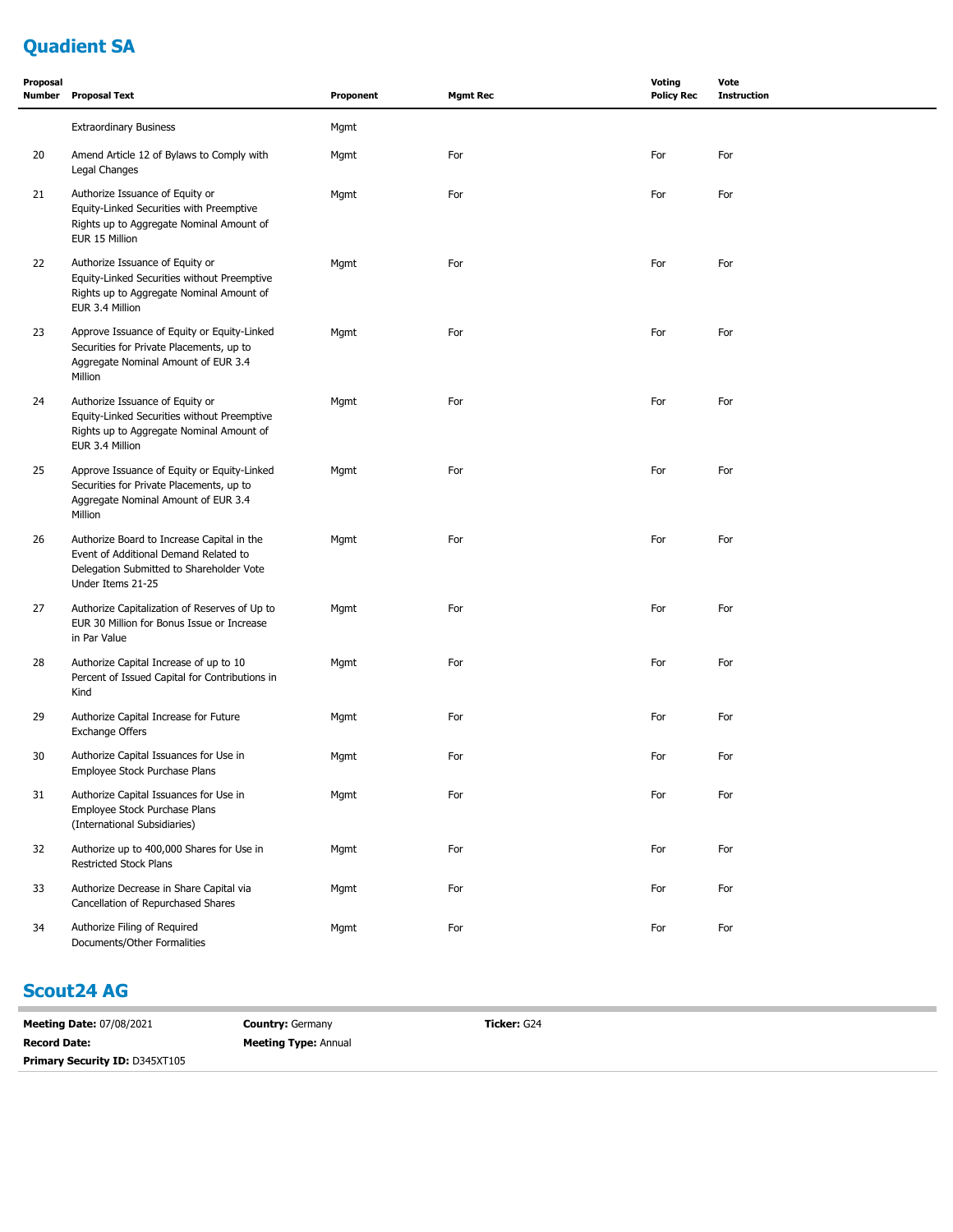### **Scout24 AG**

#### **Shares Voted:** 1,533

**Shares Voted:** 7,900

| Proposal<br><b>Number</b> | <b>Proposal Text</b>                                                                          | Proponent | <b>Mgmt Rec</b> | Voting<br><b>Policy Rec</b> | Vote<br><b>Instruction</b> |
|---------------------------|-----------------------------------------------------------------------------------------------|-----------|-----------------|-----------------------------|----------------------------|
| 1                         | Receive Financial Statements and Statutory<br>Reports for Fiscal Year 2020 (Non-Voting)       | Mgmt      |                 |                             |                            |
| 2                         | Approve Allocation of Income and Dividends<br>of EUR 0.70 per Share                           | Mgmt      | For             | For                         | For                        |
| 3                         | Approve Discharge of Management Board for<br>Fiscal Year 2020                                 | Mgmt      | For             | For                         | For                        |
| 4                         | Approve Discharge of Supervisory Board for<br>Fiscal Year 2020                                | Mgmt      | For             | For                         | For                        |
| 5                         | Ratify KPMG AG as Auditors for Fiscal Year<br>2021                                            | Mgmt      | For             | For                         | For                        |
| 6                         | Approve Remuneration Policy                                                                   | Mgmt      | For             | For                         | For                        |
| 7                         | Approve Remuneration of Supervisory Board                                                     | Mgmt      | For             | For                         | For                        |
| 8                         | Change of Corporate Form to Societas<br>Europaea (SE)                                         | Mgmt      | For             | For                         | For                        |
| 9                         | Authorize Share Repurchase Program and<br>Reissuance or Cancellation of Repurchased<br>Shares | Mgmt      | For             | For                         | For                        |

### **Industria de Diseno Textil SA**

| <b>Meeting Date: 07/13/2021</b>       | <b>Country:</b> Spain       | <b>Ticker: ITX</b> |
|---------------------------------------|-----------------------------|--------------------|
| <b>Record Date: 07/08/2021</b>        | <b>Meeting Type:</b> Annual |                    |
| <b>Primary Security ID: E6282J125</b> |                             |                    |

| Proposal<br><b>Number</b> | <b>Proposal Text</b>                                                               | Proponent | <b>Mgmt Rec</b> | Voting<br><b>Policy Rec</b> | Vote<br><b>Instruction</b> |
|---------------------------|------------------------------------------------------------------------------------|-----------|-----------------|-----------------------------|----------------------------|
| 1                         | Approve Standalone Financial Statements                                            | Mgmt      | For             | For                         | For                        |
| $\overline{2}$            | Approve Consolidated Financial Statements<br>and Discharge of Board                | Mgmt      | For             | For                         | For                        |
| 3                         | Approve Non-Financial Information<br>Statement                                     | Mgmt      | For             | For                         | For                        |
| 4                         | Approve Allocation of Income and Dividends                                         | Mgmt      | For             | For                         | For                        |
| 5                         | Reelect Jose Arnau Sierra as Director                                              | Mgmt      | For             | For                         | For                        |
| 6                         | Renew Appointment of Deloitte as Auditor                                           | Mgmt      | For             | For                         | For                        |
| 7.a                       | Amend Article 8 Re: Representation of<br><b>Shares</b>                             | Mgmt      | For             | For                         | For                        |
| 7.b                       | Amend Articles Re: Allow Shareholder<br>Meetings to be Held in Virtual-Only Format | Mgmt      | For             | For                         | For                        |
| 7.c                       | Amend Articles Re: Board of Directors and<br><b>Board Committees</b>               | Mgmt      | For             | For                         | For                        |
| 7.d                       | Amend Article 36 Re: Approval of Accounts<br>and Distribution of Dividends         | Mgmt      | For             | For                         | For                        |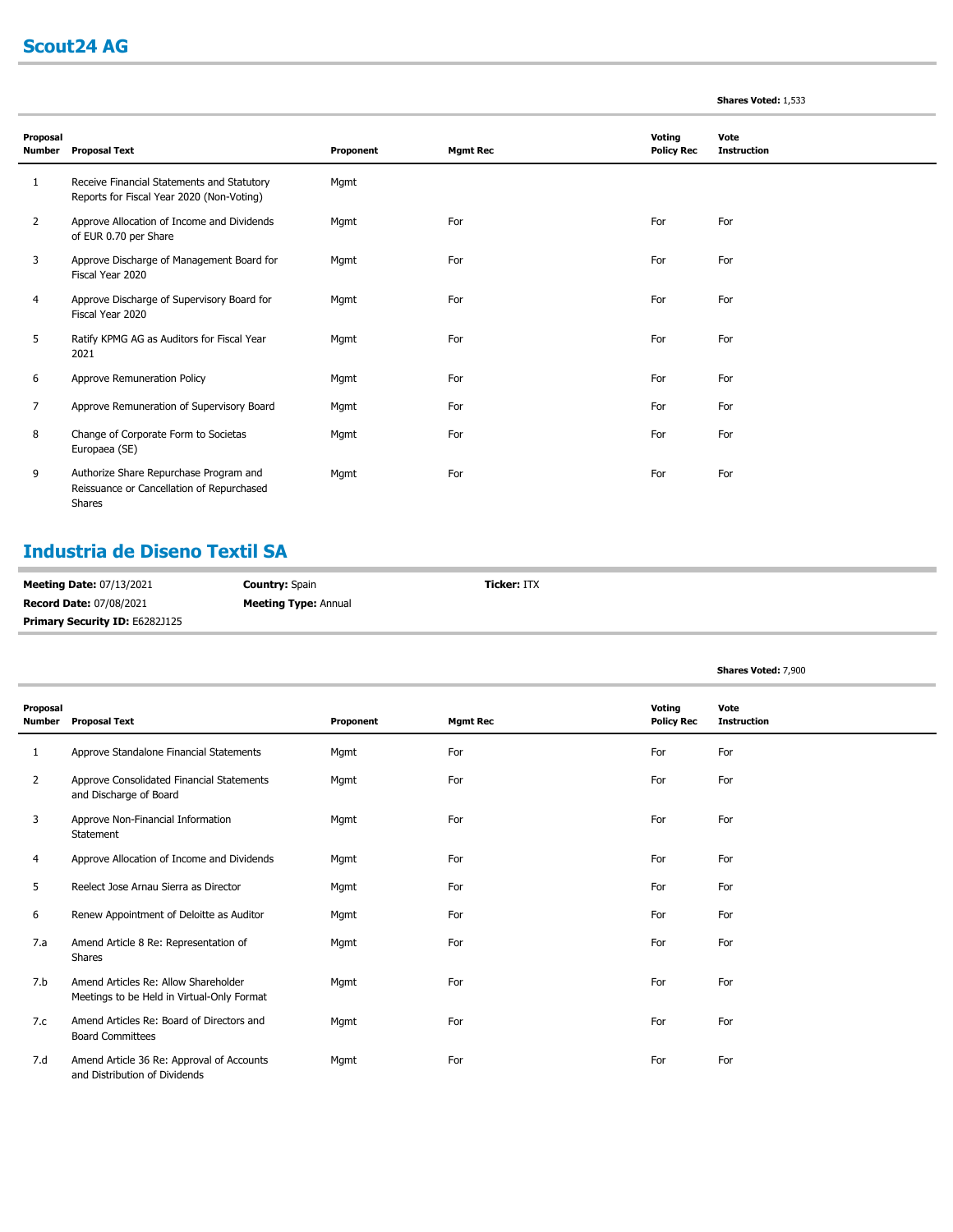### **Industria de Diseno Textil SA**

| Proposal<br>Number | <b>Proposal Text</b>                                                                                                | Proponent | <b>Mgmt Rec</b> | Voting<br><b>Policy Rec</b> | Vote<br><b>Instruction</b> |
|--------------------|---------------------------------------------------------------------------------------------------------------------|-----------|-----------------|-----------------------------|----------------------------|
| 7.e                | Approve Restated Articles of Association                                                                            | Mgmt      | For             | For                         | For                        |
| 8                  | Approve Restated General Meeting<br>Regulations Re: Allow Shareholder Meetings<br>to be Held in Virtual-Only Format | Mgmt      | For             | For                         | For                        |
| 9                  | Approve Remuneration Policy                                                                                         | Mgmt      | For             | For                         | For                        |
| 10                 | Approve Long-Term Incentive Plan                                                                                    | Mgmt      | For             | For                         | For                        |
| 11                 | Advisory Vote on Remuneration Report                                                                                | Mgmt      | For             | For                         | For                        |
| 12                 | Authorize Board to Ratify and Execute<br><b>Approved Resolutions</b>                                                | Mgmt      | For             | For                         | For                        |
| 13                 | Receive Amendments to Board of Directors<br>Regulations                                                             | Mgmt      |                 |                             |                            |

#### **MARR SpA**

| <b>Meeting Date: 09/06/2021</b>       | <b>Country: Italy</b>                      | <b>Ticker: MARR</b> |
|---------------------------------------|--------------------------------------------|---------------------|
| <b>Record Date: 08/26/2021</b>        | <b>Meeting Type: Ordinary Shareholders</b> |                     |
| <b>Primary Security ID: T6456M106</b> |                                            |                     |

|                    |                                                          |           |                 |                             | <b>Shares Voted: 6,079</b> |
|--------------------|----------------------------------------------------------|-----------|-----------------|-----------------------------|----------------------------|
| Proposal<br>Number | Proposal Text                                            | Proponent | <b>Mgmt Rec</b> | Voting<br><b>Policy Rec</b> | Vote<br>Instruction        |
|                    | <b>Ordinary Business</b>                                 | Mgmt      |                 |                             |                            |
|                    | Approve Dividend Distribution from Available<br>Reserves | Mgmt      | For             | For                         | For                        |
|                    | Elect Paolo Ferrari as Director                          | Mgmt      | For             | For                         | For                        |

### **Nexi SpA**

| <b>Meeting Date: 10/15/2021</b>       | <b>Country: Italy</b>                                     | <b>Ticker: NEXI</b> |
|---------------------------------------|-----------------------------------------------------------|---------------------|
| <b>Record Date: 10/06/2021</b>        | <b>Meeting Type:</b> Extraordinary<br><b>Shareholders</b> |                     |
| <b>Primary Security ID: T6S18J104</b> |                                                           |                     |

|          |                                                                                                                                                                                                      |           |                 |                             | Shares Voted: 14,500       |
|----------|------------------------------------------------------------------------------------------------------------------------------------------------------------------------------------------------------|-----------|-----------------|-----------------------------|----------------------------|
| Proposal | Number Proposal Text                                                                                                                                                                                 | Proponent | <b>Mgmt Rec</b> | Voting<br><b>Policy Rec</b> | Vote<br><b>Instruction</b> |
|          | <b>Extraordinary Business</b>                                                                                                                                                                        | Mgmt      |                 |                             |                            |
|          | Management Proposal                                                                                                                                                                                  | Mgmt      |                 |                             |                            |
| 1        | Authorize the Conversion of Bonds "EUR<br>1,000,000,000 Zero Coupon Equity Linked<br>Bonds due 2028" and Approve Capital<br>Increase without Preemptive Rights to<br>Service the Conversion of Bonds | Mgmt      | For             | For                         | For                        |
|          | <b>Ordinary Business</b>                                                                                                                                                                             | Mgmt      |                 |                             |                            |